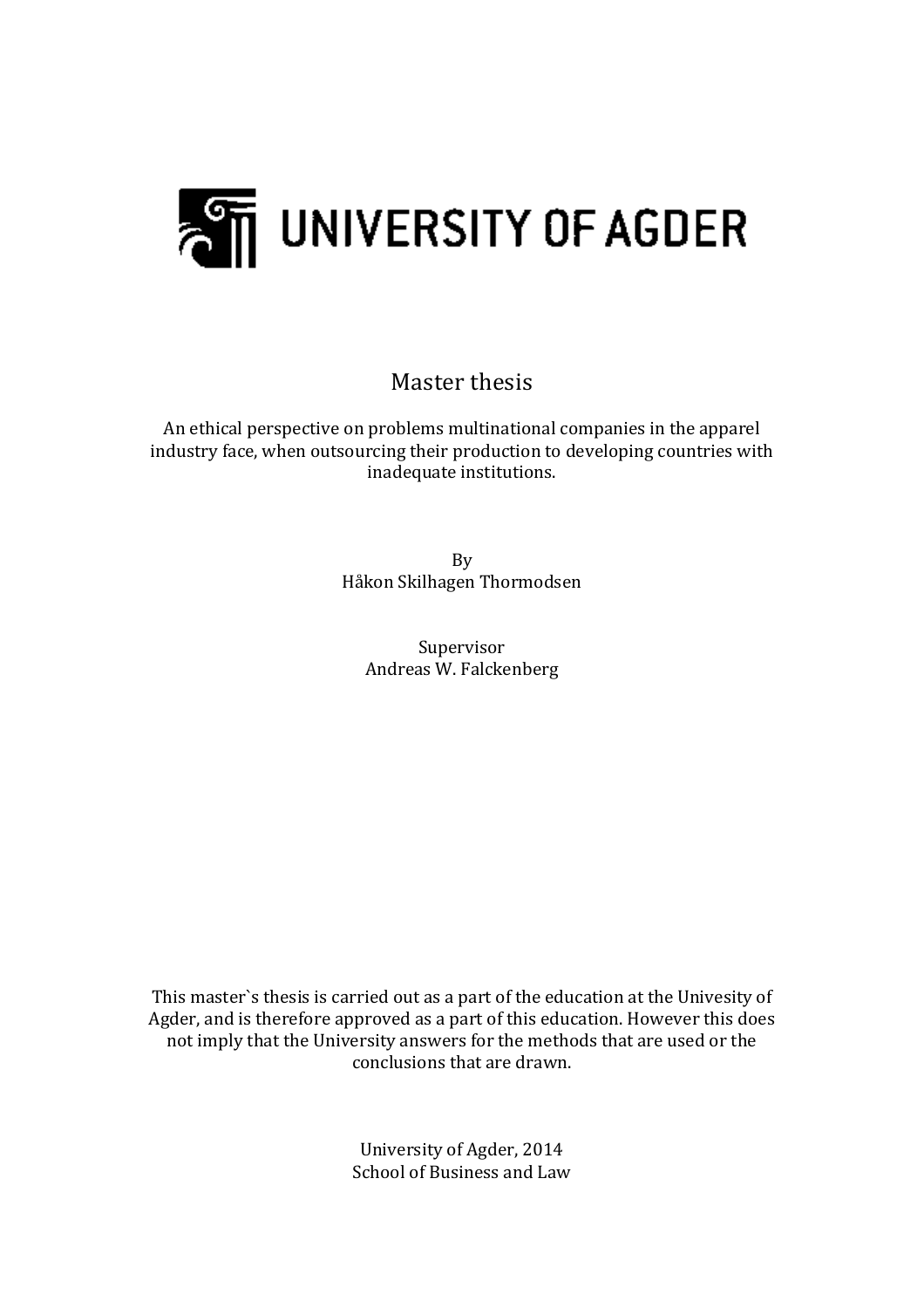### **Abstract**

This thesis addresses the ethical problems multinational companies in the apparel industry face, when outsourcing their production to developing countries with inadequate institutions. I will use a case study of Bangladesh, to reveal the actions of Primark, Kappahl and the Benetton Group. These companies will be evaluated in light of three main schools of ethics; Virtue ethics, consequentialism, and deontology. I will show how companies have been dealing with ethical problems, and I will in relation to the ethical schools find out how these problems should be dealt with. The thesis shows that problems in the apparel industry of Bangladesh are not being handled in a satisfactory manner according to the three schools of ethics. The findings in the thesis also show that the allocation of responsibility in the apparel industry of Bangladesh has to change. Corruption and low levels of transparency prevent human flourishing, and the deviation in how companies try to portrait them self and how they actually occur, has revealed dishonest companies willing to break many ethical barriers to earn a profit. Finally the consequences of inadequate institution have been shown.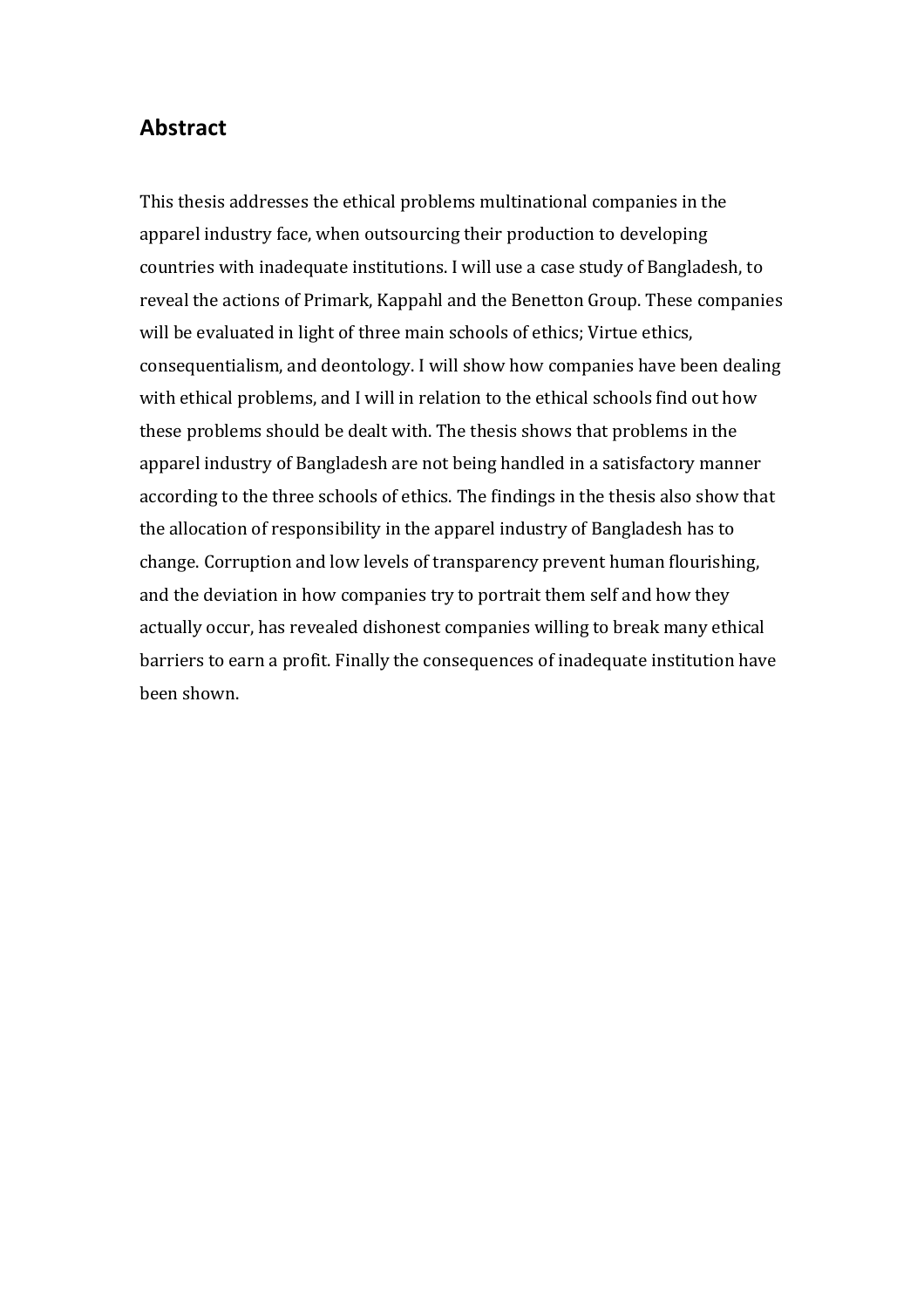# **Acknowledgements**

I would like to thank Professor Andreas Falckenberg for helping me. He has supported me all the way and given good advice on how to keep the master thesis simple and strait to the point. Without his guidance I would have lost my way in thousands of questions, which would only lead to a confusing thesis. He helped me with his great knowledge of the topic and clear sightedness towards the final goal of the thesis, which was to find out what difficulties multinational companies are facing and how they can solve the problems.

> Håkon Skilhagen Thormodsen December 1st, 2011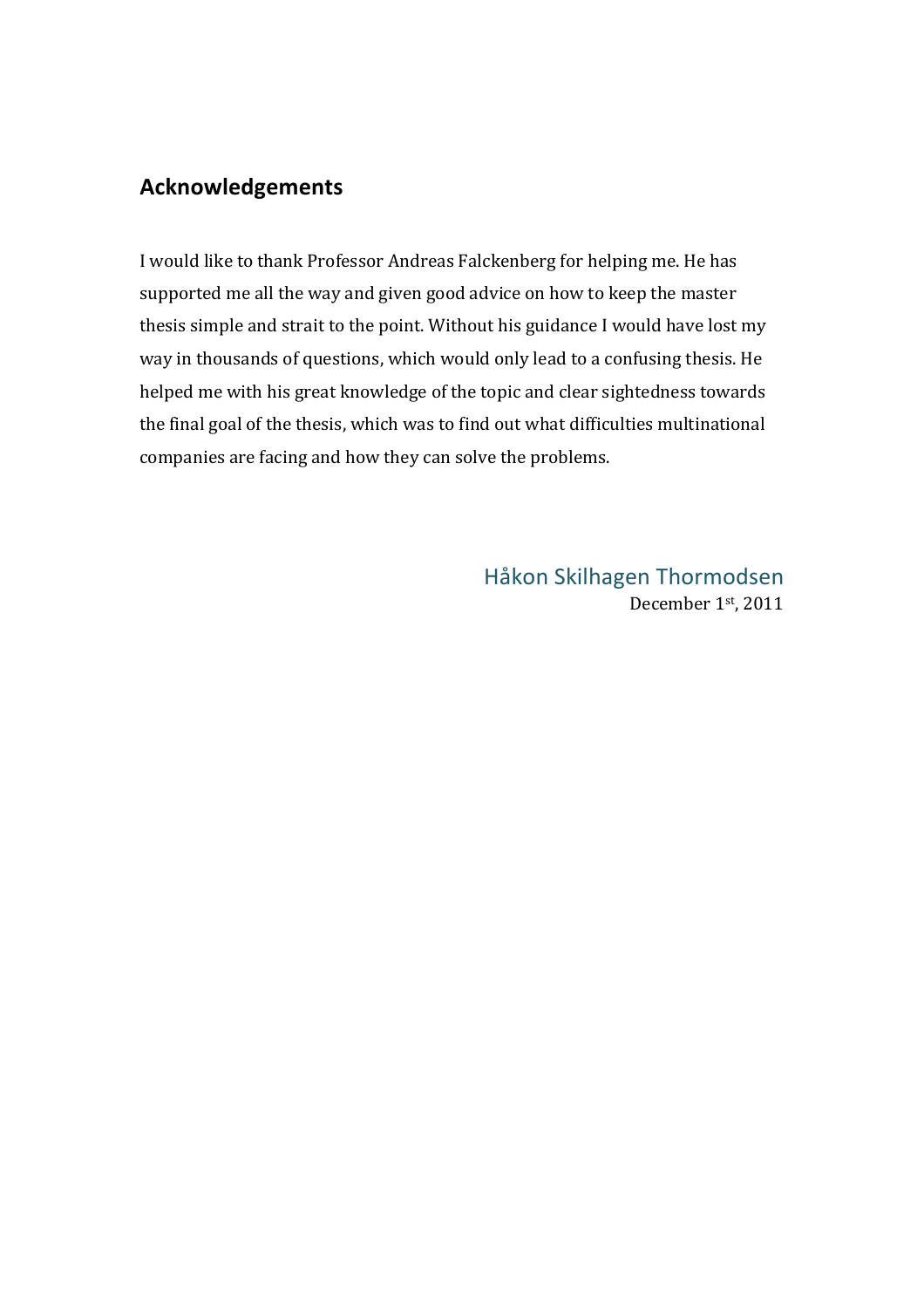# **Table of Contents**

| 4. Bangladesh. |  |
|----------------|--|
|                |  |
|                |  |
|                |  |
|                |  |
|                |  |
|                |  |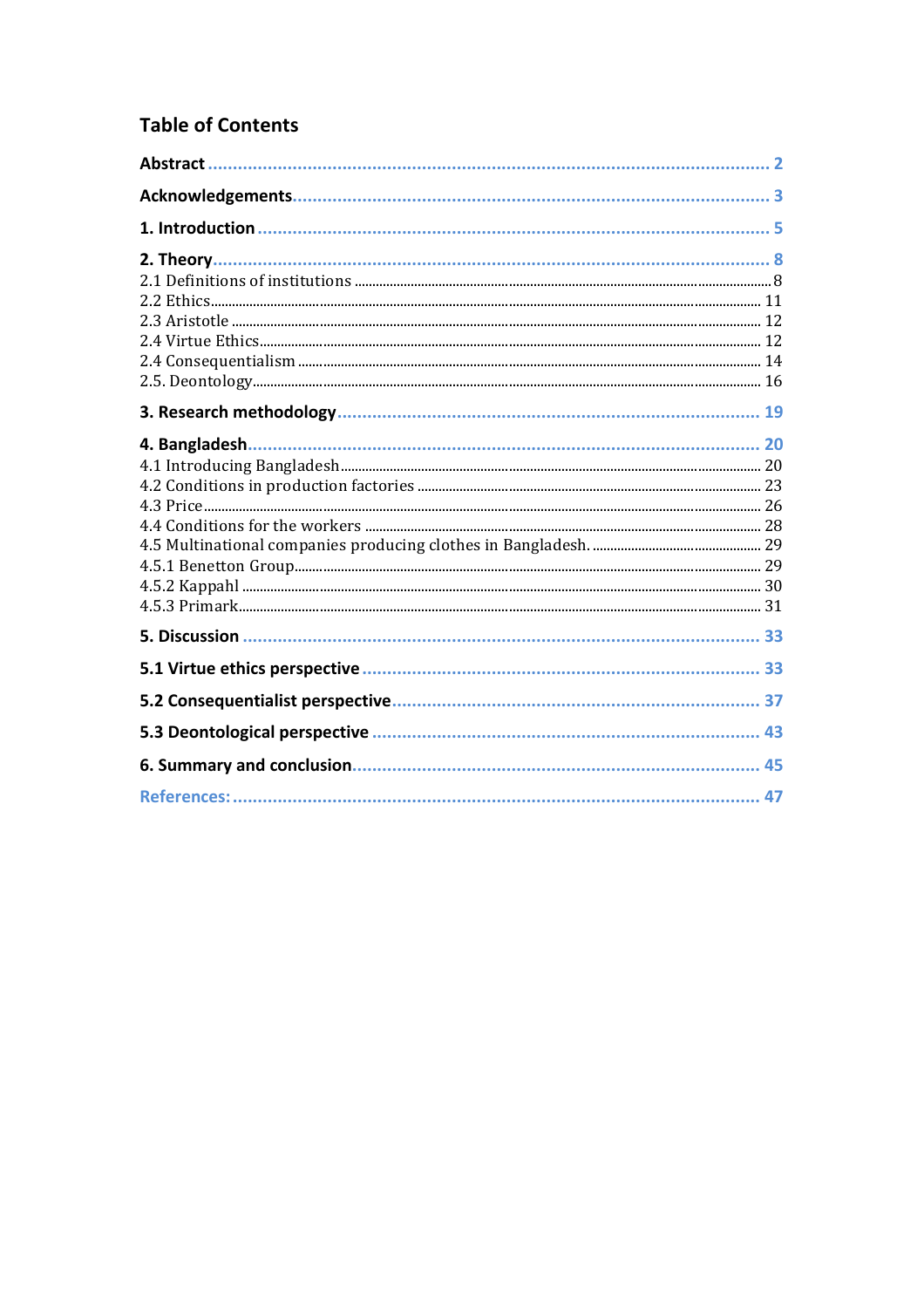# **1. Introduction**

The world is changing, and these changes are creating new problems that companies have to learn how to react to. The new possibilities of the world market has led to many developed countries outsourcing their labor intensive products to other underdeveloped countries where the salaries are much lower. The way we produce and sell our products have been through massive transformation and relocation, leading to the fact that distances are becoming smaller and bigger at the same time. The distance between Europe and Asia with regard to transportation cost and trade barriers have gone down drastically, at the same time distance between production and management, management and the final consumer has grown in the past decades. The world is getting smaller and in that paradox it's becoming bigger. More people can buy you products, more people can invest in your products, and there are more options available to help any companies overcome problems they would not have been able to solve in their own country or even their own continent.

New problems appear in the form of, more suppliers in the production chain, more regulations and laws to take into consideration, different levels of developed countries in which you can do business, inadequate institutions, and different cultures. 

In a world where everything is replaceable and the competition is as high as it's never been before, companies are expected to find revenue in a net of practical difficulties and ethical problems. Responsibility becomes a term that has to be revised and as we can see the responsibility is being spread to involve more than just the controlling government.

In this thesis I will look into the ethical problems that companies in the apparel industry are facing when they outsource the production to underdeveloped countries with inadequate institutions. The thesis will use 3 major apparel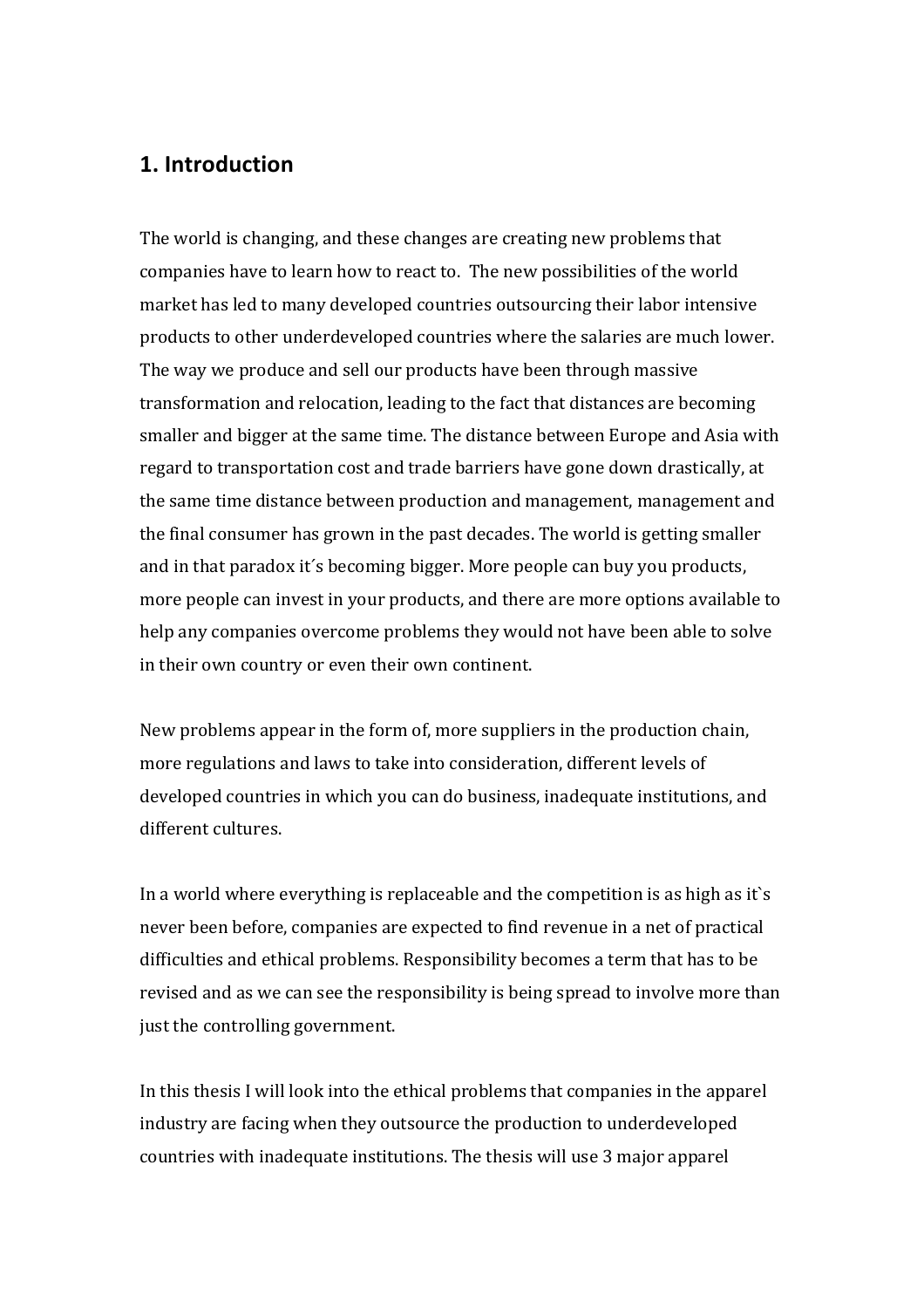companies and look at how they handle the ethical obstacles they face when outsourcing production to an underdeveloped country with inadequate institutions. I will use 3 ethical perspectives to create a foundation on which I will conclude on whether or not these companies effort to handle these delicate situations have been done in a satisfactory manor.

Bangladesh is a perfect country that meets all the requirements needed to complete this study, and will be used as a case study throughout the thesis. Bangladesh is the second largest apparel exporter after China and with its short history of independence it has a big problem regarding inadequate institutions. Corruption is widespread and laws and regulations are not sufficient to protect the people's rights.

I have chosen to write a thesis about this topic because I believe it is one of great relevance, both in light of the current situation in the apparel industry and when looking at how the Norwegian economy and the world economy as a whole has been changing. Outsourcing has been around for quite a while now, but the media focus on the workers rights in the latest years has shown the world a side of the story that has been hidden way to long.

Companies that have been used to doing business in countries with welldeveloped institutions, are now doing business in countries where the institutions that where supposed to control the businesses and support the workers of the country, have turned out to do almost whatever it takes to get money in their own pockets by using these institutions to serve them selves. A deeper understanding of what is going on in Bangladesh is needed to better understand the next steps to be taken to improve this industry which involves millions of workers and their families.

From a company's perspective this thesis will not only serve as a judging thesis trying find to the bad in what is being done in Bangladesh, it will also serve as a guideline on how to improve worker satisfaction, consumers perception of the company and a way to avoid some of the scandals that can lead to a devastating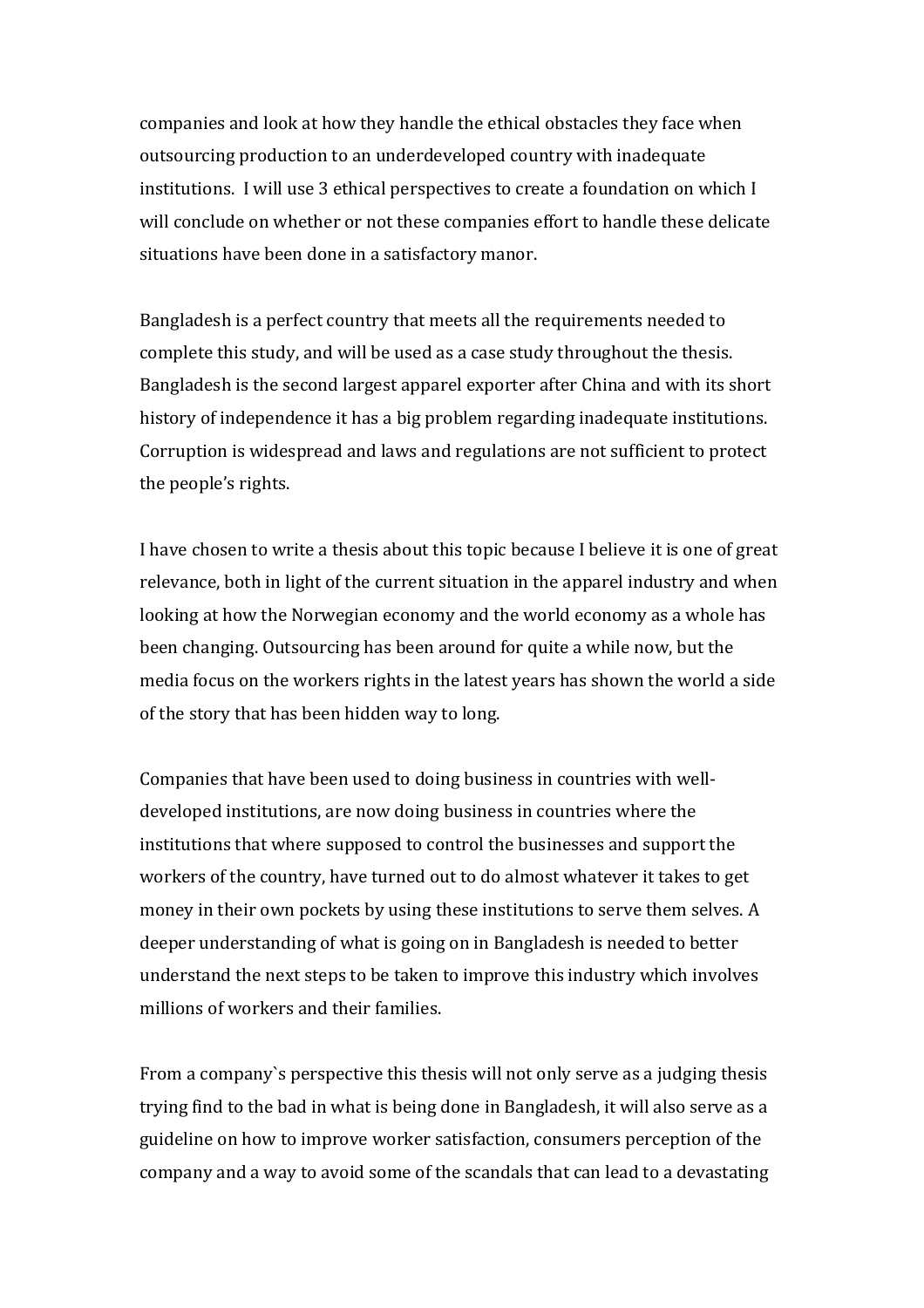loss of revenue due to bad company reputation, which deteriorates the brand value and lowers the sales of their soon to be unpopular products.

The promotion of human rights will be used in collaboration with the ethical perspective to find the optimal solution to the problems in this thesis. The 3 ethical branches of moral philosophy will be presented and the United Nations Act of Human Rights will help compute a final goal to which the companies should try to achieve.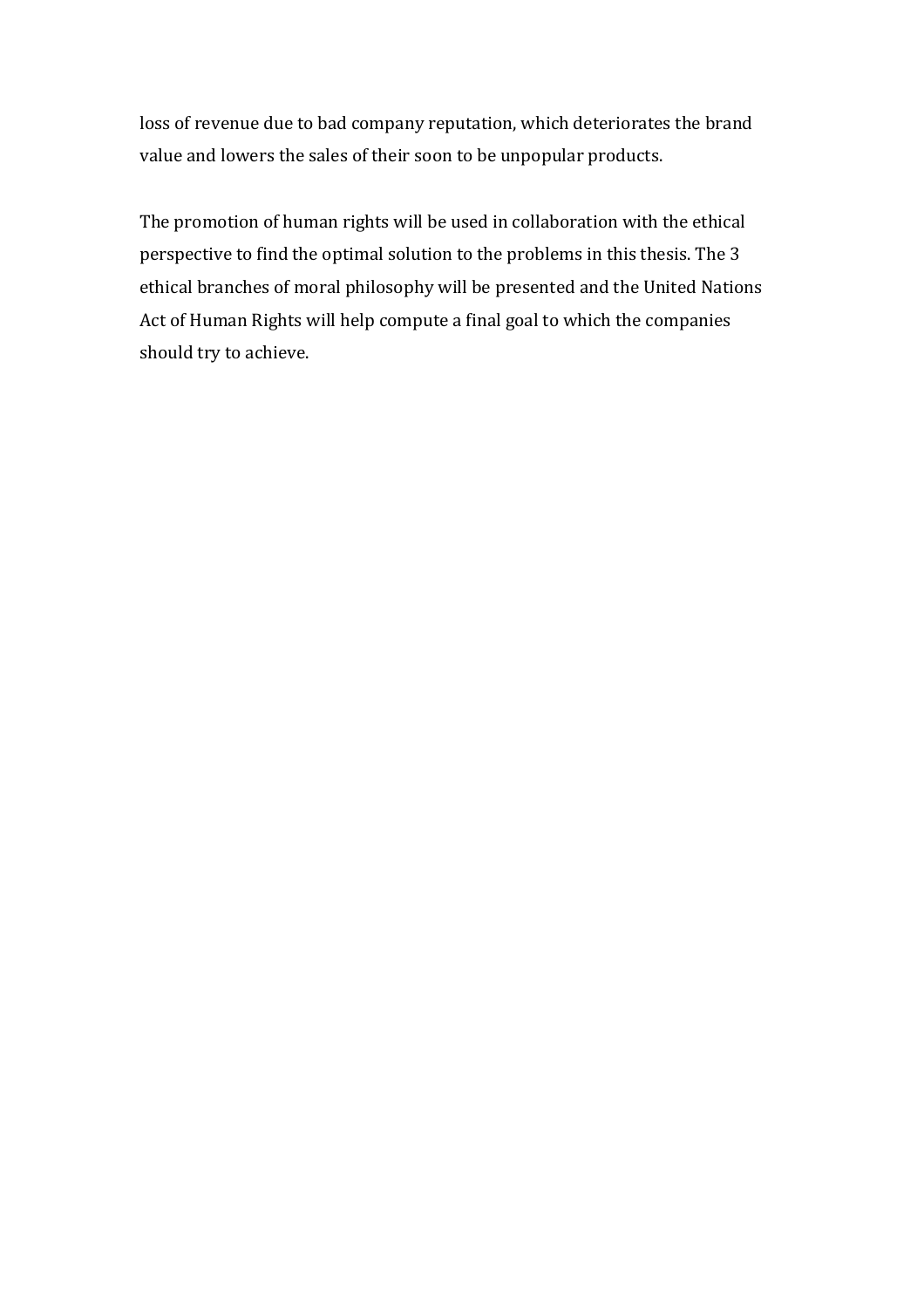# **2. Theory**

This will be the part of the thesis where I will introduce the relevant theories that I am going to use throughout this thesis. These theories will be used as a foundation for making a good and well-formulated analysis and conclusion. The goal is to give companies advices on how to act accordingly to the presented theories regarding ethics and human rights. The theory presented will include the three major schools of ethics, an explanation of inadequate institutions, Bangladeshi laws and regulations as well as international laws and enforcements.

### **2.1 Definitions of institutions**

As stated in the headline for the thesis I want to look at the problems faced by companies outsourcing to developing countries with inadequate institutions. Inadequate institutions is a term that is fundamental for the research and not very easy to understand without previous knowledge related to the subject, it is natural to start of by explaining this term first. After explaining the term I will explain what makes institution inadequate.

As there is no single definition on the subject I have to look at multiple sources to be able to find a definition suitable for this thesis.

Thorstein Veblen (1857-1929) was an economist and sociologist who focused on how institutions that have evolved from the beginning of mankind and up to date. He is one of, if not, the most famous and influential institutionalists who has inspired and defined the work of many institutionalists after him.

His simple definition stated that institutions are:

*"habits of thought"*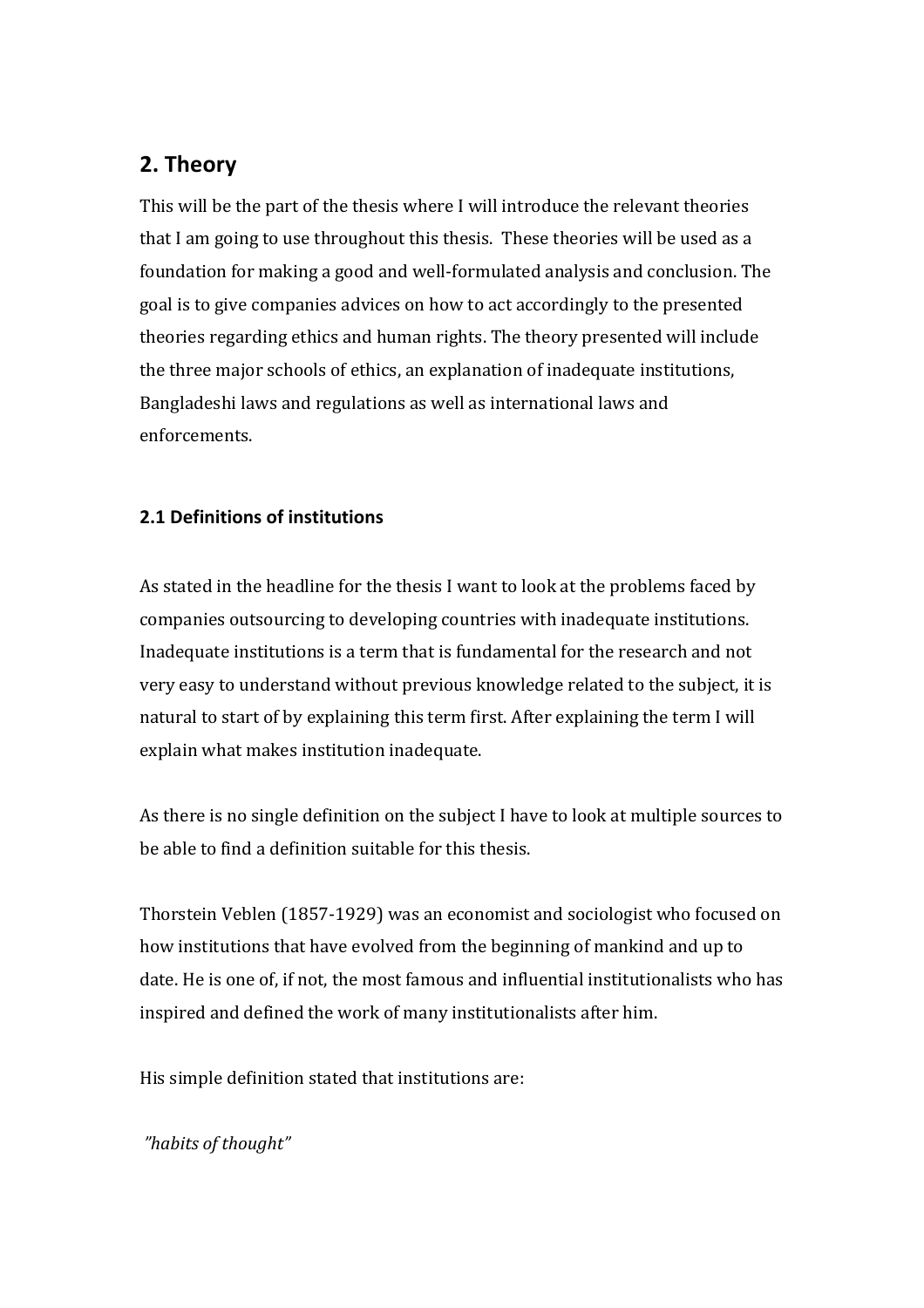This is also one of many definitions he made, but it is the one that most institutionalists after him have been referring to. What is important to understand is that institutions are not something constant. The institutions are evolving, and as Veblem stated in his paper from 1898 "Why is Economics not an Evolutionary Science?" The institutions are always evolving and so it is interesting to look at how far the institutions have evolved in Bangladesh.

Geoffrey M. Hodgson, defined it as:

"...we may define institutions as systems of established and prevalent social rules that structure social interactions, language, money, law, systems of weights and *measures, table manners and firms (and other organizations) are thus all institutions."*

(Hodgson, 2006)

The definition of Geoffry R. Commons also has to be included:

"If we endeavor to find a universal circumstance, common to all behavior known as *institutional, we may define an institution as collective action in control, liberation and expansion of individual action."*

(Commons, 1931)

To bring these definitions up to date, we must take a look at the current definition of the Oxford English Dictionary:

*" The giving of form or order to a thing; orderly arrangement; regulation.* The established order by which anything is regulated: system; constitution."

" An established law, custom, usage, practice, organization, or other element in the political or social life of an organized community or the general ends of *civilization."*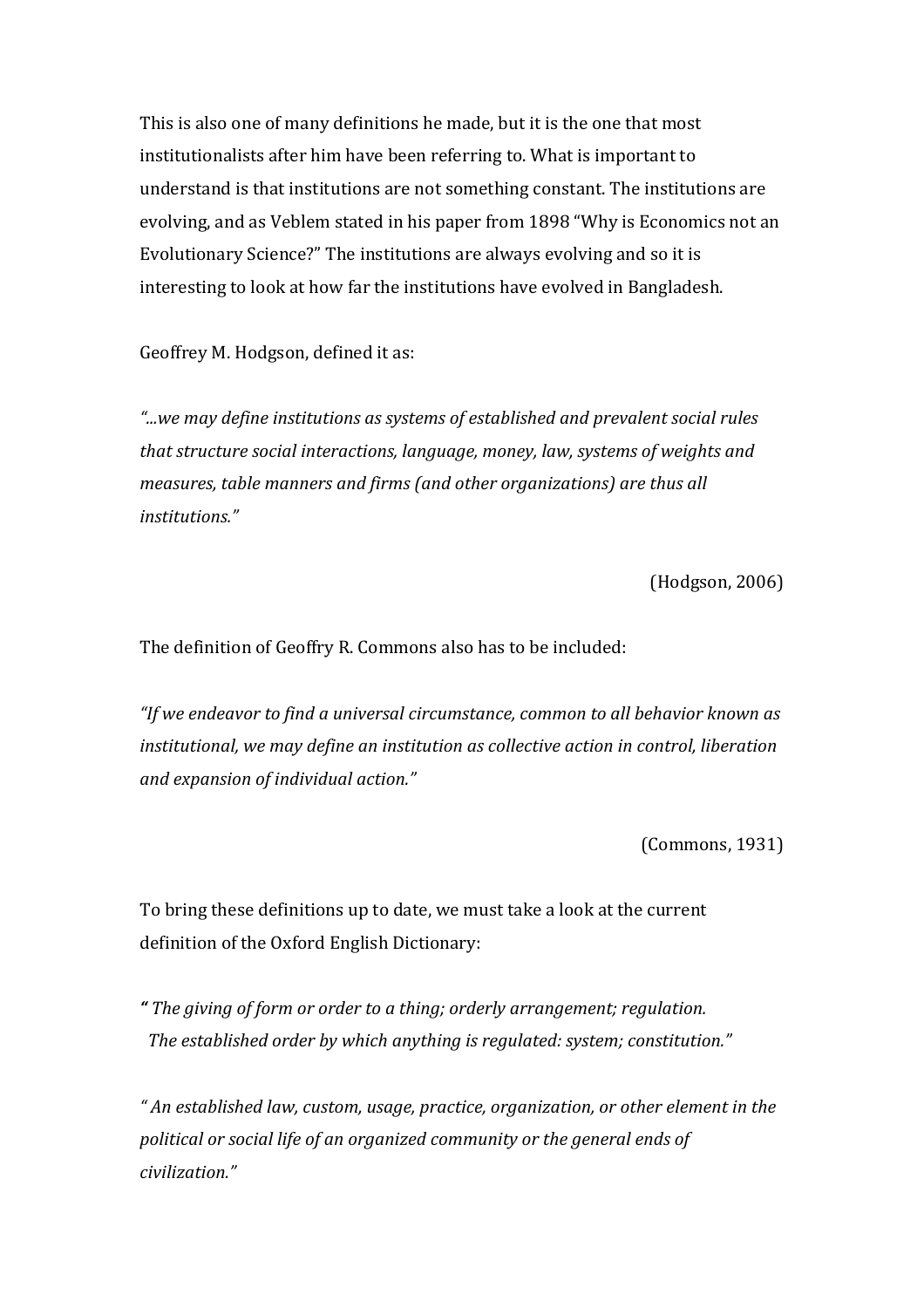One reason for all the different definitions of an institution is that it changes over time. This is strongly supported by Veblens view. A definition made by using the main parts from the different definitions will serve as an excellent guidance in determining the state of the institutions in Bangladesh.

The definitions seem to be built around common terms like structure/system, control and rules/laws. These terms give a good indication of the purpose of an institution. 

An institution is supposed to control the outcome of certain actions, and make sure that the outcome is the same every time (a system). Based on the laws and rules made, the system shall control people and actions made by people. This makes society more predictable and easier to manage. If you know how the system works it is easier to predict the outcome of an action. If the system is constructed in way that promotes stability and efficiency, then this will make society more efficient.

In this thesis we will look at institutions where this is not the case.

*" Institutions are not necessarily or even usually created to be socially efficient;*  rather they, or at least the formal rules, are created to serve the interest of those with the bargaining power to create new rules."

*(O´Hara, 2002)*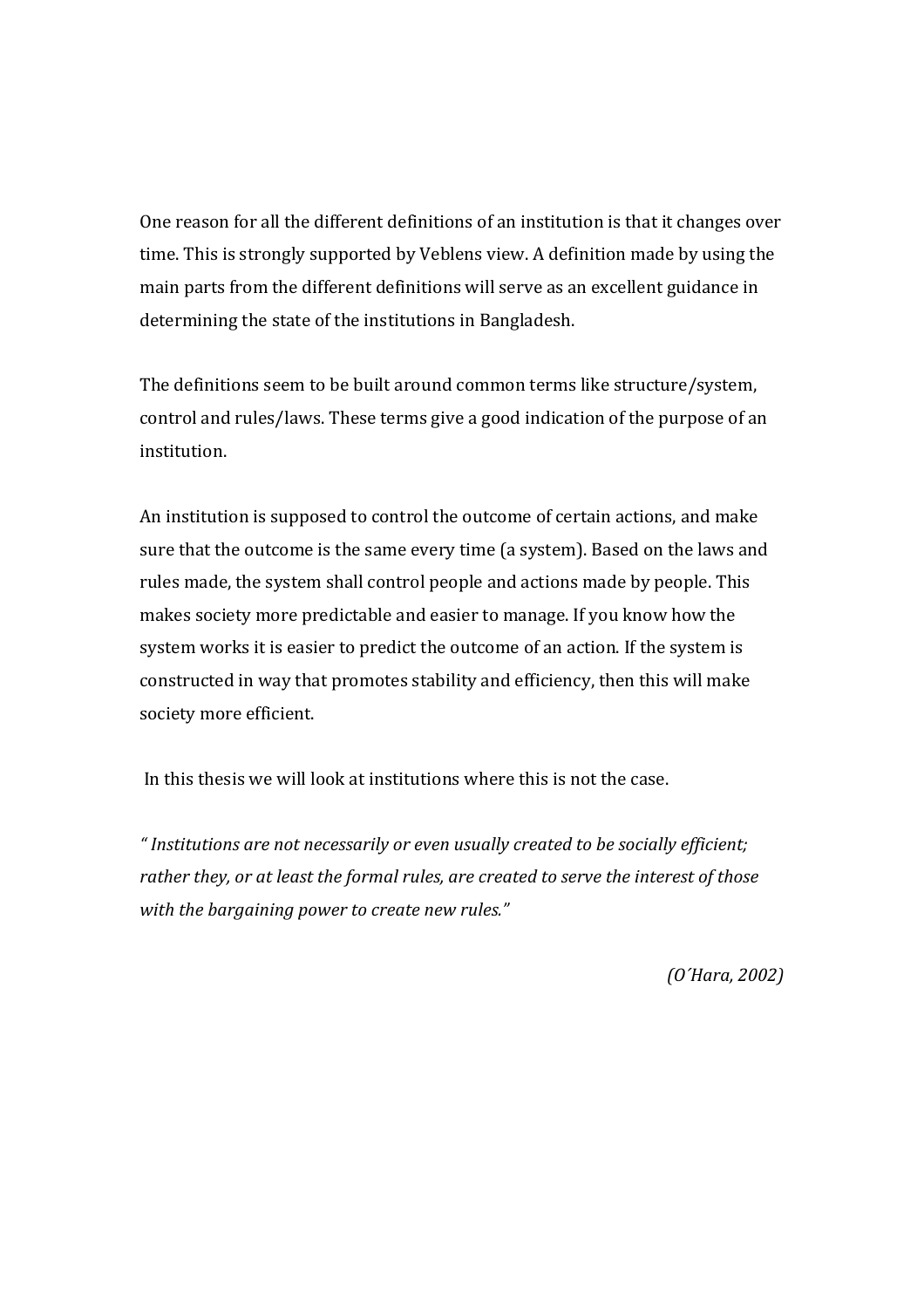### **2.2 Ethics**

Ethics is the understanding of moral, and is also called the moral philosophy. Moral, being the way we truly act, and ethics how we are expected to act in order to do what is good. Ethics originate from the Greek word ethikos, which come from ethos meaning "custom, habit" (dictionary, 2014a). It's a custom or a habit to react in a certain way to certain situations. The fact that this philosophic term is descending from the Greek language is not a coincident as many view the thoughts of the great Greek philosopher Aristotle to be the foundation for much of todays ethics. Although Plato influenced Aristotle, just like Socrates influenced Plato, Aristotle was the very first to write ethical treaties.

These Greek philosophers are known for many other works than their works on ethics, but it is clear that their connection in ethics was the greatest. Plato was Socratic in his conviction that knowledge is virtue, in and of itself. He believed that knowing the difference of right and wrong would lead to one automatically doing the right thing; this implied that virtue could be taught by teaching someone right from wrong, good from evil (Kraut, 2004). Aristotle argued this by saying that one had to choose to act in the proper manner—in essence, to create the custum/habit of doing good. This definition places Aristotelian ethics on a practical plane, rather than the theoretical one promoted by Socrates and Plato.

Today's ethics is divided into 3 general subject areas:

- Meta ethics
- Normative ethics
- Applied ethics

 $(IEP, 2014)$ 

Metaethics is the knowledge of where our ethical perspectives come from. Normative ethics on the other hand is more practical and tries to regulate the wrong and the right. The applied ethics are more specific and focuses on single actions like abortion, death sentences, animal rights, homosexuality or rules of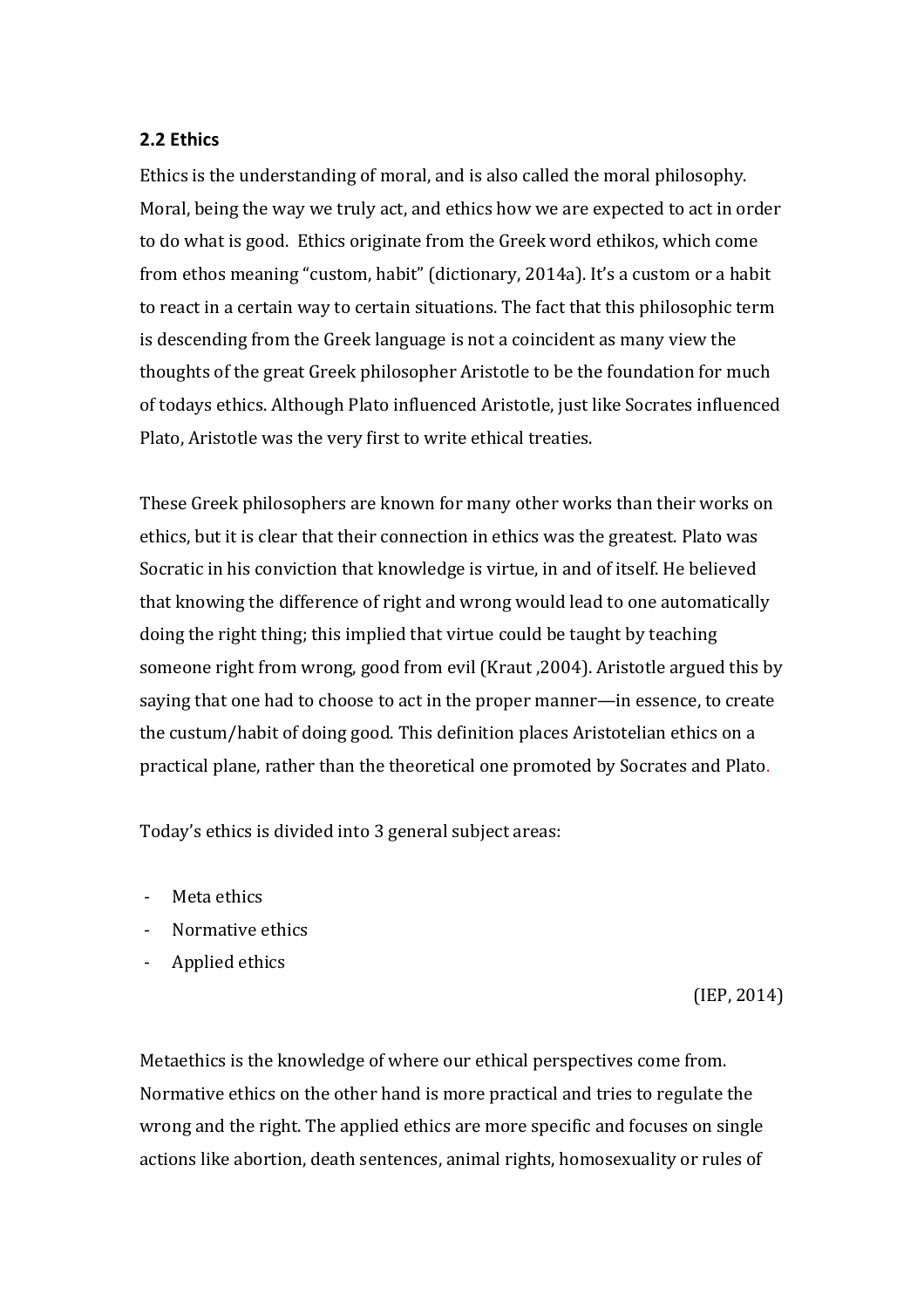war. As the purpose of this thesis is to find out how the MNCs can navigate through the web of ethics I will use normative ethics to find the best solution. The normative ethics is again divided in three branches of theory: Virtue theories, Duty theories and consequential theories (IEP, 2014).

### **2.3 Aristotle**

As one of the greatest philosophers Aristotle laid the foundation of todays ethics by introducing the Nicomachean form of ethics. He stated that for an action to be ethically correct it had to be an action where the final goal was to achieve something good. And if something where purely good, you would achieve the ultimate state called Eudaimonia. He called this the highest good. That was a definition he meant most people agreed upon. In later years it has been discovered that this is not sufficient to explain such a complex phenomenon as ethics. It's a really complicated term that cannot be looked upon in colors of black and white.

Many definitions have been developed throughout history, and I am going to focus on the three main branches of ethics:

- Virtue ethics
- Consequentialist ethics
- Deontology ethics

 $(IEP, 2014)$ 

The good was meant to make humans flourish. Eudaimonia means just this, as the Greek meaning of the word is "happiness" and "living well". To achieve eudaimonia is the same as having "all good", it is not something you want to achive to gain something more. Eudaimonia is the highest end, and health, wealth, education, and other goods are simply the means to achieve it.

### **2.4 Virtue Ethics**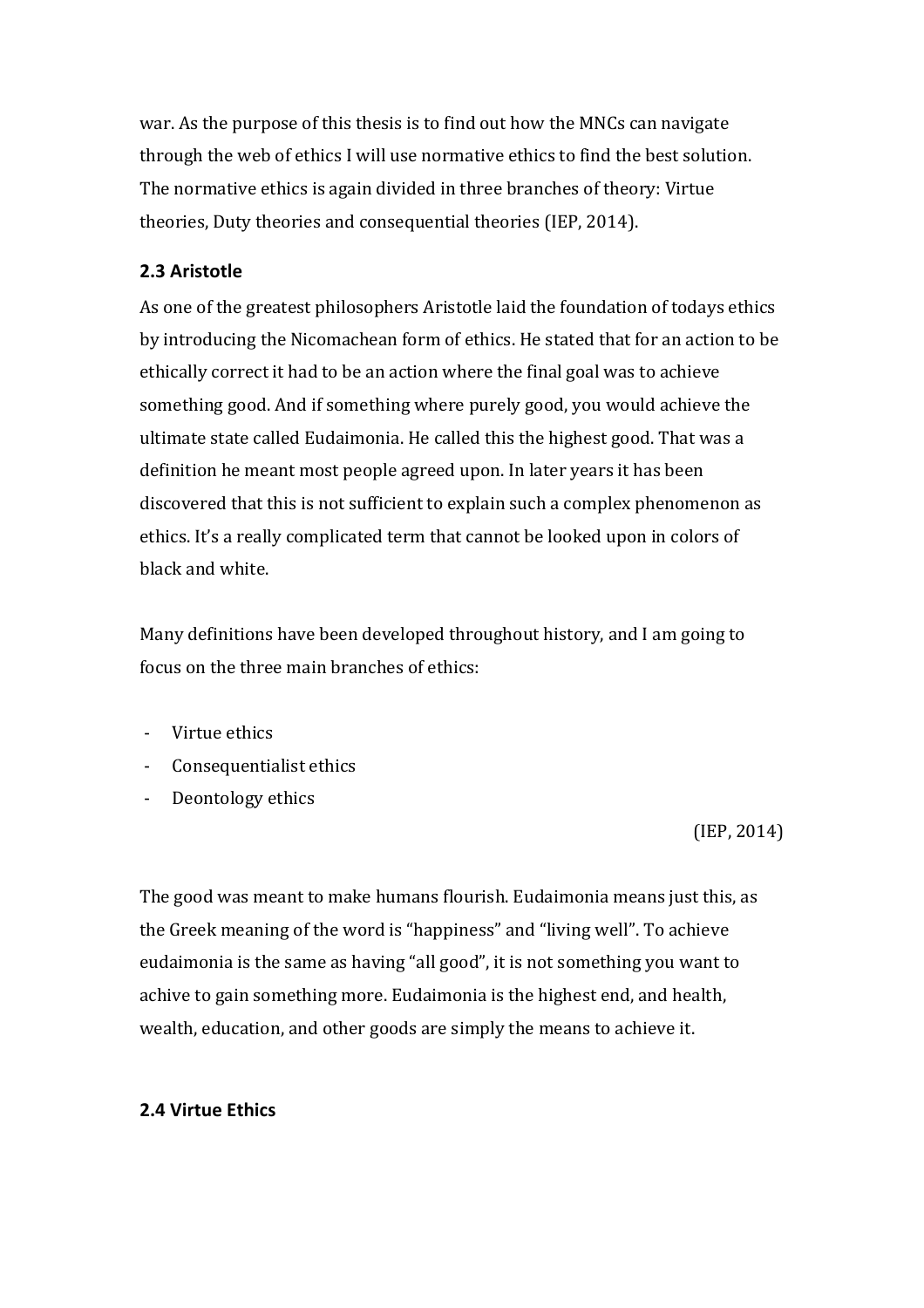Virtue ethics is one of the three major normative perspectives to ethics, and originates from the Greek philosophers Plato and Aristotle, mostly Aristotle (SEP. 2012). According to virtue ethics it is not the action it self that matters, more interesting is the character of the actor performing an action. If a person possesses a certain virtue like honesty or generosity he or she would be expected to act in a certain way to moral impediments.

The word Virtue origins from the Greek language of Greece and can be explained as: *"the quality or practice of moral excellence or righteousness"* or *"a particular moral excellence: the virtue of tolerance"* (Dictionary, 2014b). 

To possess a virtue is perceived as possessing a skill, a skill of which the possessor has to improve and later on implement into his own life in order to become a virtuous person. Just like learning to play an instrument you have to learn how to be virtuous. Knowledge is crucial in the process of embodying virtues, and in the book Nicomachean Ethics, Aristotle explains how a judge in the judicial system has to have the most upright knowledge about the laws and the crime committed to know whether or not the actions of the accused was wrong or justifiable. (Aristotle. 1999, p. 3). If you are to be the judge in your own life, you will be in the need of knowledge and experience to know whether your actions are just or not.

There are many virtues, and I will not be able to mention all of them here, but some relevant once are listed below to help understand the meaning of virtues:

| Virtue                | <b>Explanation</b>                                                                                                                                  |
|-----------------------|-----------------------------------------------------------------------------------------------------------------------------------------------------|
| <b>Accountability</b> | The quality or state of being accountable; especially: an<br>obligation or willingness to accept responsibility or to<br>account for one's actions. |
| Charity               | Generosity and helpfulness especially toward the needy or<br>suffering. Aid given to those in need.                                                 |
| Cooperation           | To associate with another or others for mutual benefit/to                                                                                           |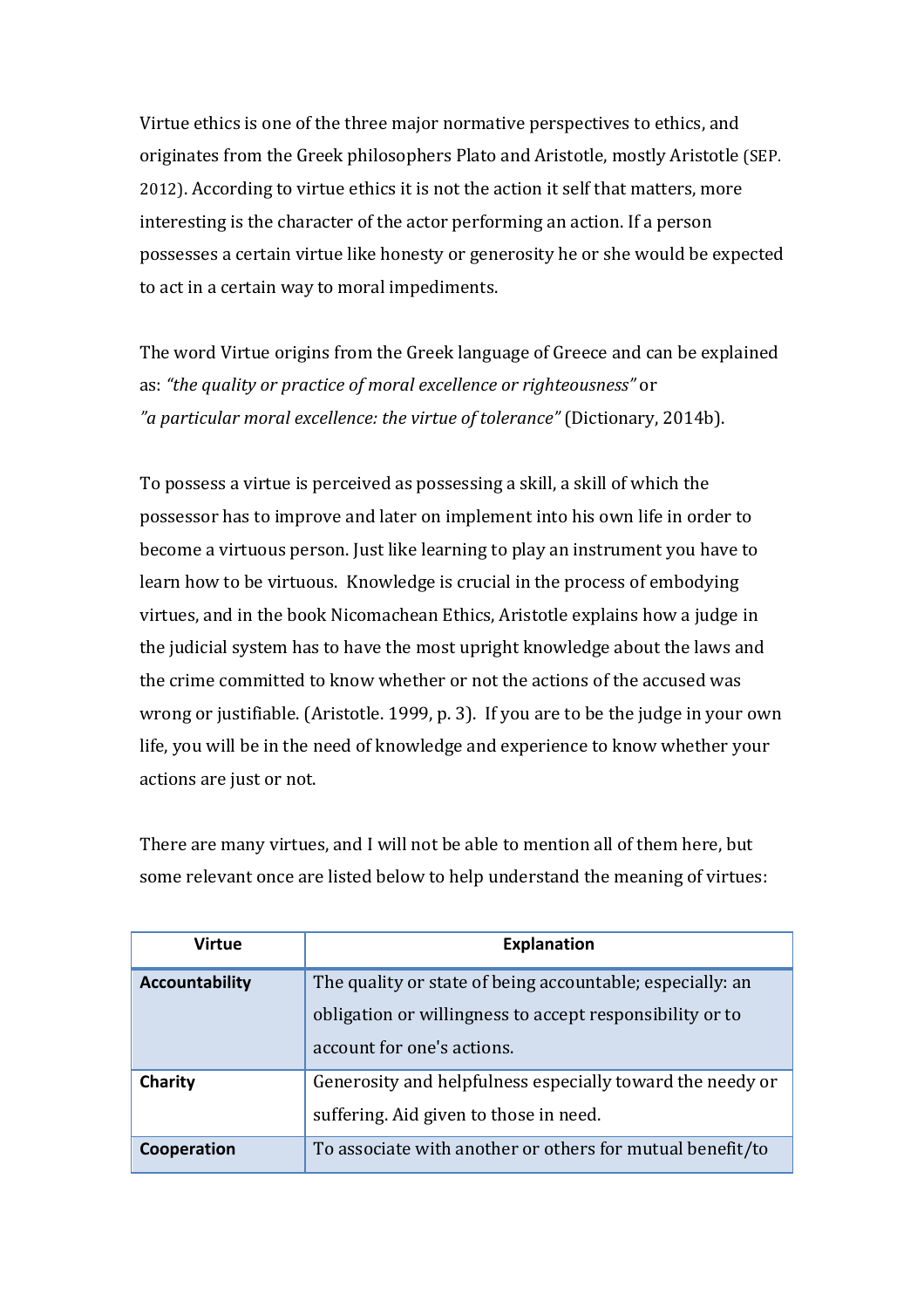|                      | achieve a shared goal.                                                                                              |
|----------------------|---------------------------------------------------------------------------------------------------------------------|
| <b>Dependability</b> | Reliable, worthy of reliance or trust.                                                                              |
| <b>Diligence</b>     | Conscientiousness in paying proper attention to a task;<br>giving the degree of care required in a given situation. |
|                      | Persevering determination to perform a task.                                                                        |
| Empathy              | Identification with and understanding of another's                                                                  |
|                      | situation, feelings, and motives.                                                                                   |
| <b>Knowledge</b>     | Part of the hierarchy made up of data, information and                                                              |
|                      | knowledge. Data are raw facts. Information is data with                                                             |
|                      | context and perspective. Knowledge is information with                                                              |
|                      | guidance for action based upon insight and experience.                                                              |
| <b>Honesty</b>       | Truthful; sincere; not lying or cheating.                                                                           |

(Virtuescience, 2014)

According to Aristotle the reason anyone want to be virtuous is to achieve the ultimate end, eudemonia. This was according to Aristotle a definition that most people agreed with. But he also said that human flourishing was the goal of all ethical decisions, the problem here was that the perception of human flourishing differed among different cultures and different people. (Aristotle, 1992)

### **2.4 Consequentialism**

Consequential theories essentially judge actions by their consequences to determine if they are morally just or not. The motives behind a decision are irrelevant as long as we try to maximize the good (Sinnott-Armstrong. 2006) There are many different schools of the Consequentialism, but there is one that is far more accepted and used today than any other, that is the utilitarianism.

As the name suggest it focuses on the utility of actions to determine the moral righteousness. Advantages of this theory are that it is fairly strait forward and can also account for the context of actions. Disadvantages are that it alienates the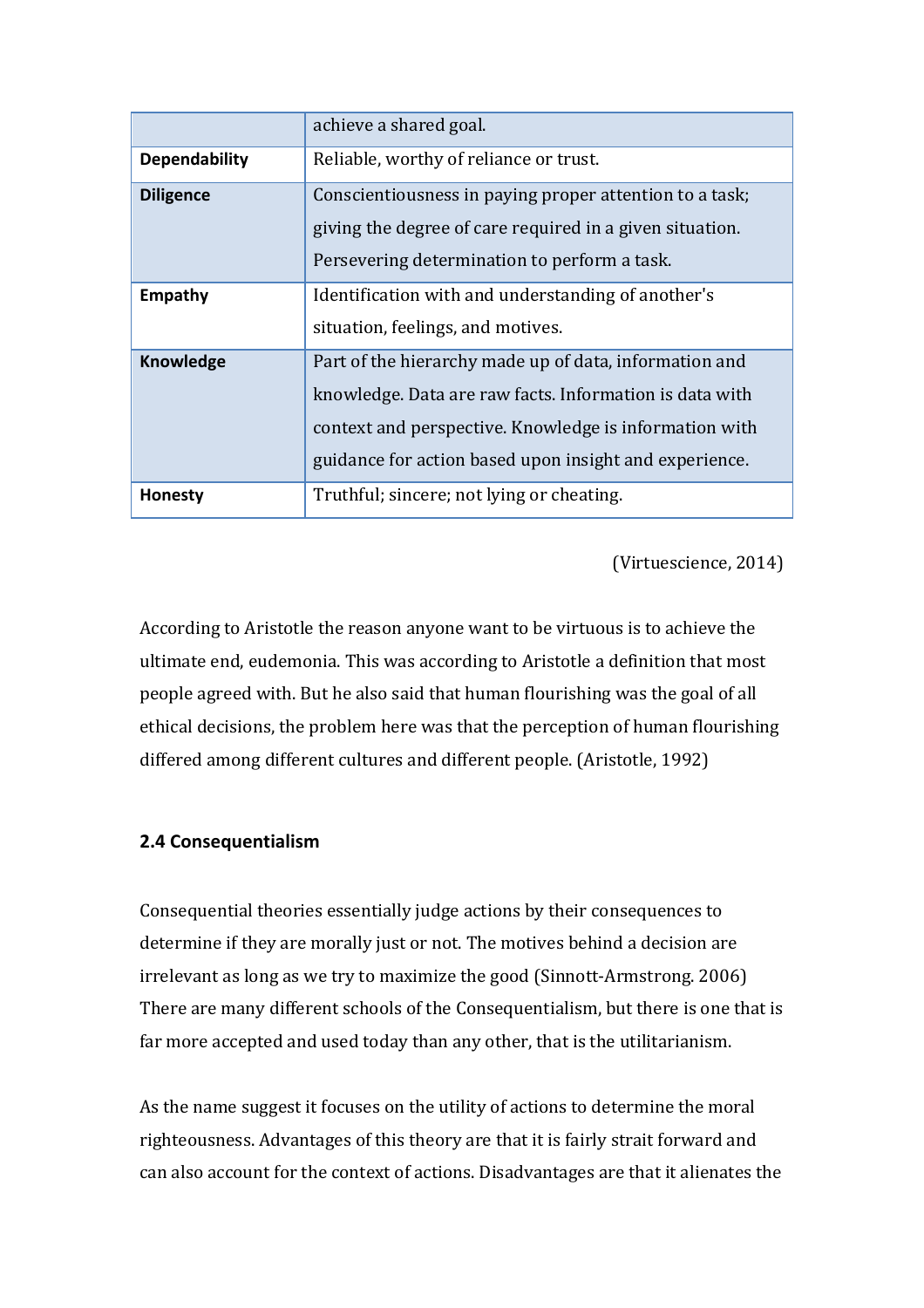individuals, as there is no extra weighting of any individuals, and you need an ideal observer, which can be perfectly objective. This is difficult if not impossible, and so bias observers can lead to the wrong option being chosen. An ideal observer needs to have full information of all the consequences related to the action, something that can be very challenging when making big decisions. So the happiness of someone close to you, say a friend or family member, is not worth any more or less, then that of a stranger. Also the motives are irrelevant, so as long as the overall good is increased, it dos not matter what the intensions where. There are many types, and the most well known form is the school of utilitarianism, which seeks to maximize pleasure. Ends justify the means.

| <b>Term</b>       | Claim                                                                 |
|-------------------|-----------------------------------------------------------------------|
| Consequentialism  | Whether an act is morally right depends only                          |
|                   | on <i>consequences</i> (as opposed to the circumstances or the        |
|                   | intrinsic nature of the act or anything that happens                  |
|                   | before the act).                                                      |
| <b>Actual</b>     | Whether an act is morally right depends only on                       |
| Consequentialism  | the <i>actual</i> consequences (as opposed to foreseen,               |
|                   | foreseeable, intended, or likely consequences).                       |
| <b>Direct</b>     | Whether an act is morally right depends only on the                   |
| Consequentialism  | consequences of that act itself (as opposed to the                    |
|                   | consequences of the agent's motive, of a rule or practice             |
|                   | that covers other acts of the same kind, and so on).                  |
| <b>Evaluative</b> | Moral rightness depends only on the <i>value</i> of the               |
| Consequentialism  | consequences (as opposed to other features of the                     |
|                   | consequences).                                                        |
| <b>Hedonism</b>   | The value of the consequences depends only on                         |
|                   | the <i>pleasures</i> and <i>pains</i> in the consequences (as opposed |
|                   | to other goods, such as freedom, knowledge, life, and so              |
|                   | on).                                                                  |
| <b>Maximizing</b> | Moral rightness depends only on which consequences                    |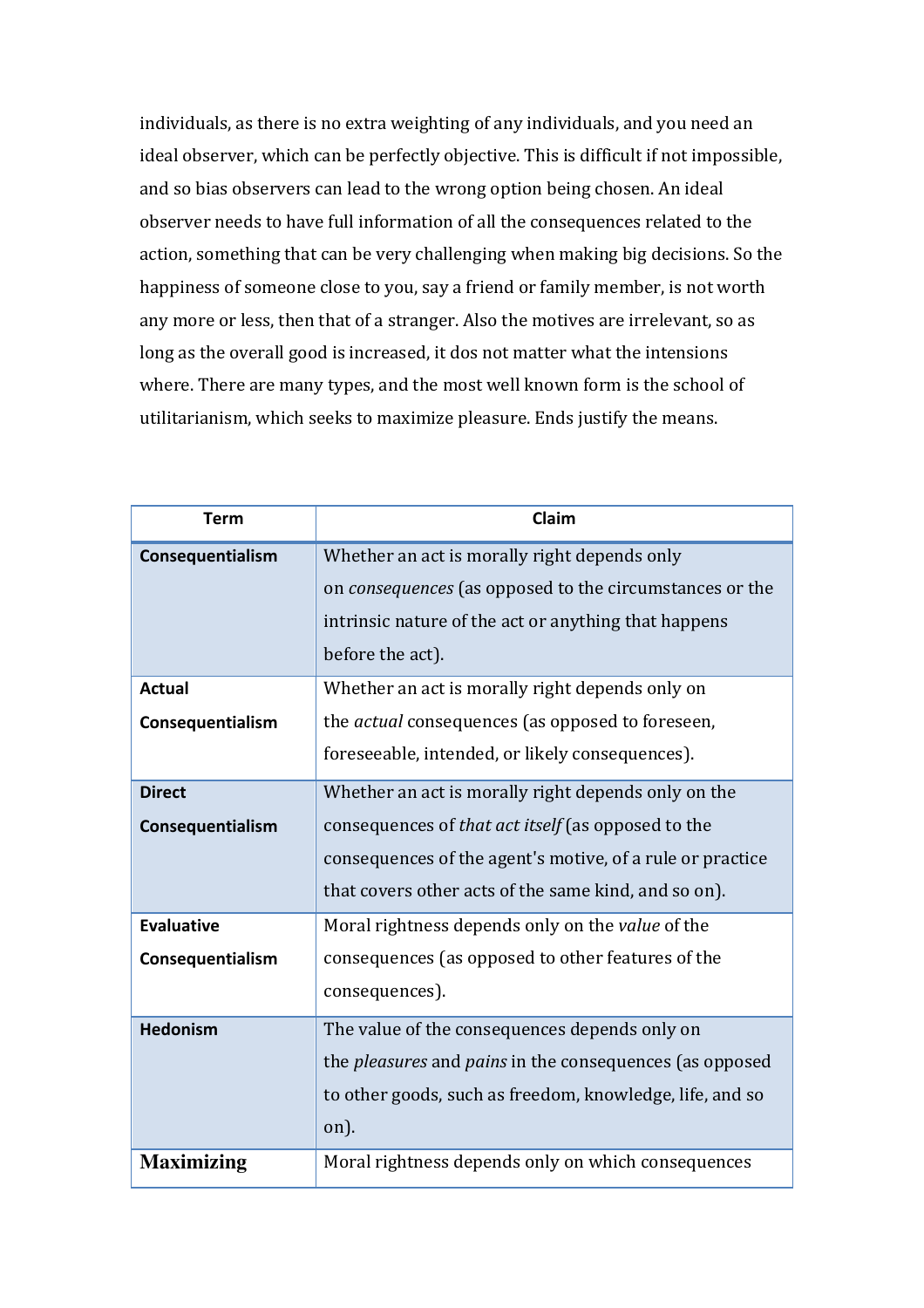| Consequentialism           | are best (as opposed to satisfactory or an improvement      |
|----------------------------|-------------------------------------------------------------|
|                            | over the status quo).                                       |
| <b>Aggregative</b>         | Which consequences are best is some function of the         |
| Consequentialism           | values of <i>parts</i> of those consequences (as opposed to |
|                            | rankings of whole worlds or sets of consequences).          |
|                            |                                                             |
| <b>Total</b>               | Moral rightness depends only on the total net good in the   |
| Consequentialism           | consequences (as opposed to the average net good per        |
|                            | person).                                                    |
| <b>Universal</b>           | Moral rightness depends on the consequences                 |
| Consequentialism           | for all people or sentient beings (as opposed to only the   |
|                            | individual agent, present people, or any other limited      |
|                            | group).                                                     |
| <b>Equal Consideration</b> | In determining moral rightness, benefits to one person      |
|                            | matter just as much as similar benefits to any other        |
|                            | person (= all who count count equally).                     |
| <b>Agent-neutrality</b>    | Whether some consequences are better than others does       |
|                            | not depend on whether the consequences are evaluated        |
|                            | from the perspective of the agent (as opposed to an         |
|                            | observer).                                                  |
|                            |                                                             |

(Sinnott-Armstrong, 2006, p.1)

# **2.5. Deontology**

Deontology is the last major school of ethics being used in this thesis to ethically evaluate the problems MNC's face when outsourcing their production to developing countries with inadequate institutions. The word deontology is descendant from the Greek words "deon" meaning duty, and "logos" meaning study of. Deontology ethics, also know as duty ethics, focuses on what choices are morally required, forbidden and permitted (Alexander & Moore, 2008) The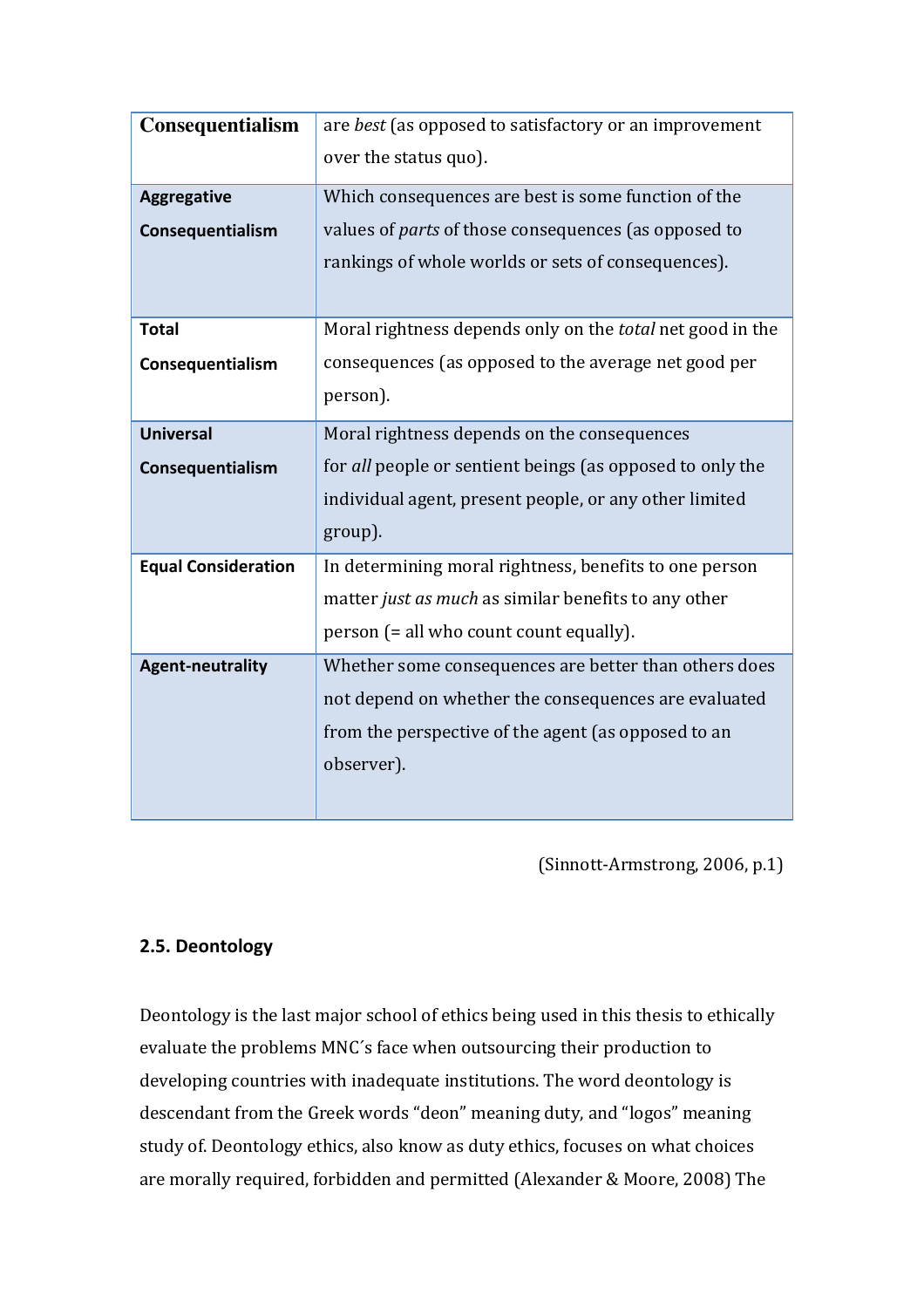characteristics of the agent or the utility gained by the action is not relevant to decide if an action is immoral or not. The objective is to do what is right, not what is good. You have a duty to do what is viewed as morally right, no matter the consequences. Because of this consequential ethics and deontological ethics are believed to be the opposite of each other. In deontology and act or a choice is only morally correct if it conforms to a moral norm.

The most famous and used works on deontological ethics comes from Immanuel Kant (1724-1804). I will use his works to evaluate the MNC's in this thesis, and so I will now present two ethical perspectives from Kant.

Kant believed that only human beings are capable of rationality. He thinks that it is our responsibility to protect our ability to be rational, because to take away our ability to be rational is to take away our humanity. He also meant that only humans are autonomous, meaning that we can make choices. We can choose to do something even though it might not benefit us. Animals can not, they will always react to their bodily needs. This meant that if we knew something to be morally wrong we would not do it, even if it would result in something good for the agent/actor.

Kant formulated a categorical imperatives that are widely accepted in today's ethics:

"Act only according to that maxim by which you can at the same time will that it *should become a universal law"*

 $(Kant, 1992, p. 1013)$ 

Kant called them categorical imperatives explaining that categorical means across the board, or that it includes all categories, and imperative meaning command. Categorical imperatives are then commands that can be applied to all categories. This categorical imperative demands a maxim, or a subjective decision principle, that should be followed as a universal law by all people. Kant strongly believed in every human's ability to find the morally correct way to act. He said that immoral actions violate the categorical imperative, and by that they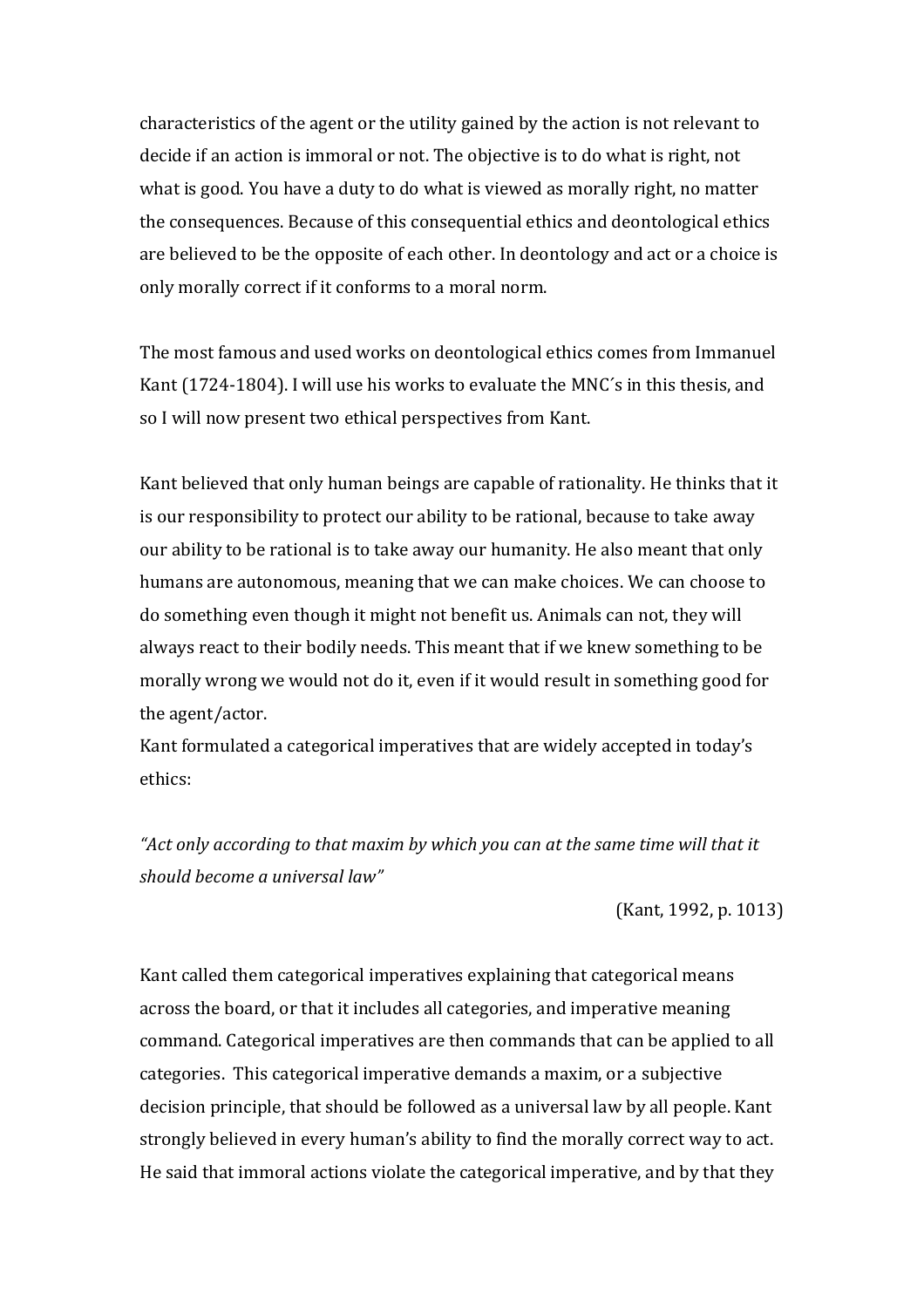are irrational (Johnson, 2008) So he constructed a test for the maxims to morally reason your way to concluding on whether or not the maxim I morally acceptable. 

The first thing you have to do in this test is to create a maxim using your ability to think rationally. One maxim could be "I will always tell the truth".

Secondly you imagine that this maxim would become a universal law. Meaning that all people would act by this maxim no matter what.

The third thing to do is to consider if the world imagined is possible, in other word, are there any logical conflictions to the maxim?

The fourth question to ask is whether or not you could will this maxim to become a universal law. Meaning that you have to decide your self if the world seem like a good place.

A maxim has to be able to pass all these four steps to be accepted as morally acceptable. And acting on it would be a moral act. But according to Kant, just acting on an act that you know to be morally accepted is not enough.

On the topic of good Kant believed that the only good without qualifications was a good will. The meaning of good will was connected to the idea of a good person. A person that always makes morally accepted decisions, based on consideration of moral law. (Johnson, 2008) This person had to do morally accepted decisions without limitation, and without qualification. Without limitation mean that under no circumstances would the person abandon his good will. And that he does not value his good will because it leads to some desire. The only reason for committing to the good will is the moral justification on own (Johnson, 2008). Meaning that this man would have to control his own desires to follow his duty of committing to the good will. If other motivations are behind the person's action then the action has no moral worth.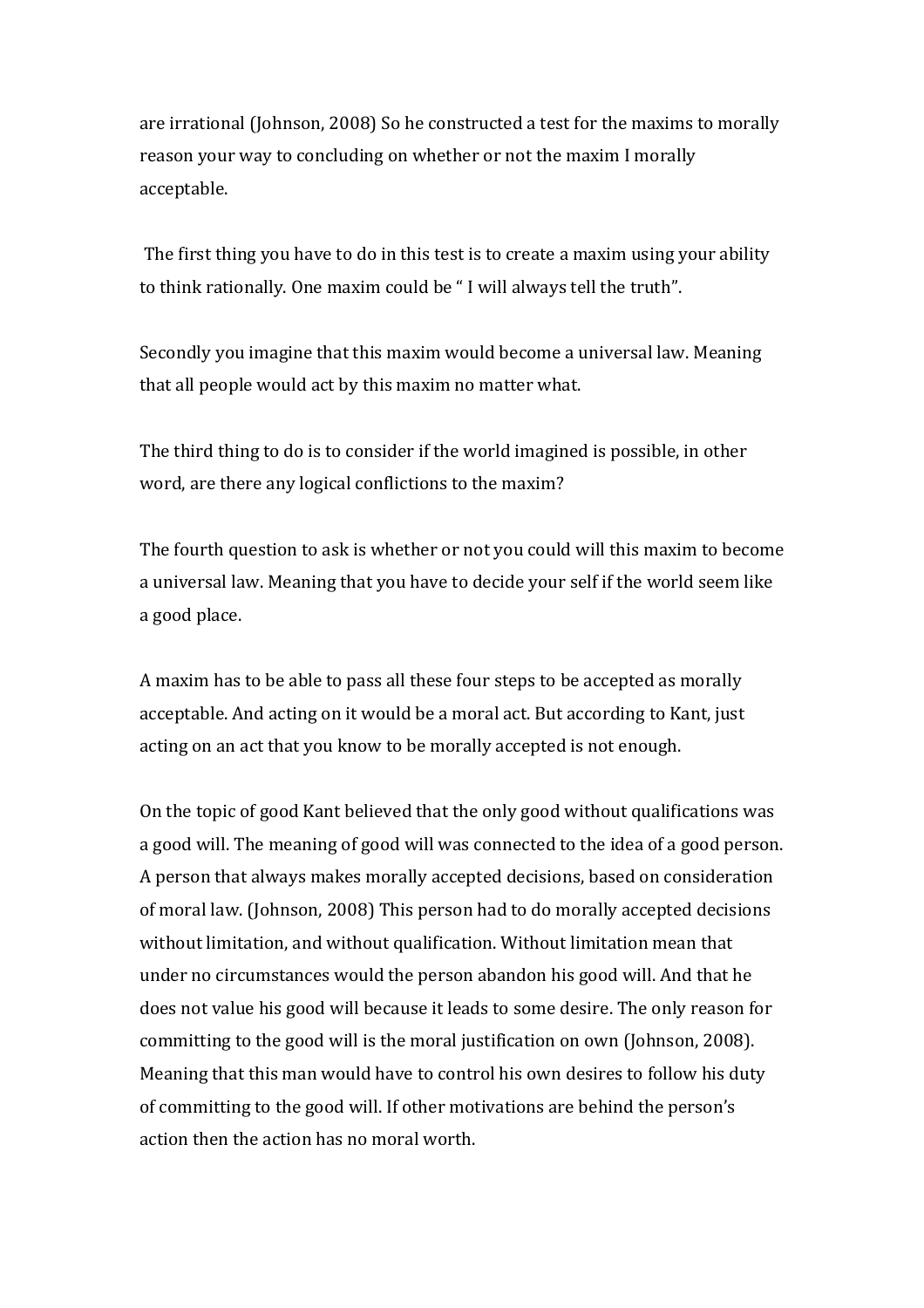### **3. Research methodology**

This thesis consists of one main question and two secondary questions that I will try to answer. The main question is "what ethical problems are companies in the apparel industry facing when outsourcing the production to underdeveloped countries with inadequate institutions". This question will be supported by the two secondary questions; "how are the companies currently dealing with these problems" and "how should these problems be dealt with".

An exploratory research design based on secondary data will help me create a clear understanding of the situation today in a very time saving and cost efficient way. The importance of choosing good sources will be important in keeping the validity of the thesis at a satisfactory level. Information will be gathered in three different categories; country, company and the ethical perspective of the thesis. The country will be Bangladesh, and I will focus on the living and working conditions of the people living there. I will also investigate the institutions and the government in Bangladesh. The three companies that are being researched are; H&M, GAP and Kappahl, all of which are multinational companies operating in Bangladesh. I will investigate how these companies are operating in Bangladesh as of today, and I will also investigate what impact they have on the people and the country of Bangladesh. How have they influenced the government and the industry, and what are they doing to improve the current situation. I will also see how they are marketing them selves regarding their social responsibility by looking at their own statements on the subject. I will also look at some of the tragedies that have occurred throughout history to help visualize some of the problems that MNC's operating in such a country might encounter. This information will help make a discussion where the ethical perspectives can serve as a guideline and final justice in finding the best path for an ethically correct or improved way of doing business in countries like Bangladesh.

As the goal of this thesis is to enlighten something that is already there as supposed to finding or creating new information through primary data, an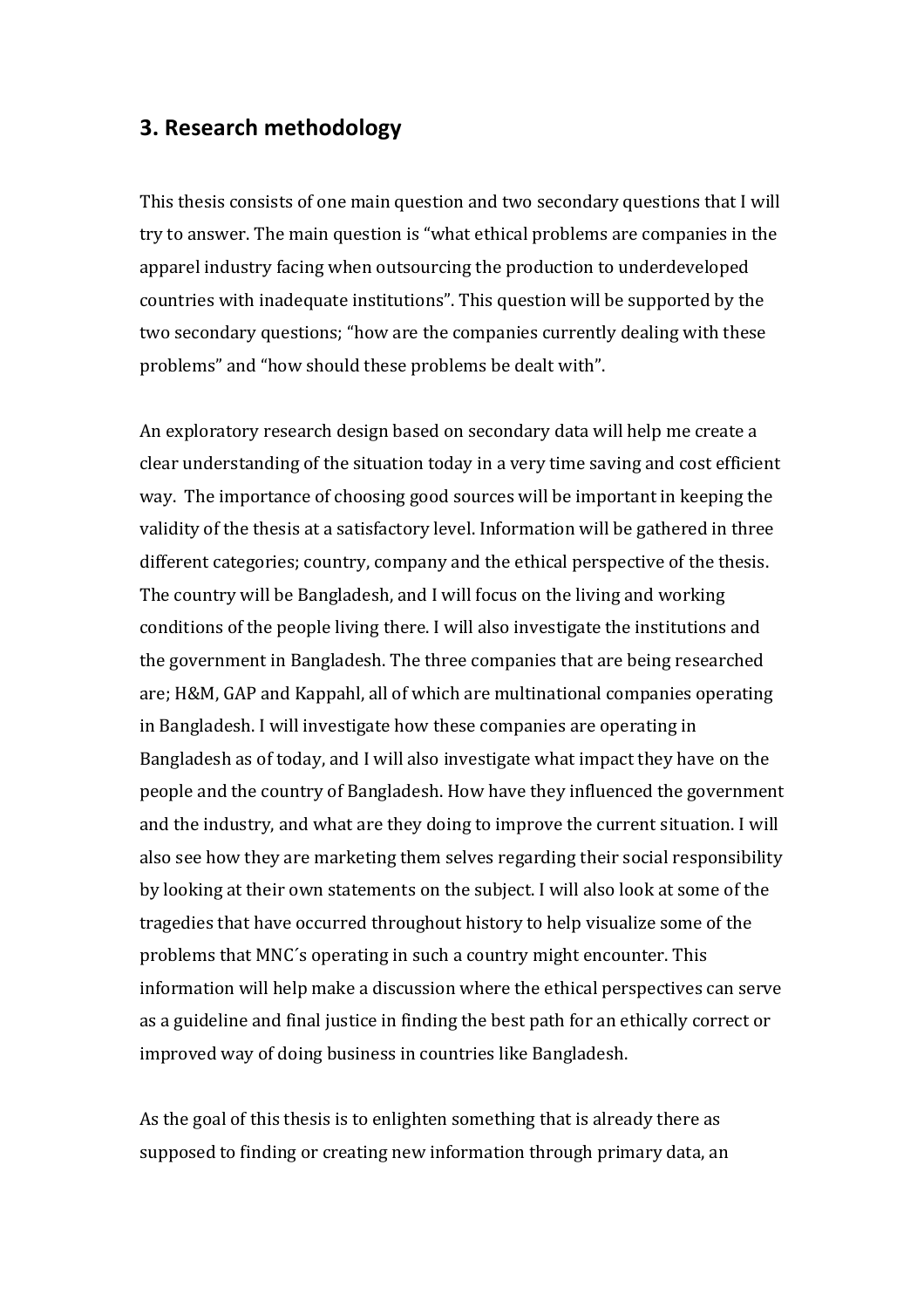exploratory design fit just perfect. I will not be testing any hypothesis and the thesis will be strictly discover-oriented.

## **4. Bangladesh**

I selected Bangladesh because it is the perfect example of an apparel exporter with inadequate institutions. This developing country fits all the parameters required to thoroughly answer the complicated questions that I am trying to enlighten with this thesis. Bangladesh fits because its a country that exports clothes to most of the world, the tragedies of an industry in distress has caught the attention of consumers and politicians, making the handling of the situation relevant to the thesis, and they have had the focus of the world media for some years now, making information more accessible. Many ethical questions have been asked and companies have had a hard time trying to protect their reputation and brand value when faced with difficult questions regarding the state of the apparel industry in Bangladesh. Also the condition of the institutions in Bangladesh are known for being inadequate, and in so not being able to protect the rights of workers in the industry. To better understand the circumstances of which this discussion will be based on I will explain the history of Bangladesh, how its being governed and looking at sheer facts regarding this country. To better understand the situation of the people living in Bangladesh I will give a brief but accurate introduction on the justice system, perceived level of corruption, the economy, health conditions, and education. This will help better understand the problems that MNC's face when outsourcing their production to Bangladesh, a country with inadequate institutions, answering the primary question asked in this thesis which will be edified by looking at how three different companies are doing business today, and how they should go about the future.

### **4.1 Introducing Bangladesh**

Bangladesh has had a short and rough ride from where they where, as a part of British India, and to the free and independent Bangladesh we can see today. In fact the borders creating the shape of which we recognize Bangladesh today,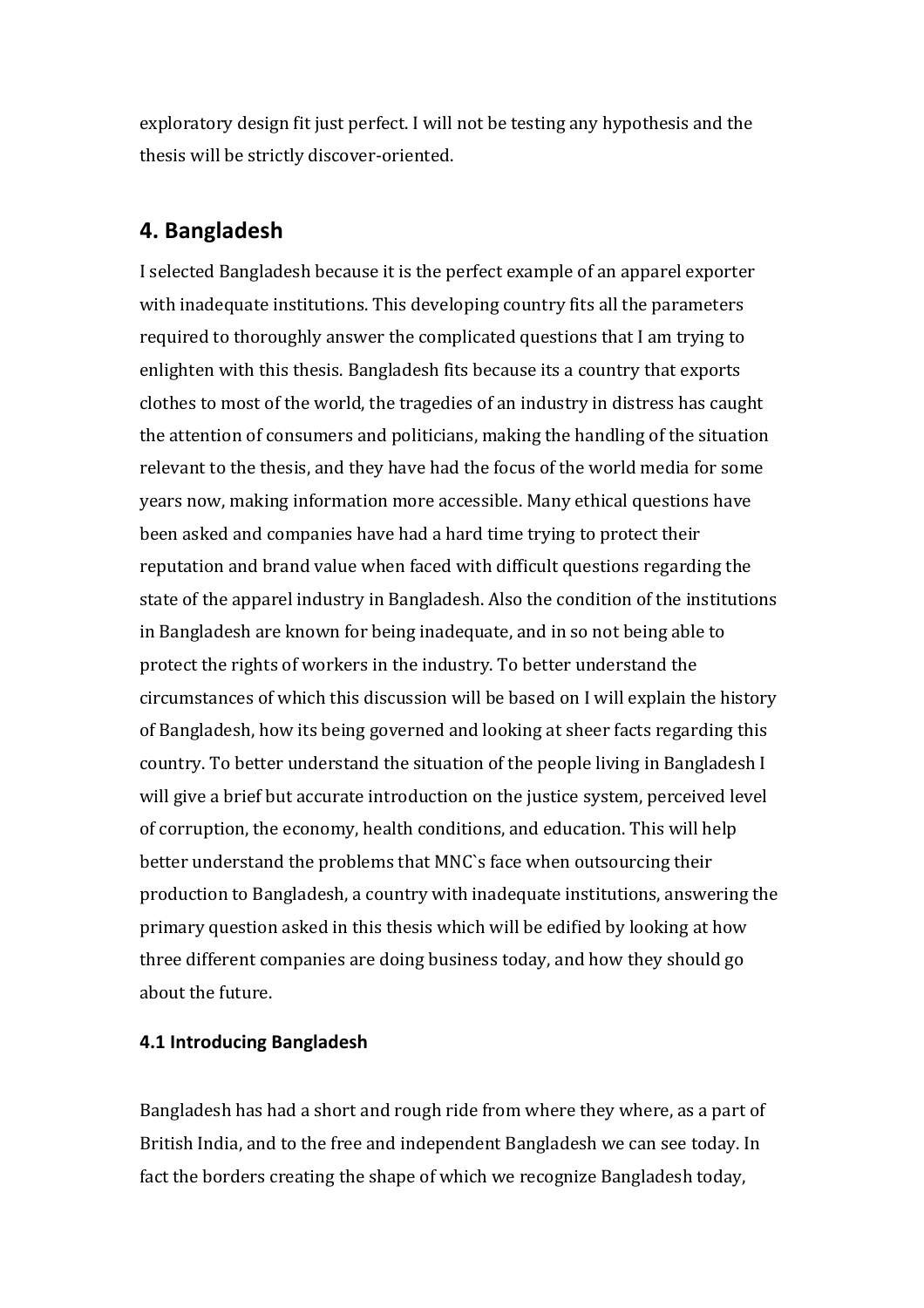where created only 67 years ago back in 1947. Back then Bangladesh (then called East Pakistan) became part of the newly formed State of Pakistan, a partnership that did not work. After years of being ignored and neglected by the western part of Pakistan a civil war broke out on the  $26<sup>th</sup>$  of March 1971, which on the 16<sup>th</sup> of December 1971 lead to the liberation of Eastern Pakistan and the creation of the sovereign independent state of Bangladesh, making it one of the 20 youngest countries in the world today (Wikipedia, 2014). But the decades after liberation where not filled with a joyful sequence of events. Poverty, lack of educated people and the fact that they had been controlled by the western part of Pakistan for year, created a political vacuum that gave room for people with guns instead of people with clever minds to run the country. Political turmoil and military coups was the reality in a country where lack of judicial stability created one of the poorest corrupt countries in the world. It was not until democracy finally triumphed in 1991 that progress was slowly being made. But adjustments are constantly being made to improve the conditions in Bangladesh, and on the  $11<sup>th</sup>$  of January 2007 the military had to intervene to stop the gigantic problems Bangladesh faced regarding corrupt politicians. As much as 160 politicians, civil servants and businessmen were arrested on corruption charges. (Wikipedia, 2011d). It can be assumed that the people who got into governing positions when the country transferred into a state of democracy, were the same unethical people that had controlled the country before 1991, and the problems accumulated until the army had to intervene in 2007. In the transfer toward a new government, cleaning out all the bad people, and keeping their strong standpoint against corruption, Bangladesh managed to climb to 147<sup>th</sup> place on the TICP index (Transparency International Corruption Perception-index), from where you might ask, well all the way from the very bottom of the list.

Today Bangladesh is a parliamentary democracy with elections every 5 years. The prime minister deals with day-to-day decisions, and the parliament (the Jatiyo Sangsah), which is controlled by a large mandate of the Awami League checks on the government to se that things are done correctly. Sheikh Hasina is currently the prime minister. The level of corruption is constantly improving and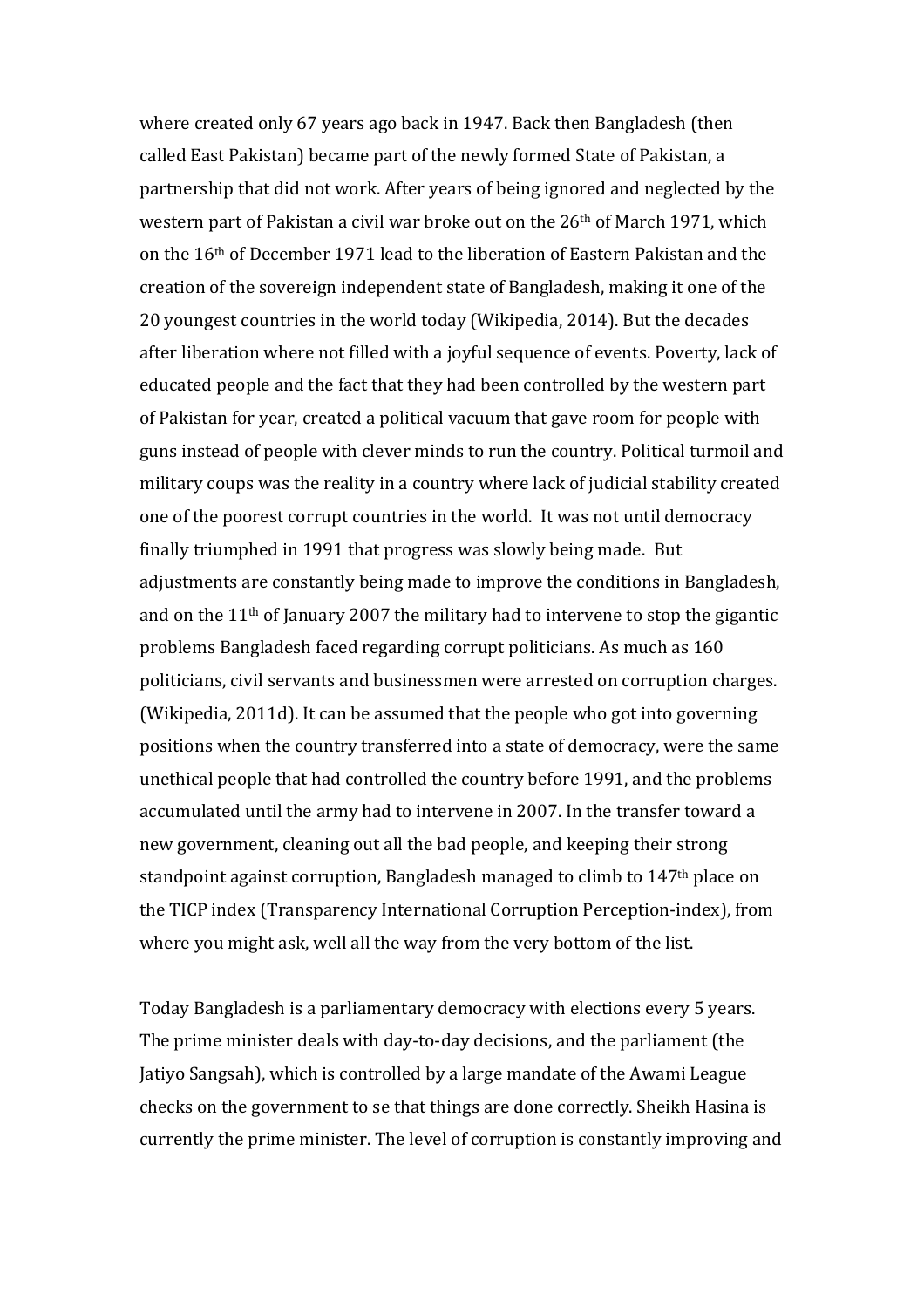Bangladesh is today number 120 on the TICP-index (Transparency International, 2011), still not very good, but improving.

As we can see Bangladesh is a country that with issues and problems that they have had to handle, but improvements are constantly being made and they are perceived as a country moving forward at great pace. In fact Standard and Poor's gave them a BB- on long-term credit rating (SPRS, 2012), which is ok. In 2005 a team lead by Jim O'Neill published a paper in cooperation with Goldman Sachs investment bank, were they identified 11 countries which they thought would grow to become the largest economies in the 21th century, Bangladesh was one of them (Goldman Sachs, 2005). But Bangladesh's largest export market USA completed a multi-year review through the U.S. Trade Representative, and this review reveled that the judicial and law enforcement institutions in Bangladesh are still comparatively weak (US Department of State, 2014). And According to the World Bank one of the most significant obstacles to growth in Bangladesh are poor governance and weak public institutions (The World Bank, 2014).

When it comes to health and education Bangladesh has a long way to go, people are suffering under virtually no guaranties to get medical treatment unless they have a substantial amount of money. Health expenditures by the state are as low as  $3,7\%$  (2011) of total GDP, this is puts Bangladesh in 174<sup>th</sup> places compared to other countries. CIA's estimates show a high degree of risk in relations to getting major infectious deceases, and there are only 0,6 hospital beds for every 1000 person living in Bangladesh. Education has also been badly prioritized with only 2,2  $%$  (2006) of total GDP spent on educating the people.

Bangladesh is "a land of people" being one of the densest populated countries in the world with as much as 1203 people/km<sup>2</sup> (The World Bank, 2013), which is more than 100 times the density of Norway. Population as of 2014 has reached 157 million (BBS, 2014) making it the  $8<sup>th</sup>$  largest country in the world by population (Wikipedia, 2014a). The capital Dhaka is the densest of all the megacities of the world with as much as  $45000$  people/km<sup>2</sup>, and also being the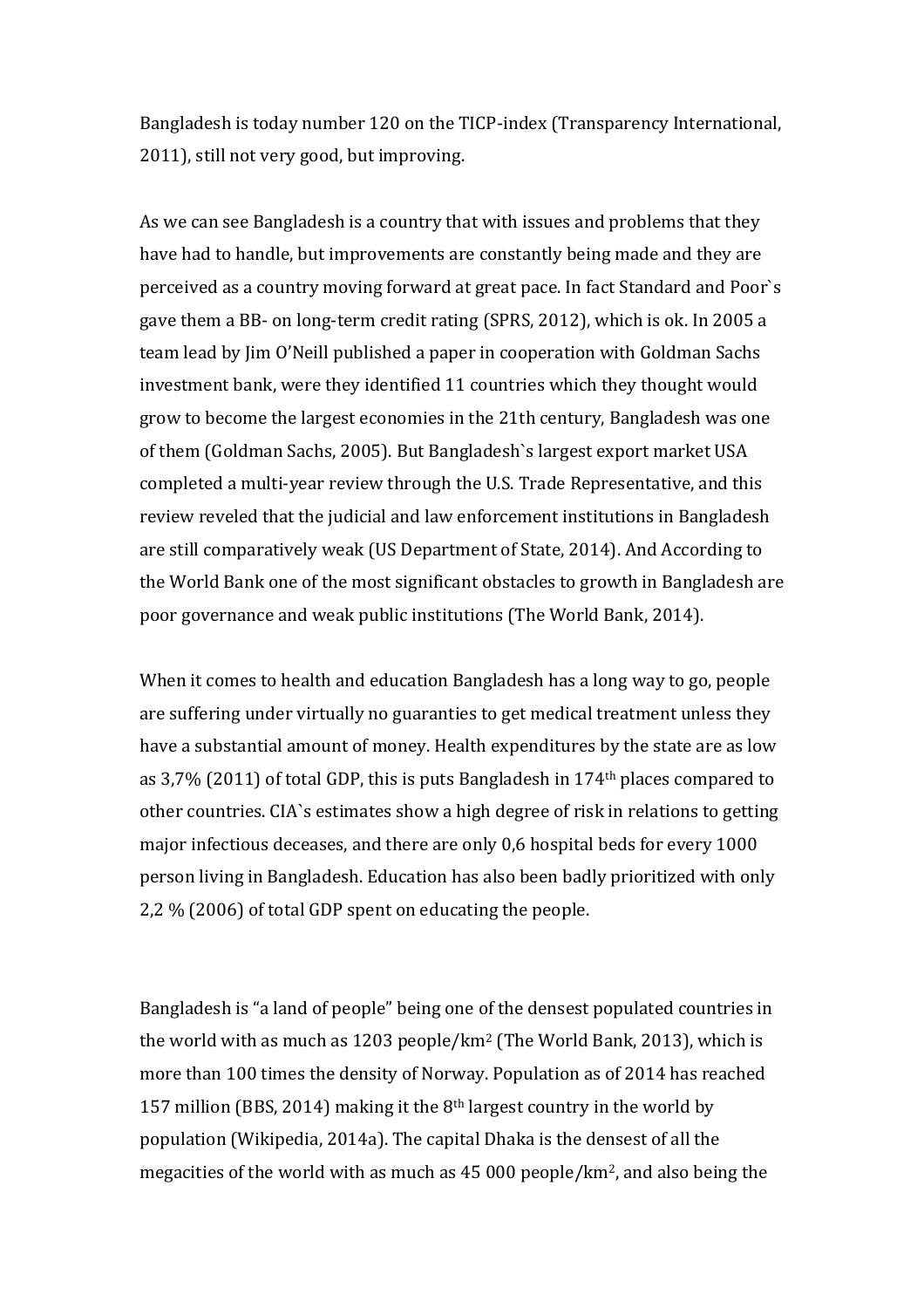$10<sup>th</sup>$  biggest city in the world holding more than 14 million people (Wikipedia, 2014b). In a country with little natural resources to use, the greatest resource is the people. Bangladesh I so small in land size that it is hard to find on a global map, but still they are the second largest apparel exporter in the world with more than 4 million people, mostly women working in the apparel sector, only beaten by China (World Trade Organization, 2012). Most of the clothes produced in Bangladesh come from Dhaka, and the city has been growing rapidly over the last decades, attraction labor from the rural places. The infrastructure is build around the production and exportation of apparel products, making it the perfect city for efficient production. Fast and reliable delivery is important in an industry where demand is volatile and short, the clothes made yesterday might not be in fashion the next day so fast and reliant deliver is at the upmost importance. Some even say that the clothes coming from Bangladesh have a better quality than those from China, that combined with many Americans having a depraved sentiment towards products "made in China" makes Dhaka and Bangladesh fascinating for the apparel industry. The salaries are one of the lowest in the world with a minimum wage as low as  $49,56 \notin$  (Clean Clothes Campaign, 2014).

#### **4.2 Conditions in production factories**

For many years the secret behind the success of the apparel industry in Bangladesh has been a total neglect of worker rights, using them as disposable objects. This is a serious accusation to make towards the retailers buying their clothes cheap from Bangladesh, but the state of the industry that has been revealed in resent years have shown that this statement is becoming harder and harder to contradict. But before blame is placed on the people buying the clothes, the retailer, the government, the workers trade unions, the factory owners or the workers them selves, here is a short introduction on how the apparel industry works in Bangladesh.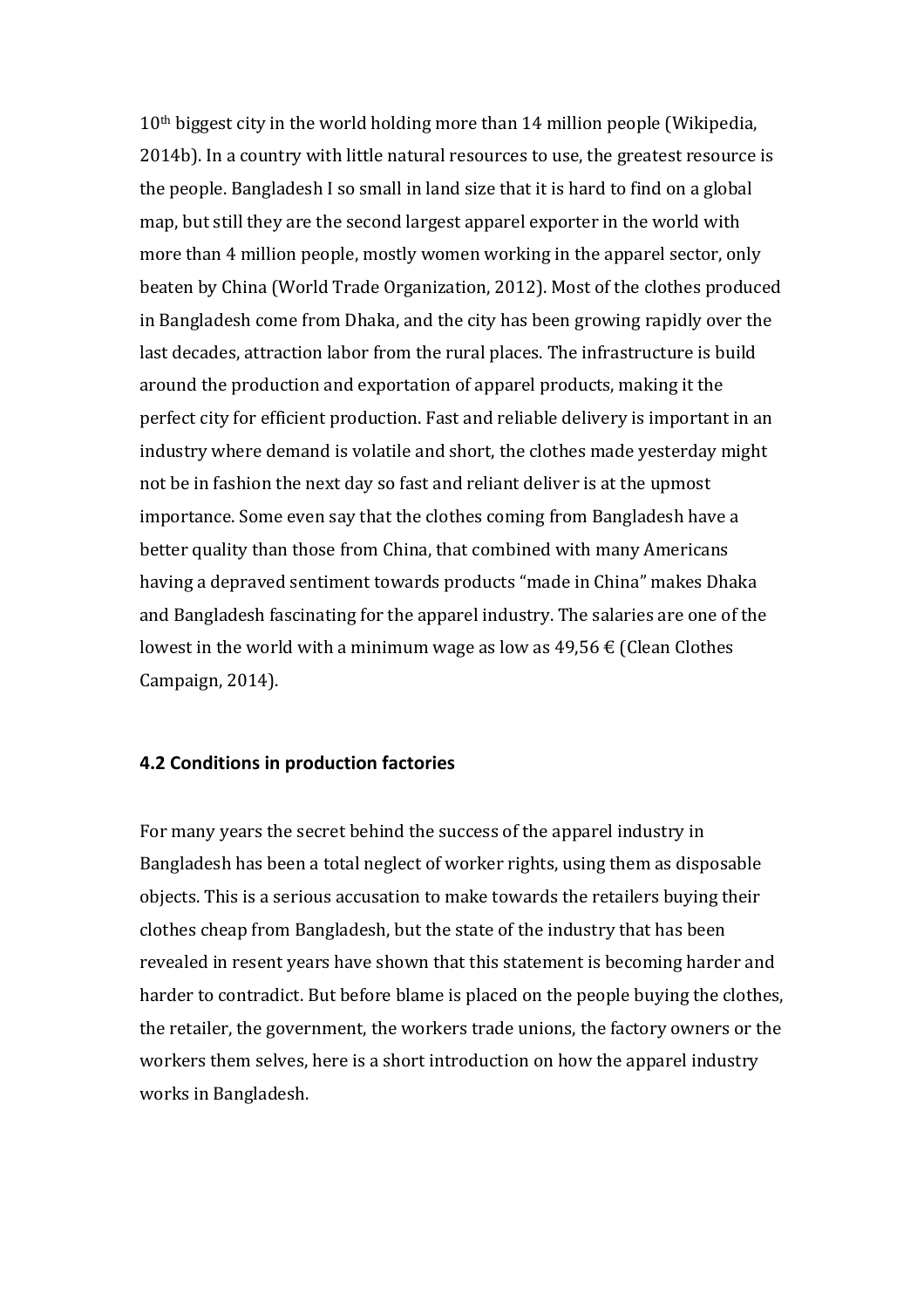Almost all the foreign retailers buying clothes from Bangladesh have no ownership in the companies producing the clothes. This independence makes it easier for MNC's to pick producers that can deliver the cheapest and fastest. MNC's can also change supplier if anything should go wrong, like a fire at the factory or a worker demonstration stopping the production. Its is the governments responsibility to create laws, and check that factory owners comply with and follow the laws.

On the 24 of april 2013, 1132 people got killed in a factory collapse near Dhaka. The building called Rana Plaza collapsed the day after an inspector had been done, the inspector evaluation the building structure revealed big cracks in the pillars supporting the weight of the 7 stories high building. This was reported to the factory owner, but he was under strict delivery time limits and could not afford to stop production, so he hid the information from workers, so that they would go to work (Clean Clothes Campaign, 2014). It was after this collapse that the media attention turned to the Bangladeshi apparel industry. This was a game changer showing the need for MNC's to step up to the plate and take responsibility. But this was not the first tragedy to happen here is a list of some of the worst:

#### Accidents:

27.12.1990 – Factory fire at Saraka Garments, 32 killed. 11.04.2005 - Factory collapse Savar, 64 killed.  $23.01.2006$  – Factory fire in Cittagong, 63 killed  $25.02.2010$  – Factory fire Garib & Garib 21 killed 14.12.2010 – Factory fire, that's it sportswear 24 killed. 11.09.2012 - Factory fire at Ali Enterprises in Pakistan, 257 killed. 24.11.2012 - Factory fire at Tazreen Fashion, 117 killed. 24.04.2013 - Factory collapse Dhaka, 1132 killed.

(Deadly Secrets, 2012. p. 27-29)

The Solidarity Center, which works for promoting worker rights worldwide, posted a report in 2013 showing all the latest factory accidents in Bangladesh,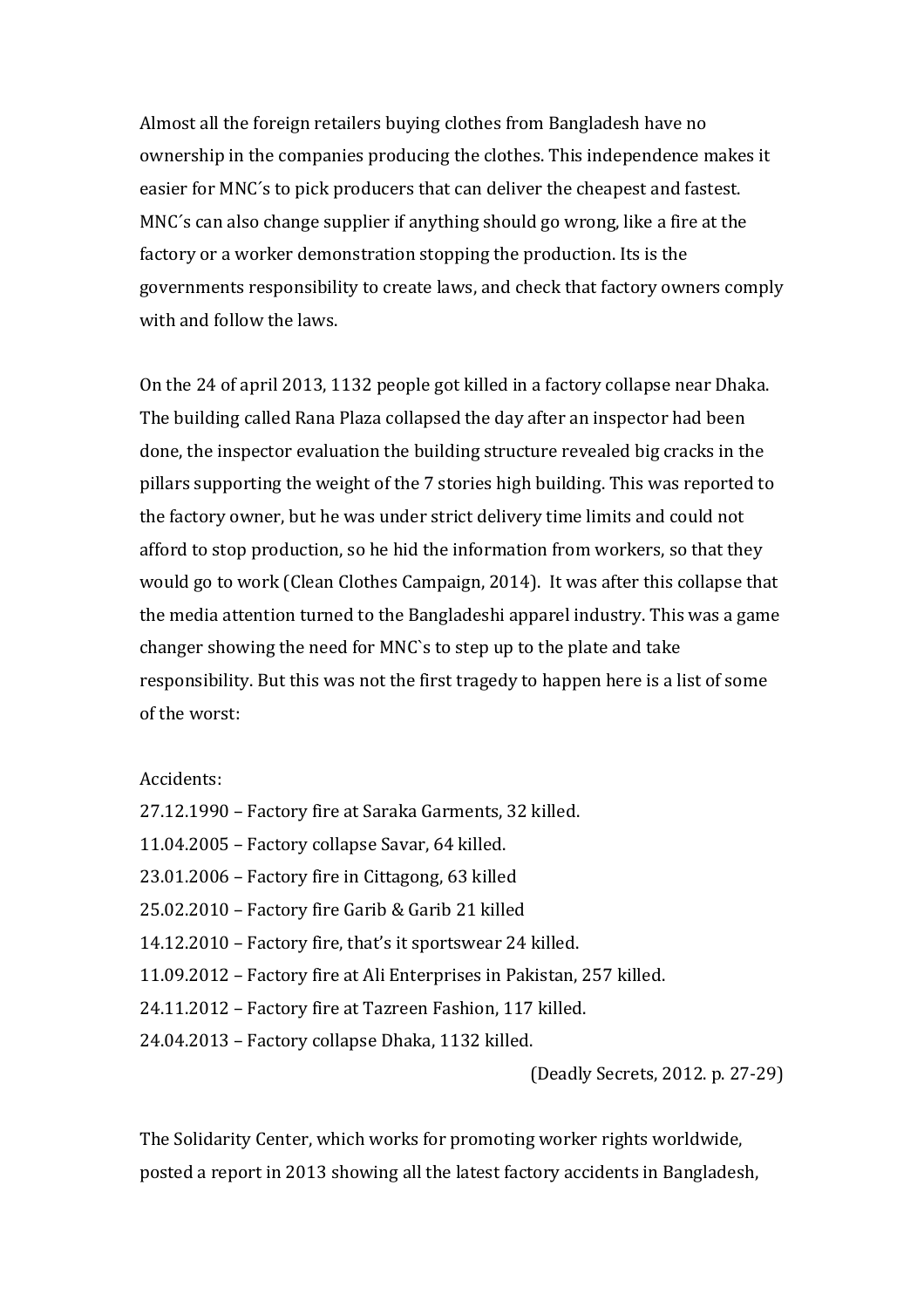they have reports of 62 accidents just from the factory fire at Tazreen Fashion to the  $9<sup>th</sup>$  of April 2014, these tragedies are and endemic problem for the industry (Solidarity Center, 2013).

Three weeks after the factory collapse that happened on the  $24<sup>th</sup>$  of April 2013, many of the leading retailers signed the Accord on Fire and Building Safety Agreement in Bangladesh on the  $16<sup>th</sup>$  of May 2014, a contract made by labor organizations and non-governmental organizations with the International Labor Organization (ILO) acting as the independent chair (Accord, 2014a) All four MNC's presented in this thesis have signed the agreement.

*"The Accord is an independent agreement designed to make all garment factories in Bangladesh safe workplaces. It includes independent safety inspections at factories and public reporting of the results of these inspections."* 

*(Accord, 2014b)*

The accord is a five year contract, so companies signing this accord can not stop importing from Bangladesh for the next 5 year, it is like a contract to stay committed and don't just leave if hazardous conditions are revealed. The accord may have started a collaboration trying to improve working conditions for garment workers. But the multiple fires and collapses in the industry has shown that audits alone is not sufficient to prevent disasters from happening. In fact audit have shown to have little to absolutely no effect on lowering accidents in factories. This is a view that is supported by two major studies (deadly secrets and tailored wages), which are writes about the situation in the Bangladeshi apparel industry. Deadly Secrets is a report from International Labor Right Forum "a human rights organization that advocates for workers globally" (ILRF, 2014), and Tailored Wages report published by the Clean Clothes Campaign, which is "dedicated to improving working conditions and supporting the *empowerment of workers in the global garment and sportswear industries"* (Clean *Clothes Campaign, 2014).*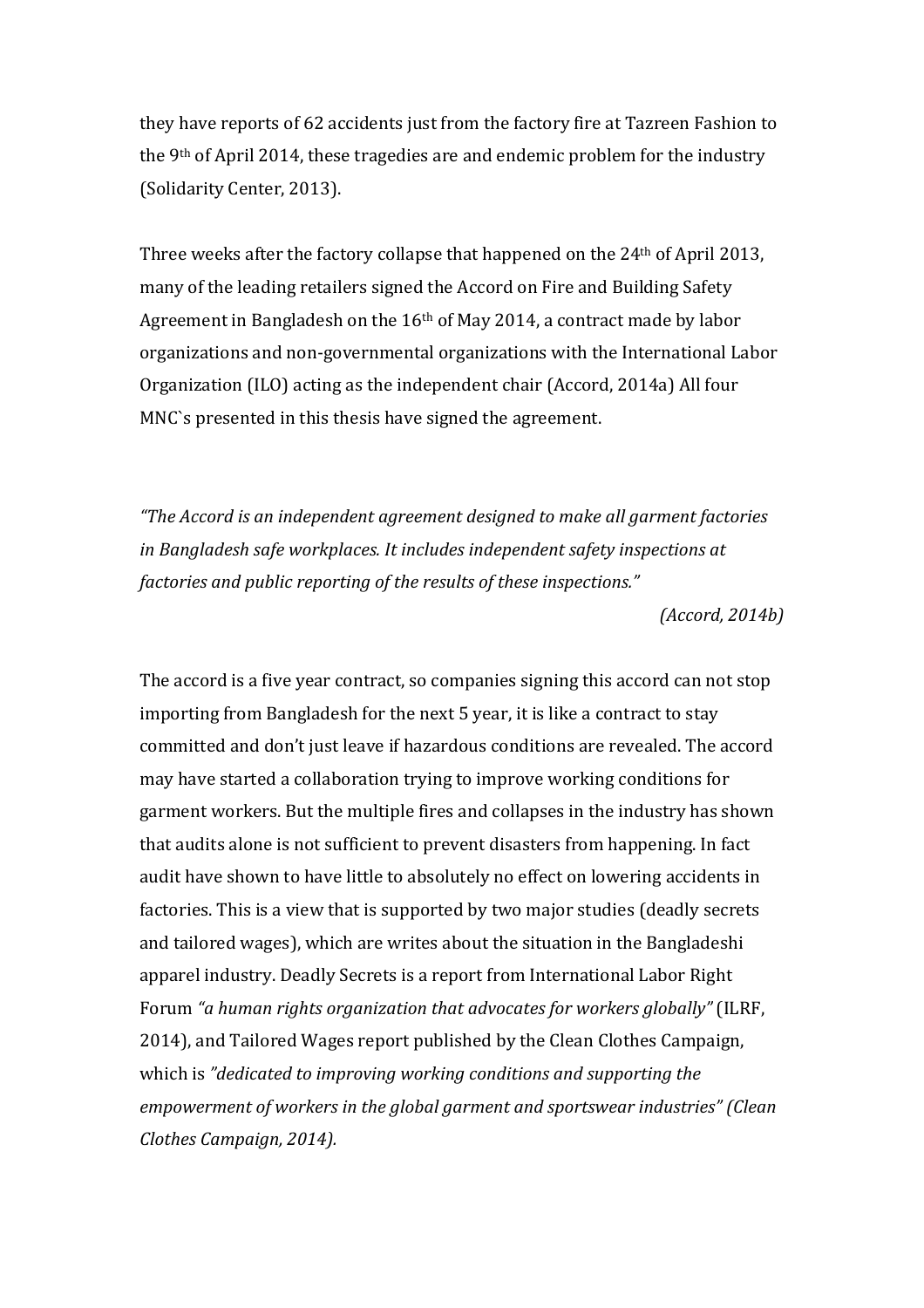As state by Khondaker Golam, senior researcher at the Dhaka-based center policy dialogue back in 2010:

" The industry is growing so fast now, but we are failing our garment workers. We *can build huge multi-story factories but we can't ensure they meet basic health and safety standards"*

(Times Online, 2010)

Signing on agreements is good, but until we can see the change in the industry, it is still just words and promises ready to be broken. In this case we can't do anything else then to wait and see.

#### **4.3 Price**

In June 2012 the US Ambassador to Bangladesh, Dan Mozena, said at the meeting of the Bangladesh Garment Manufactures Export that:

"I believe that within a decade or two Bangladesh could be a middle income *country, where its people have the means to create a good quality of life for themselves and their children, where people have ample and nutritious food, decent housing, access to quality education for their children, affordable and effective health care, and prospects for a secure and even better future for the next generation."*

(Interactive Investor, 2012)

This statement is incredibly relevant for this study. Could this be their way out of poverty and into a middle-income country with great human flourishing? Here another characteristic of this industry has to be enlightened, price! Bangladesh owes its success in the apparel exporting industry thanks to rock-bottom wages, labor rights restrictions, and poorly enforced health and safety standards. The wages are in fact the lowest in the world (Tailored Wages, 2014. p. 7), and the building safety in the factories is extremely bad. So how can you get a middle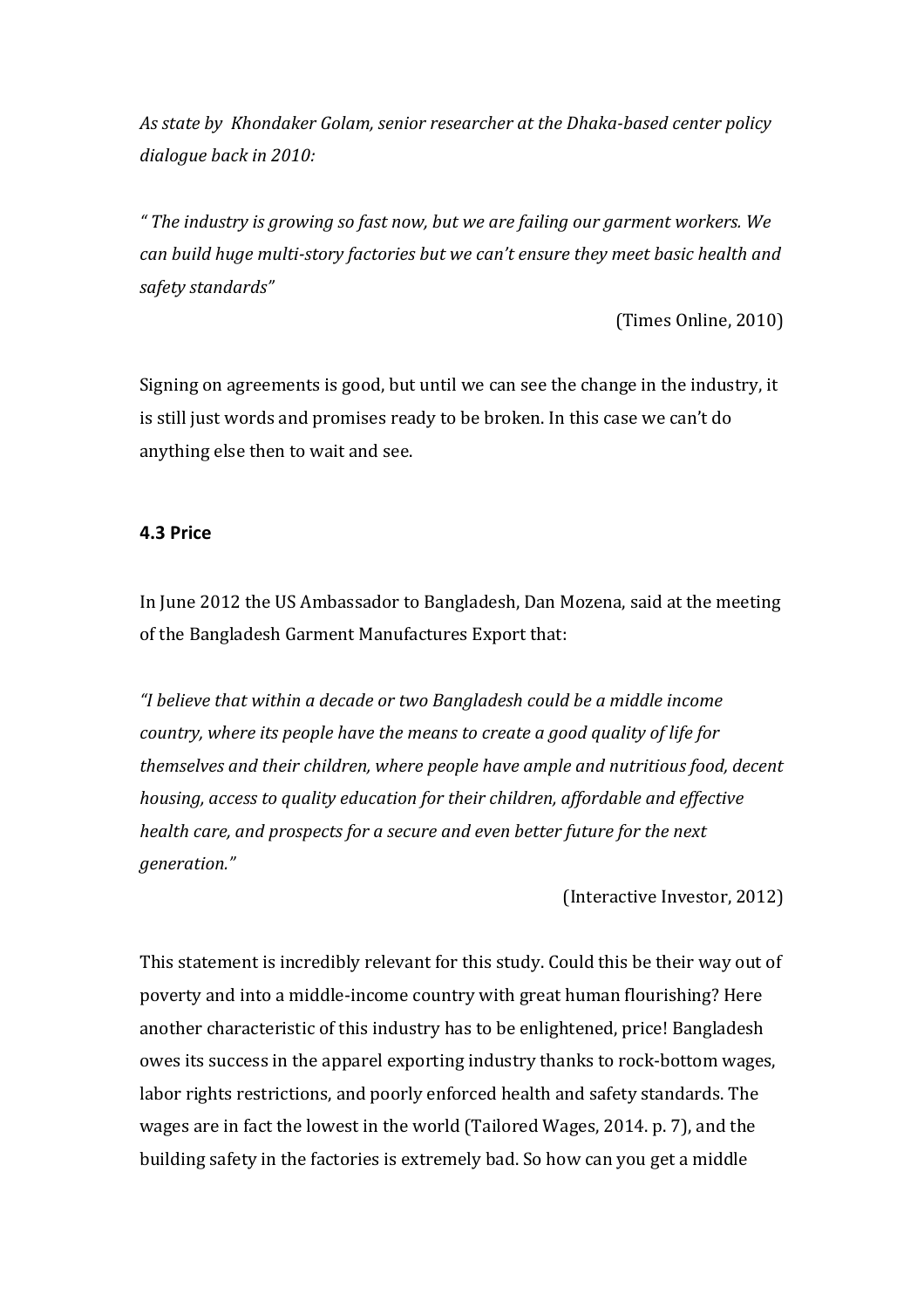class income country with income that low? Will the salaries rise as time goes on?

This brings me to discuss the McKinsey study; Bangladesh's ready made garments landscape: The Challenge of growth.

This study shows that out of all the chief purchasing officers participating in the McKinsey study, every single one of them named prices as the number one reason for purchasing garments from Bangladesh (McKinsey&Company, 2011). This is something that the Bangladesh industry have been aware of since they entered the garment exporting industry back in 1978. In fact the Bangladesh knitwear manufacturers and exporters association states that Bangladesh underprices their competitors; China, Vietnam, Indonesia, India and Cambodia in 15 out of the 16 top apparel items in the US-market (Deadly secrets, 2012). In the Mckinsey report Li & Fung, one of the top suppliers for Walmart, states that the reason for decreasing the sourcing from China is the strong rise in wages for the garment workers in the latest years (McKinsey&Company, 2011). This requirement to push prices down in Bangladesh has created a strong pressure on the government to meet the wishes of the MNC's looking for cheap places to produce their clothes. With the media focus after the Rana Plaza collapse, and the many deaths in the industry Bangledesh's reputaition is starting to feel the consequences a government which has been bending to the demand from the MCS's for way to long. As consumers start to see the true condition for the workers companies outsourcing their production to Bangladesh are starting to fear that their brand value will decrease drastically. Many MNC's try to say they didn't know, but this is far fetched as they have been doing audits, seeing buildings collapse, and people dying in factory fires for many years. Now many MNC's have started to warn the government that they will leave Bangladesh if nothing changes for the better. And in doing so threatening to tear down an industry which is the only lifeline Bangladesh seems to have, as they have gone all in trying to become the biggest exporter in the world of garment products.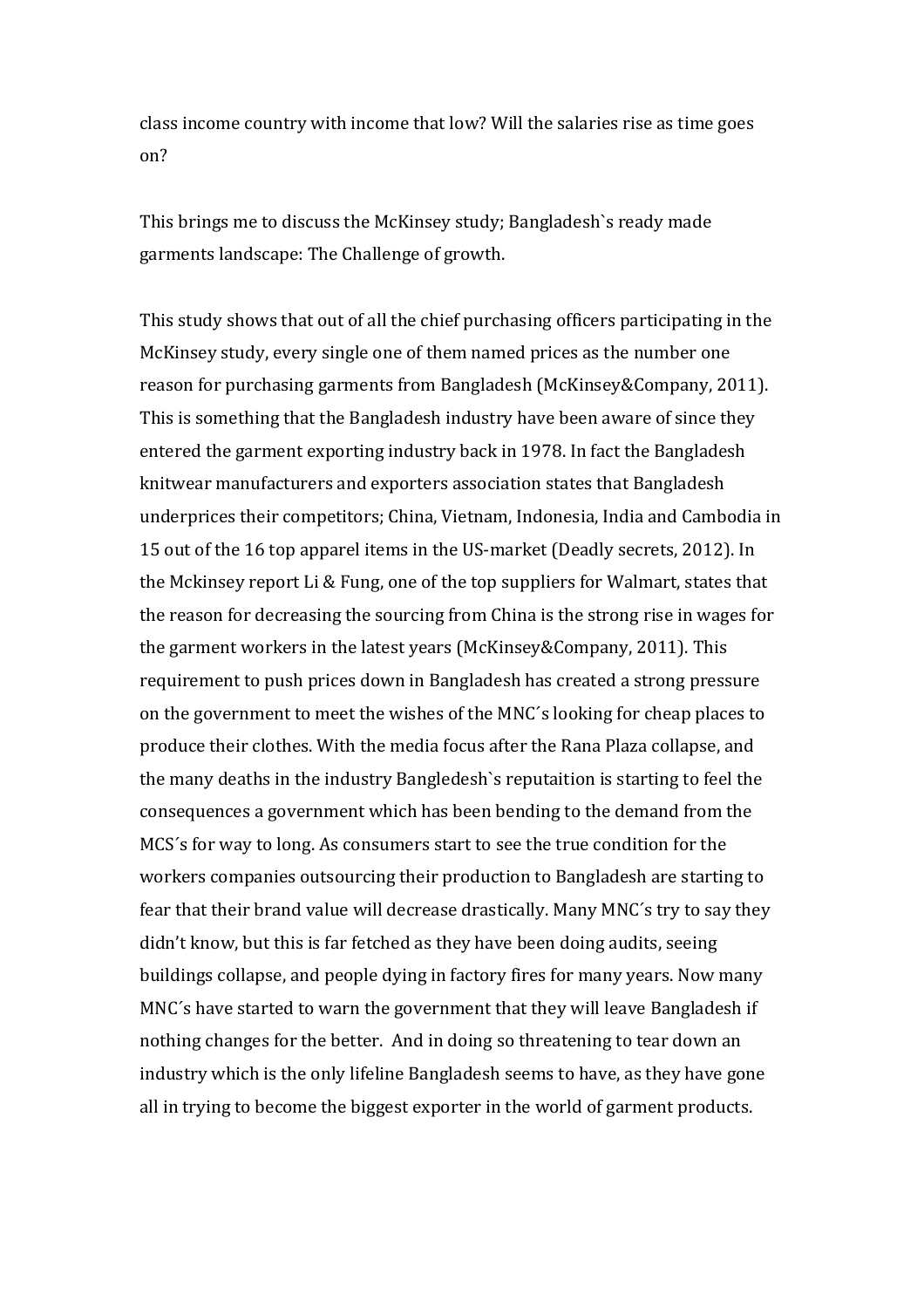#### **4.4 Conditions for the workers**

As stated earlier in he thesis institutions are inadequate in Bangladesh. Because of this the labor unions are having a really hard time being heard. On June  $16<sup>th</sup>$ 2010 Aminul Islam, a labor activist and president of the Bangladesh Garment and Industrial Workers Federation's local committee in the Savar and Ashulia areas, and a senior organizer with a well-known labor rights group, The Bangladesh Center for Worker Solidarity was beaten and detained by the National Secrutiy Intelligence. And even though the government try to beat him to silence he kept on being the voice of the poor workers, until he was violently tortured and killed in early April 2012. Speculations in the media claimed the government was responsible for his death. To date, nobody has been held responsible for this crime (New York Times, 2012).

In Bangladesh it has been very clear for many years that the workers in the garment industry have been suffering for a long time. For many years the Bangladeshi police have been using force to tear down demonstrations where workers have been trying desperately to be heard. Aminul was facing, just like many other protesters, multiple trials and spent time in jail for what seemed to be spurious accusations and falsified proofs. According to the deadly secrets report there was an estimated 71 incidents of labor disturbance from January 1 to June 30 2010, that is just 6 months. The violence from the police left at least 988 workers injured, and this all caught the world media attention when children where trapped in battles between 15000 protesting garment workers and the police. Images of the event showed police kicking the children with hard police shoes and hitting them with baton. (The Guardian, 2010)

So what did the workers want?

"wage increase, workers protested non-payment of wages, the mistreatment of *their coworkers, the curtailment of leaves and holidays, and the sudden closure of factories without paying workers their due wages". (Deadly Secrets, 2012. p. 30)*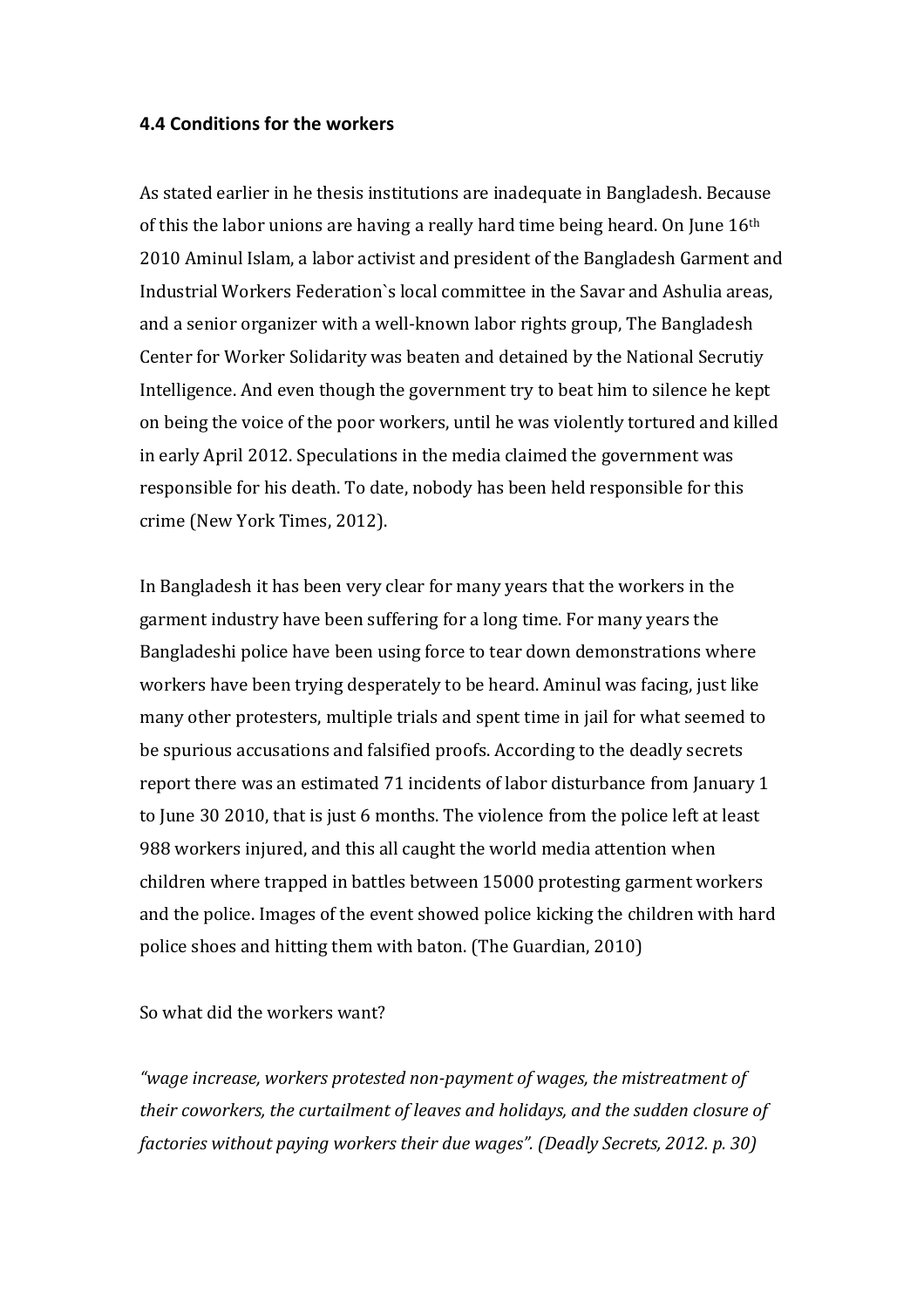#### **4.5 Multinational companies producing clothes in Bangladesh.**

Here I will introduce the three MNC's. These companies are all in the business of buying cheap clothes from Bangladesh.

#### **4.5.1 Benetton Group**

Luciano Benetton in 1965 founded the Benetton group in the city of Ponzano Veneto, Italy. The name of the group has stayed constant since 1965, but the size of the group has changed drastically, today Benetton has a network of more than 6000 stores worldwide (Benetton, 2011a). Revenues for 2013 added up to 1602 million euros, with a profit of minus 199 million euros (Edizione, 2013).

*"By choosing social themes – actively promoting freedom of speech and giving*  visibility to humanitarian causes which otherwise would not have been *communicated on a global scale - Benetton has given meaning and value to its own brand, building a lasting dialogue not only with its customers but with people from all walks of life, all over the world."*

(Benetton, 2011b)

The social themes refer to their marketing strategy where products were never displayed: the messages were about civil, social and political issues. By taking stands on issues like this they have been able to separate them selves from the other brands by creating a brand identity their consumers could relate to. But to be able to differentiate them selves they have had to stay in front of the development making it a risky market strategy most companies would try to avoid. But Benetton have been successful for a long time, and today Benetton is focusing on supporting UN Women who is working to stop violence against women. But when it comes to supporting the poor workers of Bangladesh Benetton has received a lot of bad attentions, as they seemed slow and resistant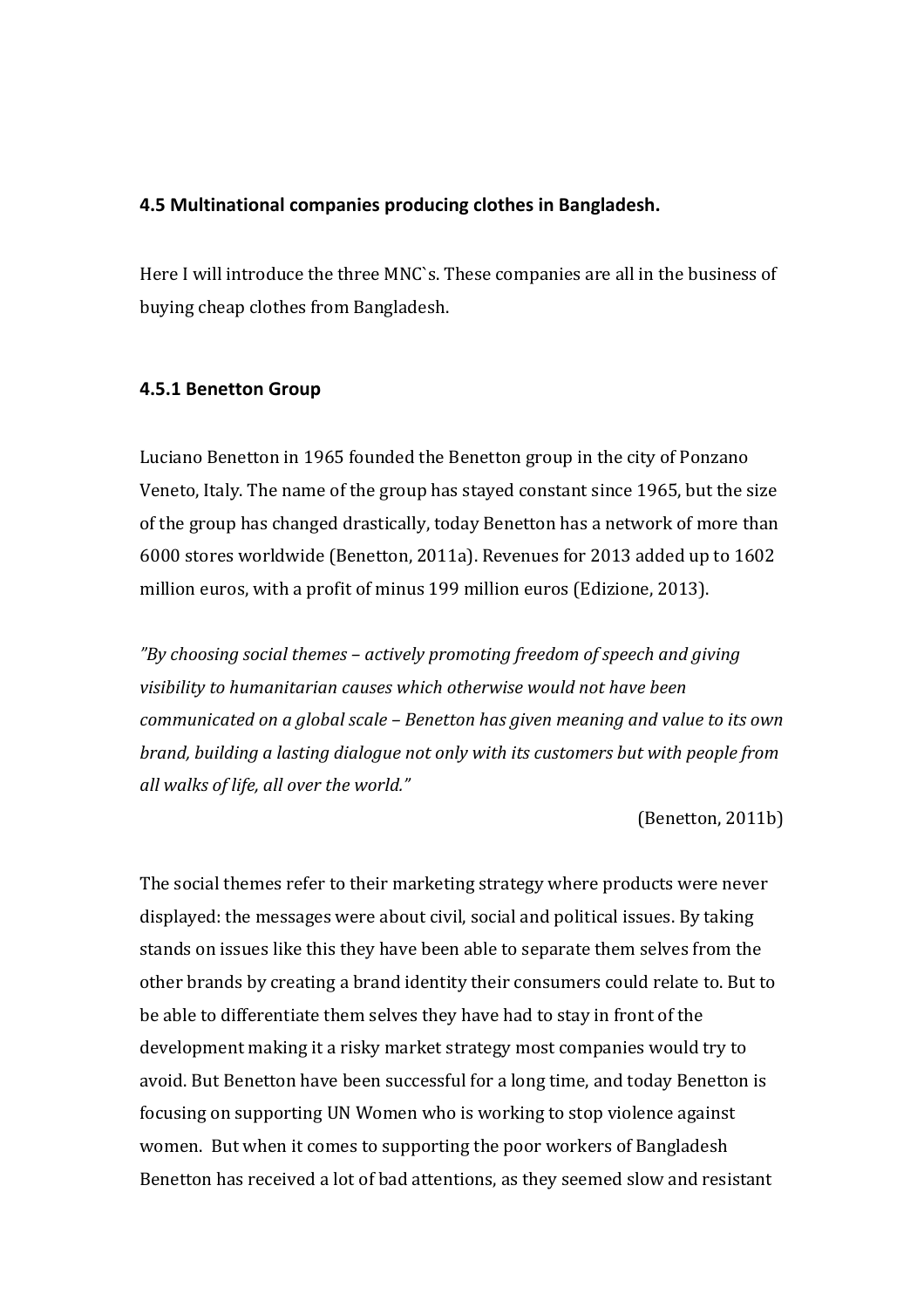to help the workers of the Rana Plaza factory collapse in 2013 (Clean Clothes Campaign, 2014).

For a company that has been strongly criticized for the way they handled the Rana Plaza disaster, they are not afraid of expressing their great concern for and focus on Corporate Social Responsibility (CSR). This statement has been posted on their homepage:

*"Benetton is a global company with a global impact: for this reason, the Corporate Social Responsibility (CSR) strategy that the company is developing is implemented on various, closely connected levels, covering its entire sphere of influence. Benetton Group's approach to CSR specifically entails the adoption of processes for integrating social and environmental criteria, concern for human rights, product* safety and transparency towards consumers in its business strategy, creating *shared values within and outside of the company, and anticipating and identifying potential negative impacts of its activities."*

*(Benetton, 2013)*

This is a fairly standard proclamation on CSR and should not be given any value unless they can be respected by actions.

### **4.5.2 Kappahl**

Kappahl is one of the leading fashion stores in northern Europe, with more than 400 stores located in Sweden, Norway, Finland and Poland. It was founded in Göteborg in 1953 by Per-Olof Ahl (1919–1996), and continues to respect their early and simple business idea; " To offer price competitive fashion for all" (Kappahl, 2014a). Their target group is all people, but still their main focus is on women in the middle of their lives. The production is mainly done in Asia and Bangladesh is their second largest producer of clothes surpassed only by China. All suppliers are independent. With a revenue of 4,7 billion  $(2013/2014)$ , total earnings of 272 million (2013/2014) and more than 4000 employees, this truly is a multinational company worth studying further.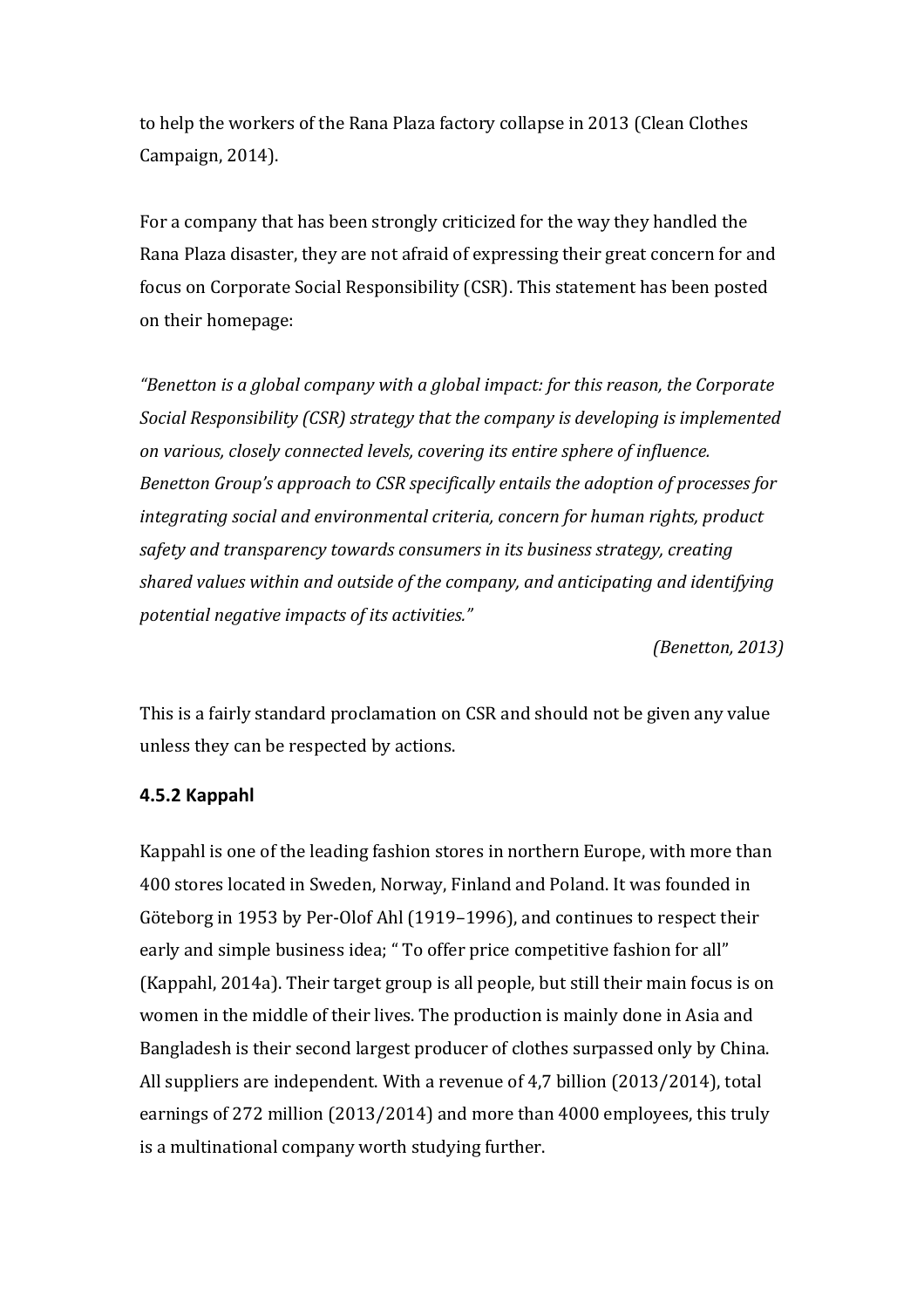As stated on their home page Kappahl seem aware of their responsibility regarding their suppliers, "Our presence leads to improved terms" cover their homepage under the category "our responsibility". (Kappahl, 2014b) They have a codex with standards and commitments that all suppliers have to accept to able to sign a delivery contract with Kappahl. This code of conduct is not very comprehensive, but it's a good way to show what kind of focus Kappahl have on the ethical issues of doing business with independent suppliers. Whether or not these demands are being hand held in every case is uncertain, but publishing it helps increasing transparency. The codex covers subjects like child labor, freedom of joining work unions, slavery/forced work, salaries and work safety.

Kappahl is a member of Accord on Fire Safety and Building Safety in Bangladesh, an initiative that work for better worker safety for the textile workers.

There is a special commitment in Kappahl to help women as 93,6% of people working in the company are women (Kappahl, 2014a). This is done by supporting "The Hunger Project", a project who's mission is: "To end hunger and poverty by pioneering sustainable, grassroots, women-centered strategies and advocating for their widespread adoption in countries throughout the world" (The Hunger Project, 2014).

Except from stating that they have helped more than 400 women in their school in Bangladesh, little to no actual examples can be found of any specific actions to improve the situation of the workers in the supplying companies on their home page.

The fact that the link to their financial statement on their homepage does not work is not ok, making it seem like they want to hide it. The fact that they have a list of all their suppliers is good, from this it's clear that Kappahl have  $25$ suppliers in Bangladesh. City, factory name and address are listed here, improving the level of transparency.

#### **4.5.3 Primark**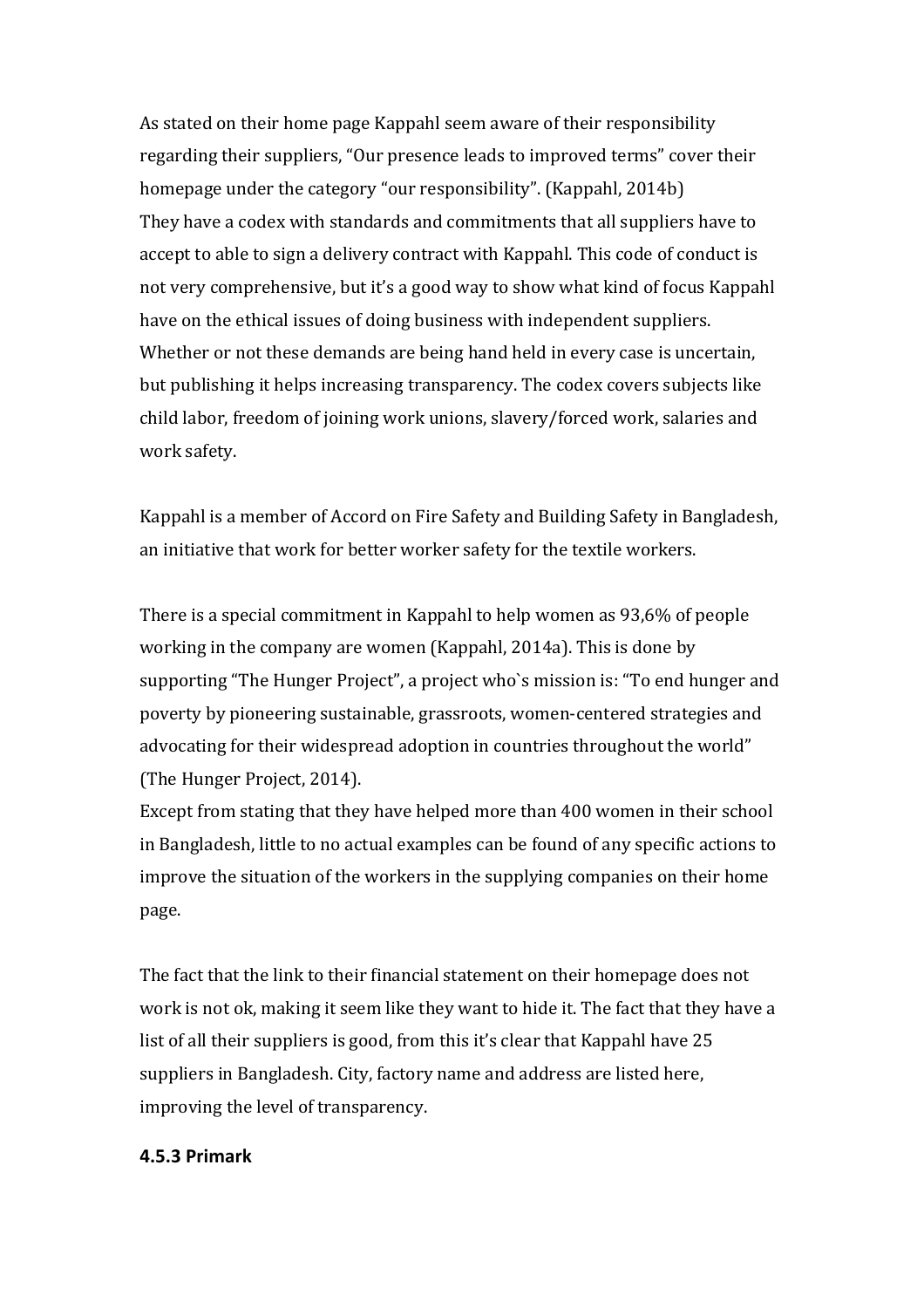Primark is an Irish clothing retailer that opened their first store in Dublin back in 1969 under the name Penney's. Today they have more than 270 stores in nine countries in Europe and plan to open their first US store in Boston in 2015 (Primark, 2014). Their revenue of 2014 was 4950 million pounds, with a net profit of 662 million pounds (Associated British Foods, 2014). Supplier lists are hidden from the public as Primark regards this information to be commercially sensitive, but the annual results announcement of ABS shows that Primark currently have 80 factories to which they outsource their production.

As most brands retailing clothes in the lower price segment of the market Primark is making clothes for both men and women of all ages, and they also make accessories, beauty products and confectionary.

As Primark is owned by Associated British Foods (ABF), Primark does not have a motto of it own that goes across all shops, but in Germany Primark's motto is "look good, pay less" (Sportswear international, 2011). On their home page however, they state that they share the same values as their mother company ABS, which is; "taking care of our people, being good neighbors, and fostering ethical business relationships" (Primark, 2014).

Primark made a new webpage after the 2013 Rana Plaza factory collapse in an attempt to show their commitment to ensure ethical responsible business behavior. This new page has a huge focus on the ethical aspect of outsourcing which separates them from Kappahl's and Benetton's homepages in a positive way. From this site we can see that Primark has supported the workers of the factory collapse in Dhaka by giving them long-term compensation. The total aid payments to Rana Plaza sums up to be  $7$  million  $\frac{1}{3}$ , this is the biggest payment out of all the companies that has compensated the workers of the factory (Clean Clothes Campaign, 2014). Primark has also been contributing to the employment of the Global Ethical Trade Team, training their buyers on ethical issues, managing and paying for external audits and helping their supplier achieve the demands put up by the Primark Ethical Trade team.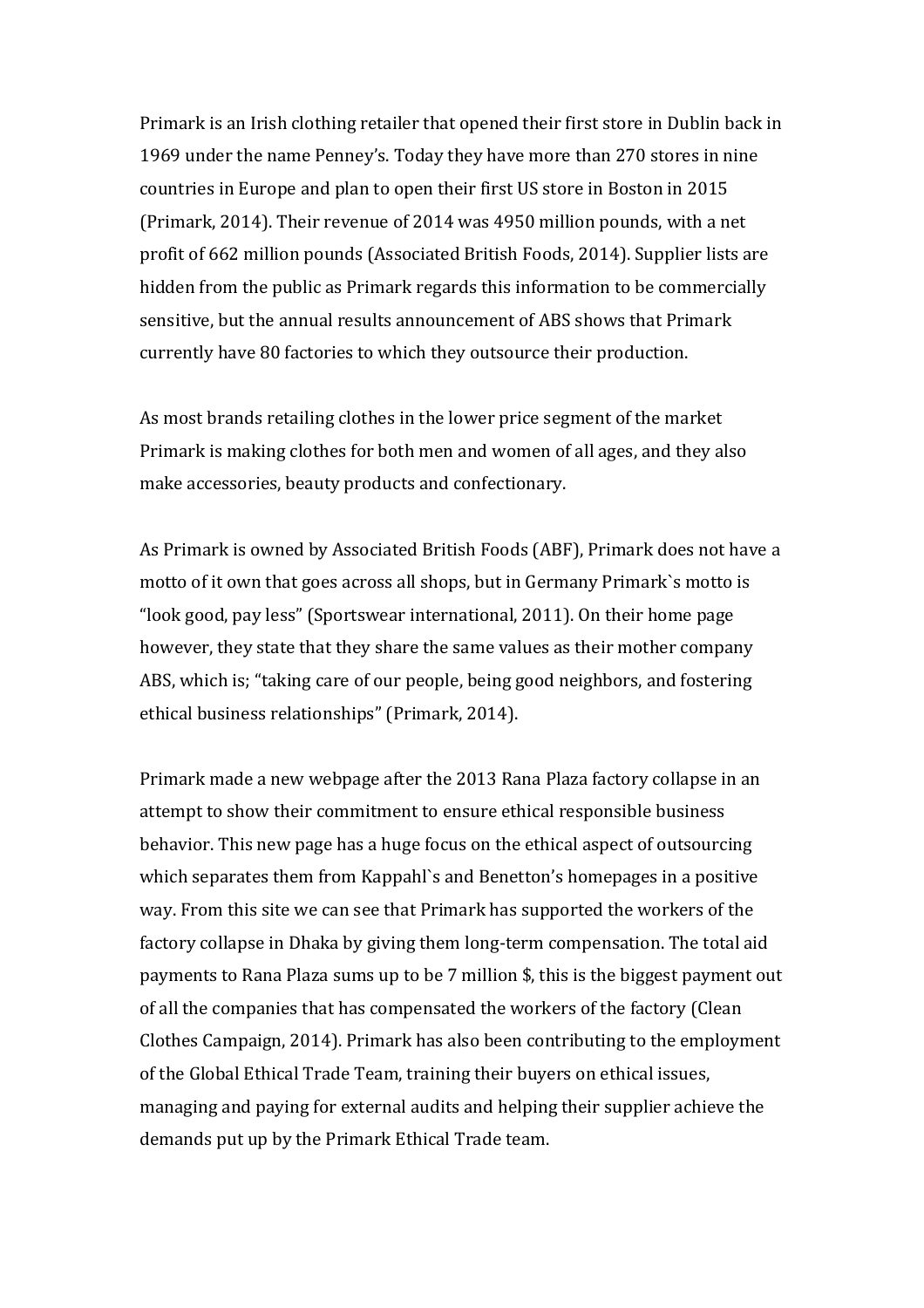On the  $23<sup>rd</sup>$  of June 2008 BBC put Primark to the test by making a documentary uncovering the actual working conditions of workers in Bangladesh making clothes for Primark. The documentary called "Primark: On the Rack" was showing women working overtime for only 7 pence an hour and 3 children, the youngest one not being more than 7 years making clothes for Primark (BBC, 2008). Primark investigated the findings of the documentary. The investigation concluded that the clips used where fake and constructed to make a fallacious expression of Primark, this was later recognized by BBC and an apology was given. 

"Panorama is to make an on-air apology after a BBC Trust investigation found "serious failings" in the making of a documentary about Primark's working practices and concluded it was "more likely than not" that a section of the film was not genuine."

(The Guardian, 2011)

These kinds of incidents make harder to trust the information coming out via reports and video, and so the testimonies upcoming from brave workers of Bangladesh are compromised. But still the numbers cannot be undermined, there are numerous documentaries and clips on YouTube and well respected news channels reporting on terrible working conditions for workers of the apparel industry in Bangladesh. Long hours, bad equipment, terrible storing of flammable material and blocked emergency exits, in many, many factories cannot be excused by claiming the evidence is fake.

### **5. Discussion**

In this part I will implement fact about the companies into the theory of the three schools of ethics. Based on the different ethical perspectives I will figure out how ethically the companies have been acting, and what they should do to improve.

#### **5.1 Virtue ethics perspective**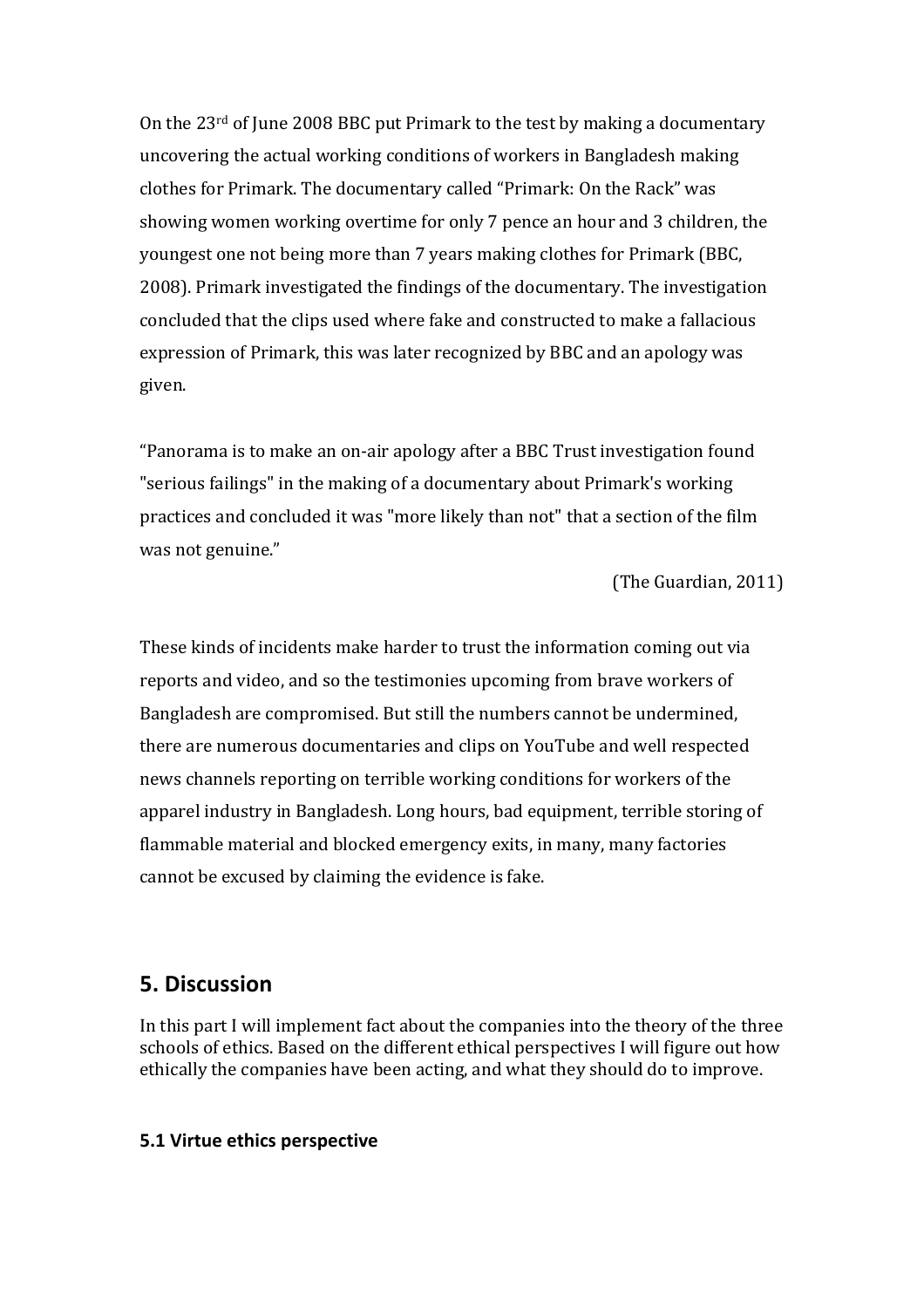As the virtue ethics centers around the actor rather than the action being performed I will now focus on the values of the company. Just as Aristotle applied virtues to people I will take a look at some virtues that companies can posses. Many companies and especially apparel companies try to build an image that can translate into the style of clothes they are selling. If they can portray them self as a company with good values then people will feel trust and they might end up buying their clothes. The thought is that the character of the company can translate to the internal culture of the company, showing if the company is ethical in its ways. To do that I will investigate the MNC's value and stands on ethical issues. Like people, companies want to portray them self as virtuous as they can, so to just blindly accept the values that the company is claiming to possess would be naive. To truly know what virtues people have, you need to see the consequence of their virtues in their actions. Even though virtue ethics is not focusing to much on the specific action performed, actions are results of virtues. If you know what virtue the possessor I claiming to have, then you should now how they should act in certain situation. So in this part I will use the actions of the company to test some of the virtues mentioned earlier.

Accountability is a virtue that should be essential to MNC's doing business in a developing country with inadequate institutions to be viewed as company taking ethics seriously. For Primark, Kappahl and Benetton that means that they have an obligation or willingness to accept responsibility or to account for their actions. In this case that would mean that the companies should be willing to accept that their action affect the workers of the apparel industry, and in so take actions to ensure that unethical actions do not occur. In this case that could be shown by accepting that if they want to do business with Bangladeshi apparel exporters the MNC's have to take the cost of ensuring the workplace is safe and all the minimum demands regarding wage, work hours and financial support to victims of workplace accidents are in place. The MNC's are big businesses and they know better than most, that costs accumulate, you cant just make them go away. To say that they don't want to spend money fixing problems that the factory owner should fix on their own makes no sense, in a free market these cost will accumulate to the top no matter what. Pushing factories and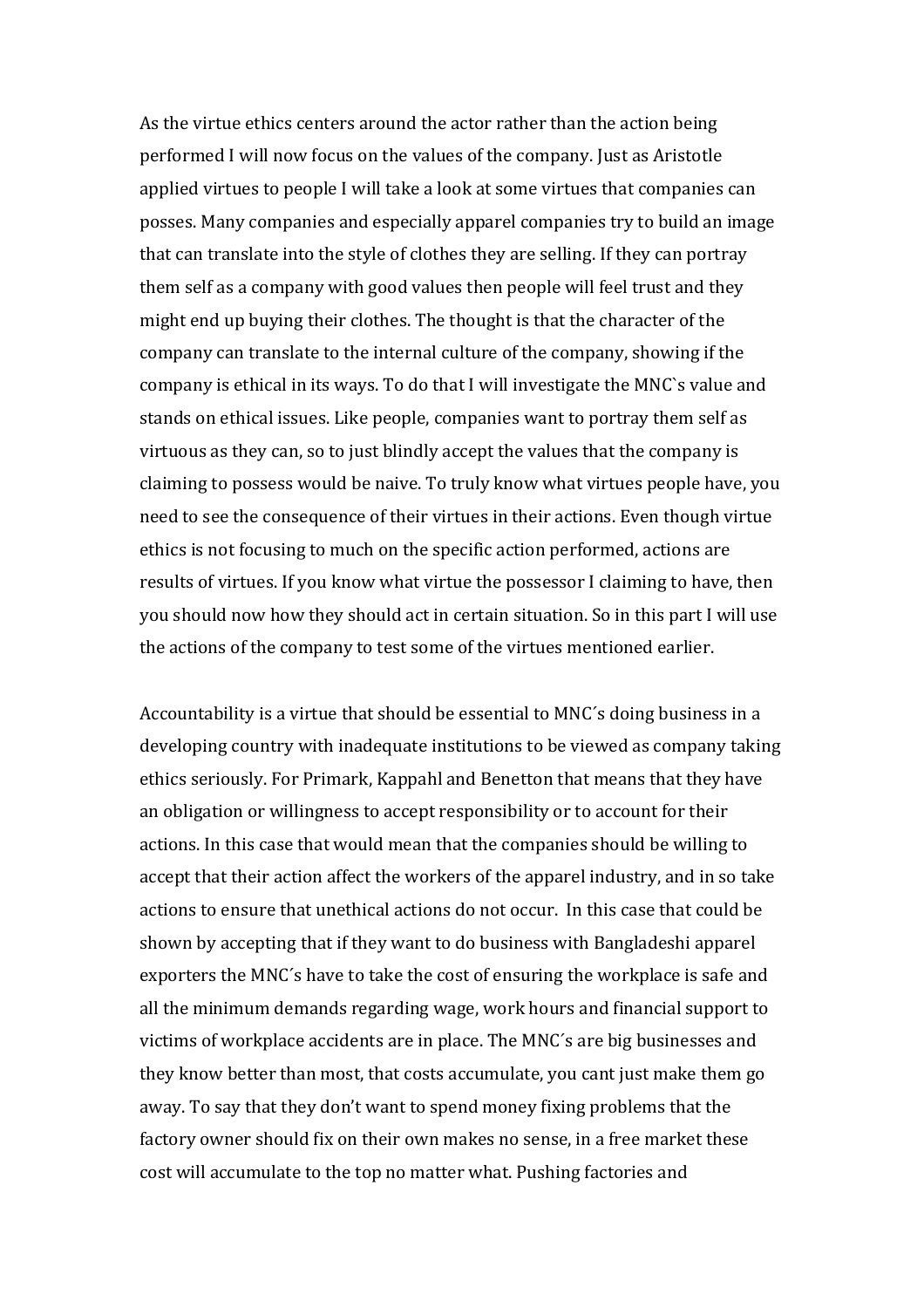governments on price and to set no demands on the wages, work hours or worker safety without taking the cost for these things them selves is a great example that MNC'S in Bangladesh have not been possessing the virtue of accountability. As revealed earlier all companies have agreed to sign the clean clothes campaign that meant that all companies had to pay money to ensure workers where treated as the should. Benetton was the last of the three to the agreement raising a red flag about their willingness to accept responsibility. The first one to sign of the three MNC's in this case was Primark, a company that has received much praise for their quick handling and support to the Bangladeshi workers. But this does not mean that they possess the virtue, for a company to truly possess a virtue the actions has to be done solely because they feel it is the right thing to do, not because they where afraid of the consequences of not doing so. When the Rana Plaza factory collapsed in 2013 there was a massive pressure from media, demanding that companies took responsibility. The fact that it took that much pressure for the MCS's to react makes them all look unaccountable, and in so one virtue poorer.

But virtues are not black and white or plus and minus. Aristotle pointed out that virtues are connected to feelings, and feelings can be in excess or deficiency. Just like a man is not just happy or mad, a person can be more than just accountable or not accountable. People can ask; "how happy are you?" or "how accountable are you?" In this case it has to be taken into account that it is not certain that the company is totally unaccountable. A person can have to much of a virtue and that is not good, Aristotle believed that you have to find the perfect balance, something that required skill, knowledge and experience. So what would be too much? In this case too much can be that the company feels so obligated to take responsibility that they loose all of their competitive advantage in price towards their competing brands that they go bankrupt. On the other side of the scale you have accepting no responsibility what so ever, and in this case that would mean not demanding anything that would help the workers, as long as the clothes where delivered in time and at the lowest possible cost. As the McKinsey report showed that every single chief purchasing officers named price to be the number one reason when choosing suppliers also point to the companies being pretty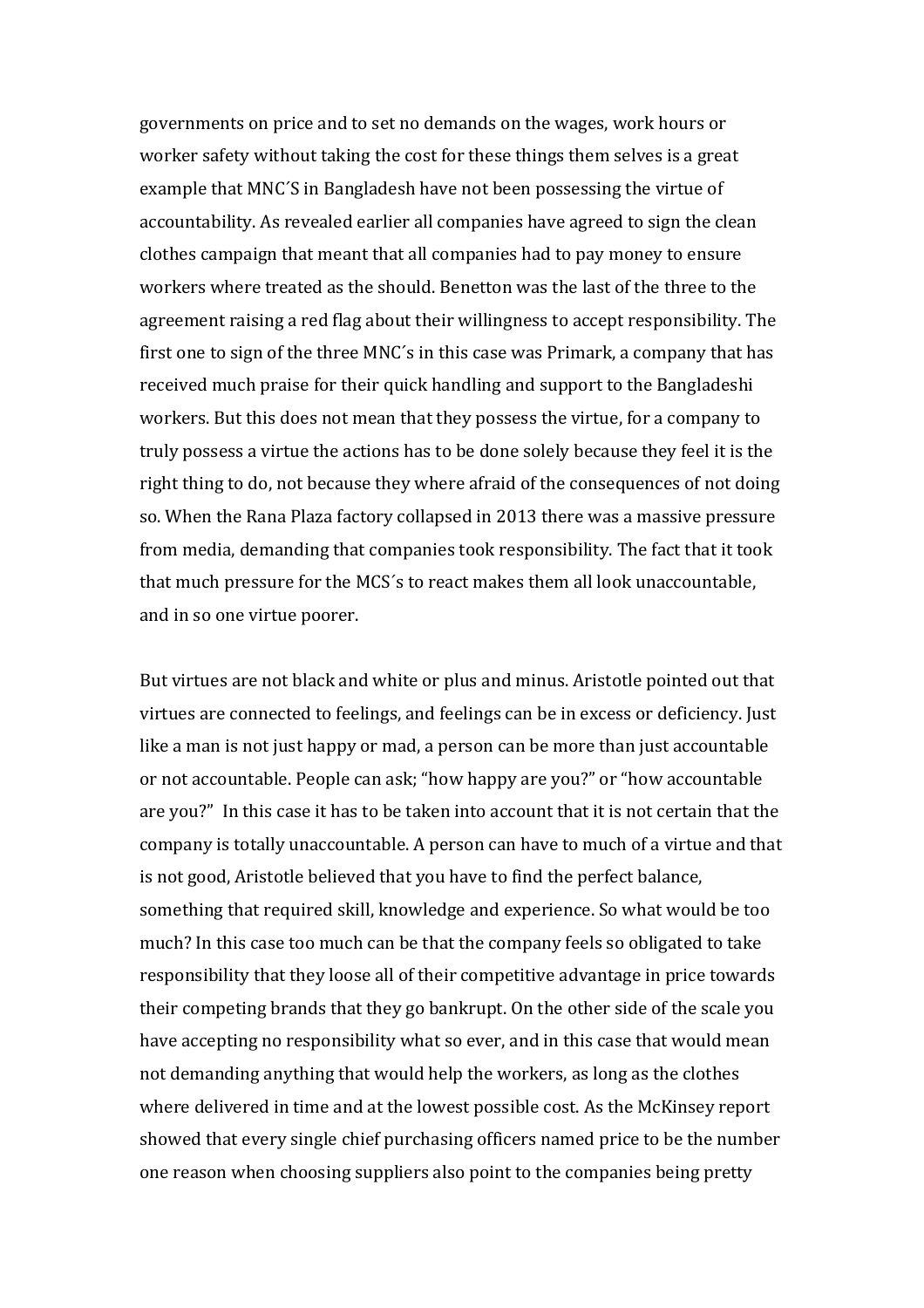bad when it came to taking responsibility before they where pressured into taking it.

Honesty is another virtue that is very relevant to address in this thesis. If the MNC's in this thesis where truly honest they would resent lying, stealing and deceptive behavior. Honesty is a very highly respected and virtue and a virtue that is even more appreciated in relations to friends. As it is important for the companies in the apparel industry to build a close relation to their costumers, honesty is a requirement to do so. To know if someone is honest or not requires for others to be able to see the truth about what you have done, are you really doing what you are claiming to do? For a company to be perceived as honest it then has to do what they say they are doing, and at the same time allow the public to be able to see what they are actually doing. The companies have to have a high level of transparency throughout the business. With this virtue as well as with the other one a path between two extremes is the best solution. For a company to be in excessively honest it would have to reveal all information on how they run their business. This would give competing MNC's a chance to use this information to overcome their competitor and in so stealing the costumers of the business. They would also have to do absolutely everything they have claimed they are doing with regards to CSR and ethical proclamations towards their business. It should be ok to keep some information to you self, so that it does not damage the company too much. Showing noting at all would be deficient and not acceptable for a company wanting to be honest. From the investigation I have done on the home pages of all the MCS's in this thesis, I have found that only Kappahl and Primark have posted their supplier list on their home page, again critique worthy behavior form the Benetton group. I have not been able to find any direct lying from any of the MNC's, but the reality in Bangladesh does not correspond to the code of conduct published by any of the MNC´s.

To be a virtuous person, or in this case a virtuous company is, as Aristotle put it, a skill. It is a skill that has to be formed through knowledge and practical wisdom/experience. This means that it takes time to become fully virtuous, or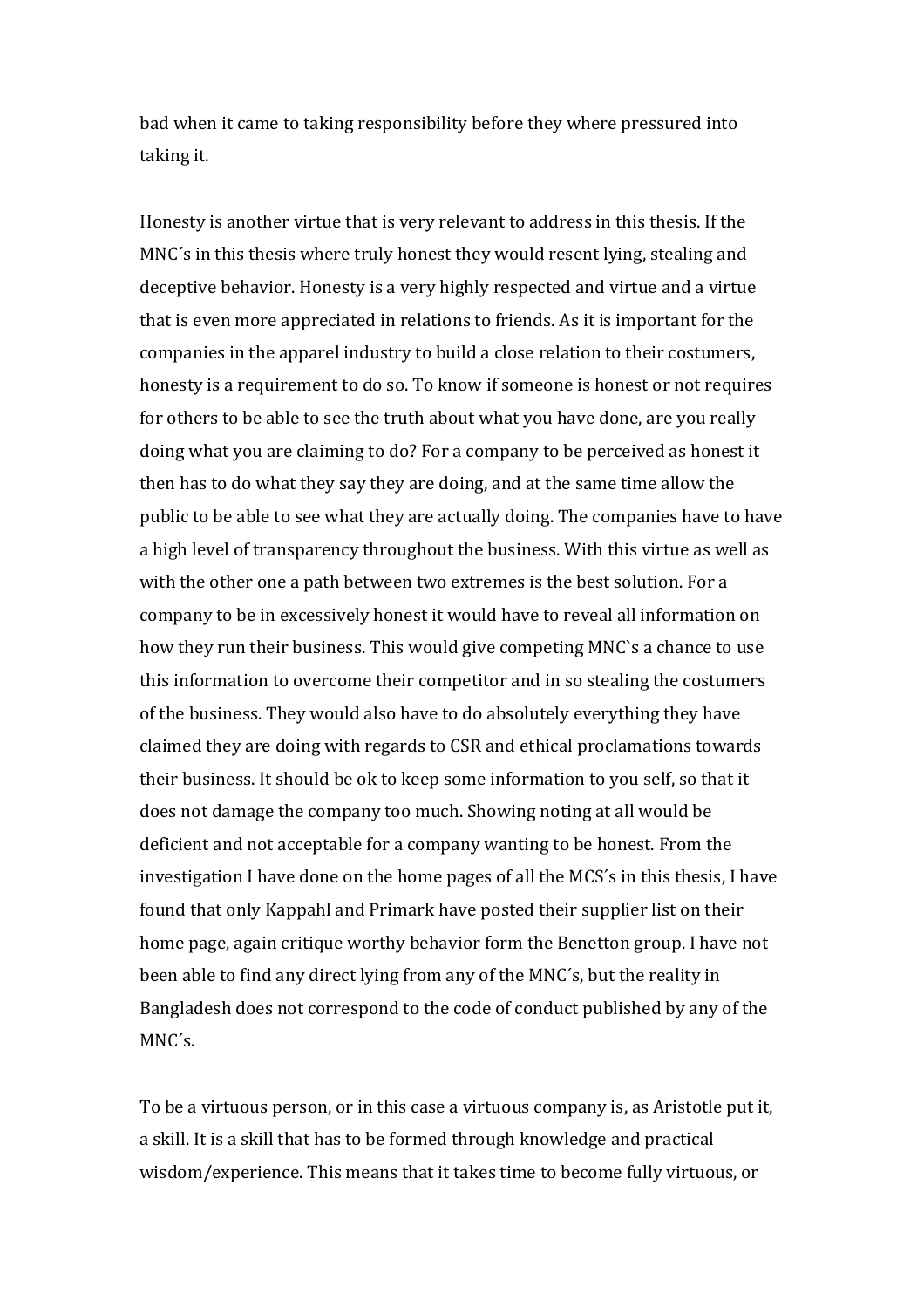even to get a single strong and good virtue. That can explain why it has taken so long for the MNC's to learn how to act ethically, giving them an excuse for not doing what be many today would be perceived as a minimum, when it comes to human flourishing or ethical behavior. But this lifeline is at best extremely thin and fragile, and as demonstrated in this thesis MNC's did know about the terrible conditions of the industry. Companies have been doing private audits for years, and fires, demonstrations and poor labor institutions have been too many in numbers and too much out in the public for any MNC's not to know about it.

Aristotle was intrigued by the concept of human flourishing and so this has to be addressed in this discussion on the virtue ethics. Human flourishing is achieved when a person is living well, and when that person lives in accordance with virtue. For humans to live well they need some basics good like health, wealth, food, family and friend in good health and wealth, and freedom to some degree. A company can easily say that they do not want to commit to these kinds of social responsibility, but as stated by all three of the MNC's this is something they say they want to do. So if the MNC's want to act ethically according to virtue ethics, then they should contribute to human flourishing in Bangladesh. This is being done and as you can see that all the companies are involved in projects helping people in Bangladesh, but the amount they spend could have been bigger to show that they are not doing it only to ease protesters and worker organizations.

It seems that the solution for companies outsourcing to Bangladesh and wanting to act ethically good in accordance to virtue ethics have to, take responsibility by demanding that the industry changes for the better, and then making sure that breaking the codes of conduct set by every MNC should have consequences. Also transparence is really important so that trust can be rebuilt and companies can again call them self-honest. To be a virtuous company human flourishing should be prioritized and knowledge must be gathered to be able to act morally correct.

#### **5.2 Consequentialist perspective**

As in the introduction of the consequentialist perspective I have chosen to apply the classics utilitarianism to the help MNC's come closer to determining the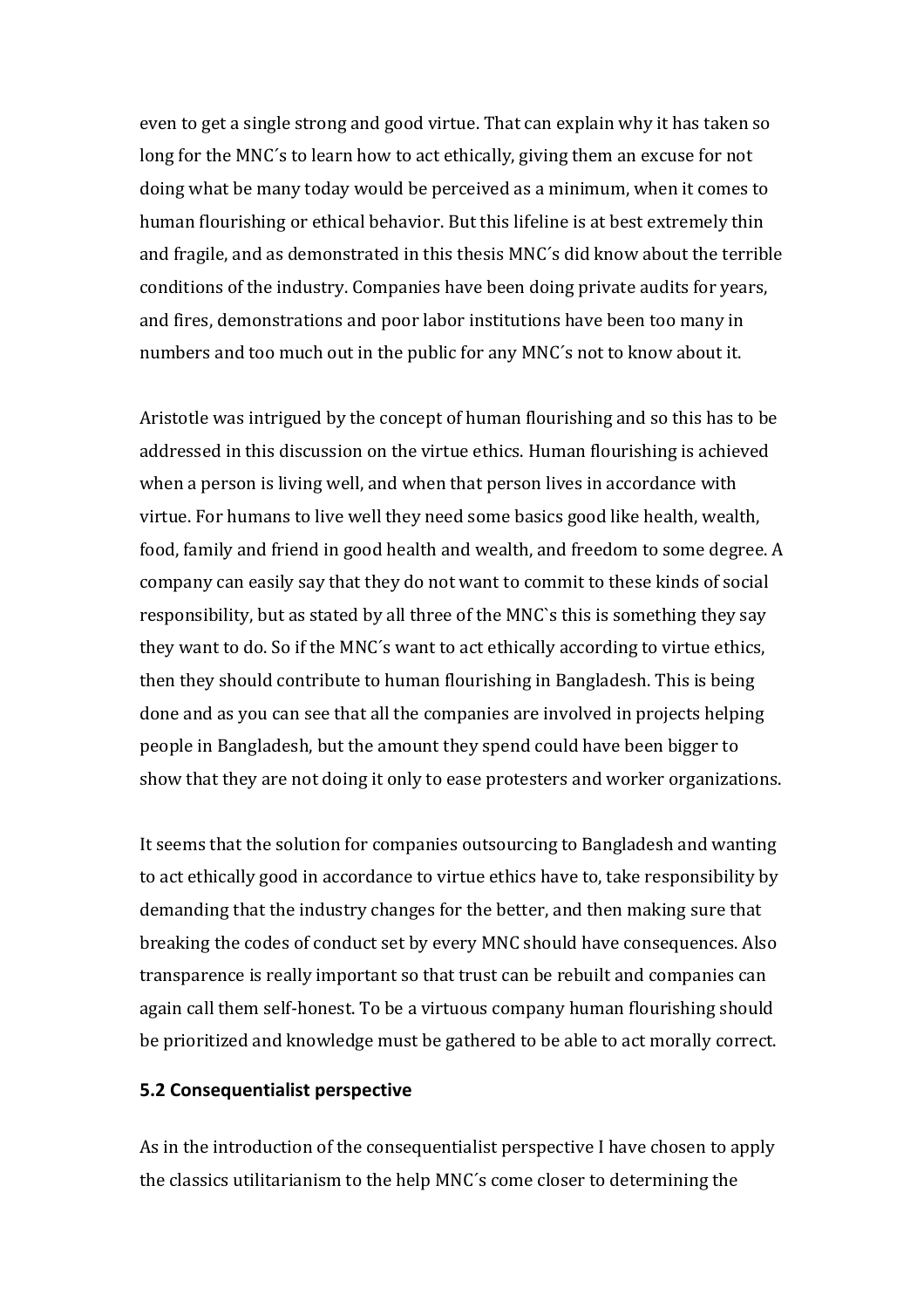ethical righteousness of outsourcing production of apparel to a developing country with inadequate institutions. This perspective will serve as a good guidance in the quest of knowing if there is an overall good that is being achieved. In a free and open market where nobody is being to forced to go to work, nobody is forced to accept MNC's into their markets, and the MNC's are not forced to entering the markets this perspective seem pretty strait forward and easy to conclude on. If all parties involved have chosen to participate by free will, it is only natural to assume that they have done so, because they feel like it will increase their utility. They have chosen to get involved because the alternative, that is not to, seems to bring them less good, less utility. The fact that there will be much suffering is then just the result of the people being poor and not being able to sufficiently improve their situation on their own. This is why utilitarianism is the most popular and implemented ethical perspective in the business world. But to simplify it like this would be to ignore the actual concept of classical utilitarianism, which states that you have to consider all the alternatives an calculate the utility for each of them, so that you can compare them and make pick then pick the best one. Leaning back and saying that the calculation of the option you are currently using showed a positive total utility will not be enough.

I will try do honor this side of the utilitarianism by doing this as good I can in this thesis. To do so with the constraints of time and money I have to make some simplifications. First off all I cannot take a look at all the alternatives, so I will choose to look at the three most relevant alternatives for the MNC's outsourcing their production to Bangladesh. These alternatives are:

- 1. Staying in Bangladesh and continue outsourcing in the same way as they have been doing for years.
- 2. Leave Bangladesh and find somewhere else to produce their clothes.
- 3. Try their upmost best to take responsibility and fix the major ethical problems in apparel industry of Bangladesh.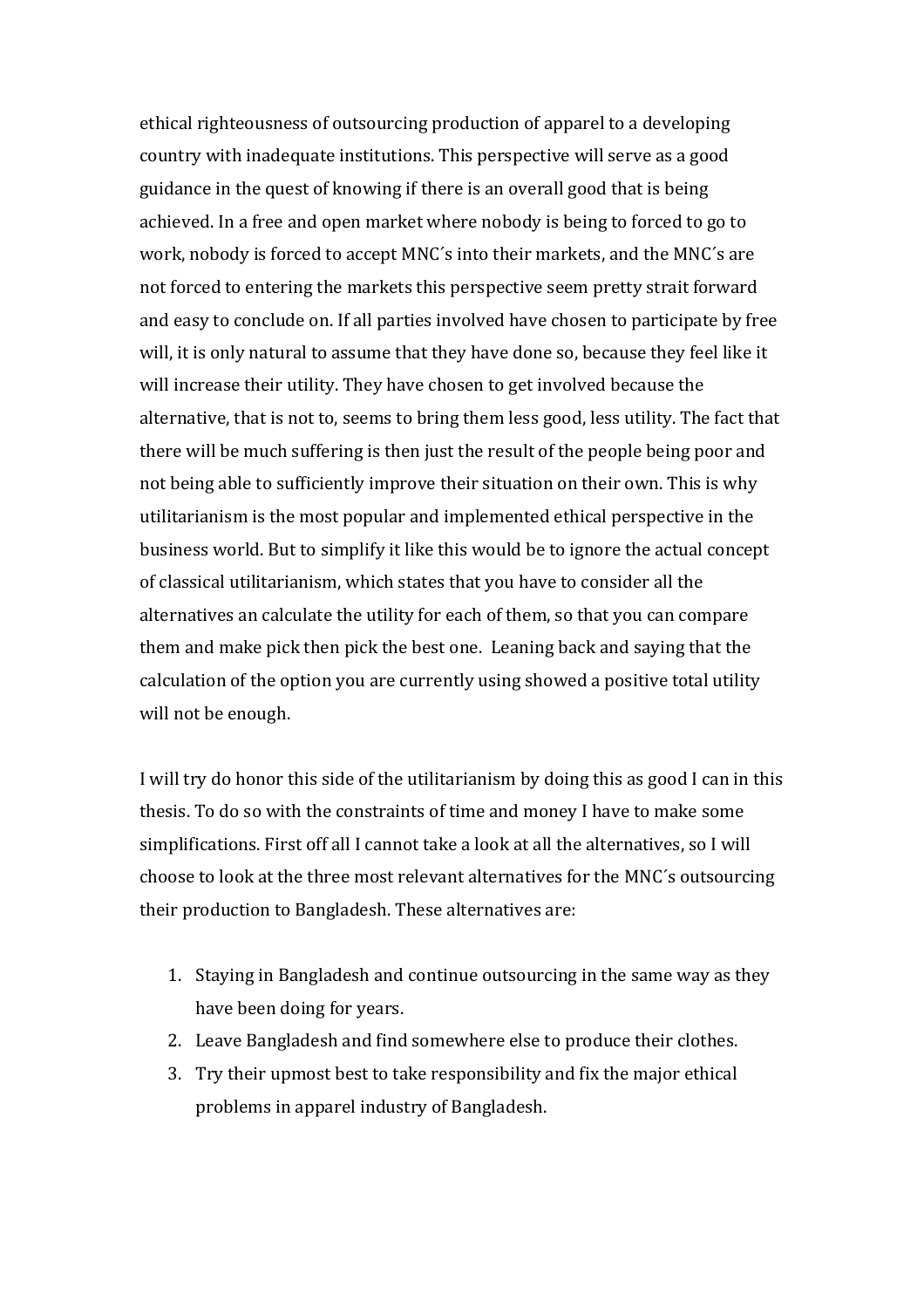I will also have to make adjustments to the calculation of utility in each of the alternatives as decisions as complicated at these alternatives have extremely many parties involved and many different possible outcomes. The fact that it is hard to know the probability of a specific outcome put me in a position were I have to choose the outcome I find most likely to occur based on the investigation I have made on the industry, the Bangladeshi institutions and the apparel workers. Finally I have to view the different parties involved: The workers, the government, the suppliers, the MNC's and the consumer buying the clothes.

1. Staying in Bangladesh and continue outsourcing in the same way as they have been doing for years.

From the consumers perspective this results in cheaper clothes something that would increase their utility, but as the consumers are mostly from developed countries it is natural assume that they already have enough clothes, and that the utility increase would not be to big. This is due to the principle of marginal utility, Marginal utility states that as you get more, the increase in utility will drop for every extra good received. An example could be that the happiness of a poor man receiving 100 \$ would be much grater than that of a millionaire. IN this case the millions of costumers receiving cheap clothes will receive a small increase in utility.

The MNC's will make a large profit on exploding the conditions in Bangladesh, increasing the profit, and ensuring jobs for all the workers in the company: And with high profits comes pay in form of dividends to shareholders, increasing their utility. Having a job and earning money on your investments can be valued as a high level of utility, but the numbers of people affected is not near as big as the numbers of consumers affected.

Suppliers will not have to think about taking extra cost to ensure that workers have ethically acceptable working conditions. As competition is hard in Bangladesh I don't think that this would necessarily mean that the suppliers can earn more money as they have to push prices to a bare minimum to win contracts. But know people don't know how to run a complicated business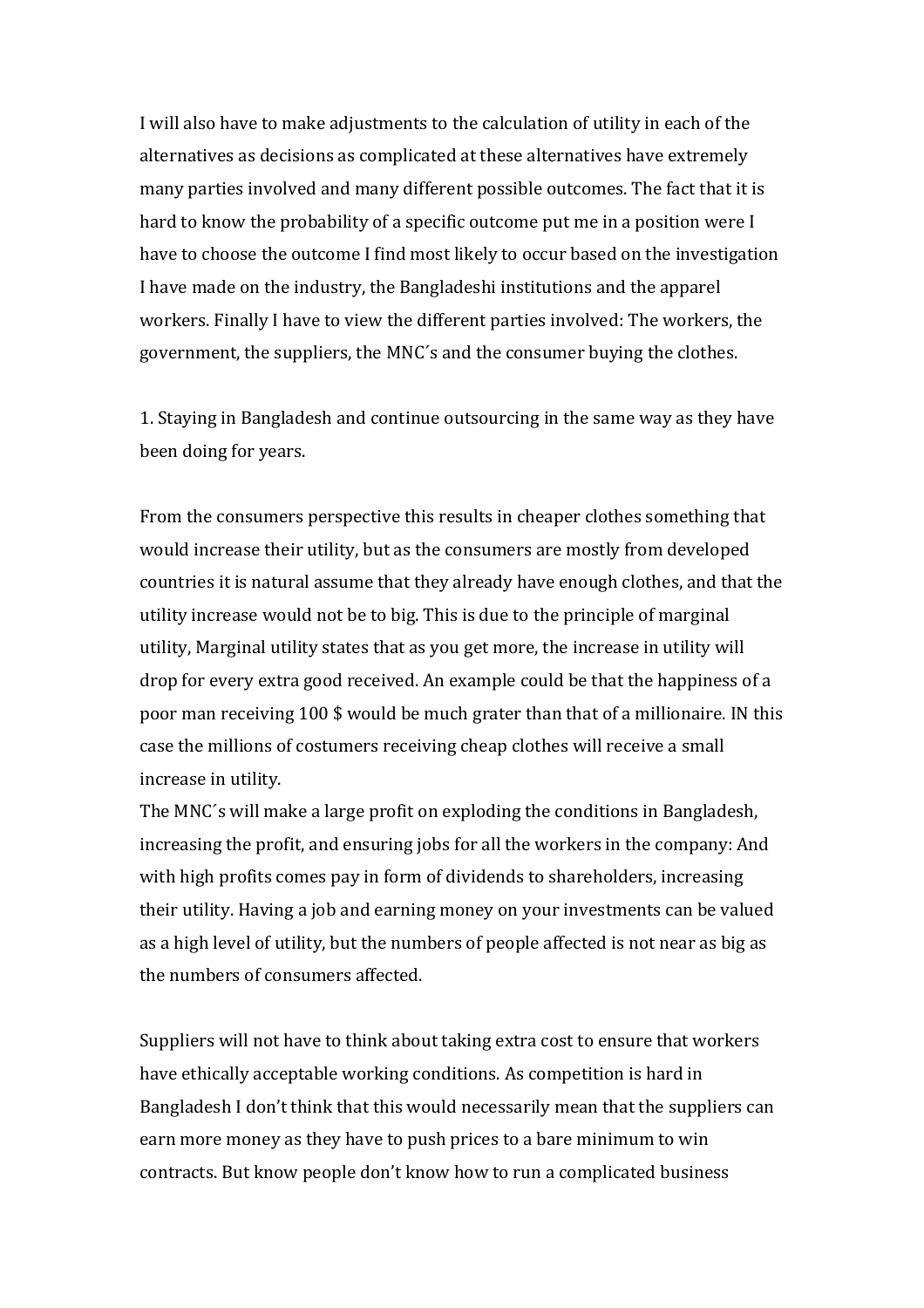structure that perfections all part of the business will get the chance to run a supplier business successfully.

Having such people running the business is not good for the workers. The workers will also experience much suffering trough bad health, low salaries, long working hours, and that would again result in less time spent with family and friends. But as the option to go to work is fairly optional, and it has to be assumed that the total utility is slightly positive. So the for the workers its will increase the utility very slightly for the million of workers in the apparel industry.

Regarding the government it is clear that supporting this way of doing business by doing nothing to stop it, contributes to the institutions staying inadequate, this will not be beneficial for the people of Bangladesh in the long run.

All in all the effect of continuing as before seem to be slightly positive for most of the parties involved.

2. Leave Bangladesh and find somewhere else to produce their clothes.

For the costumers this would result in prices going on the clothes they buy. Again the utility of losing 1000\$ should be the equivalent of gaining 1000\$ so in this case there will be a small decrease in utility for millions of costumers. If the MNC that they are buying clothes from go bankrupt due to the increase in production cost and the extra cost of changing suppliers, then the consumers can just find a substitute brand. If the relation to the brand is very strong the loss of utility will increase, but I believe that in the low cost part of the fashion industry, brand loyalty is not as strong as to the more expensive retailers.

The MNC's would lose profit as the have to find other suppliers that cost more, this we know as Bangladesh beats all of their competitors in 15 out of the top 16 apparel items in the US market. This increase could be enough to bankrupt the company, but it is more likely that the profit will just go down, as many of these companies already have been having big and steady profits for many years. In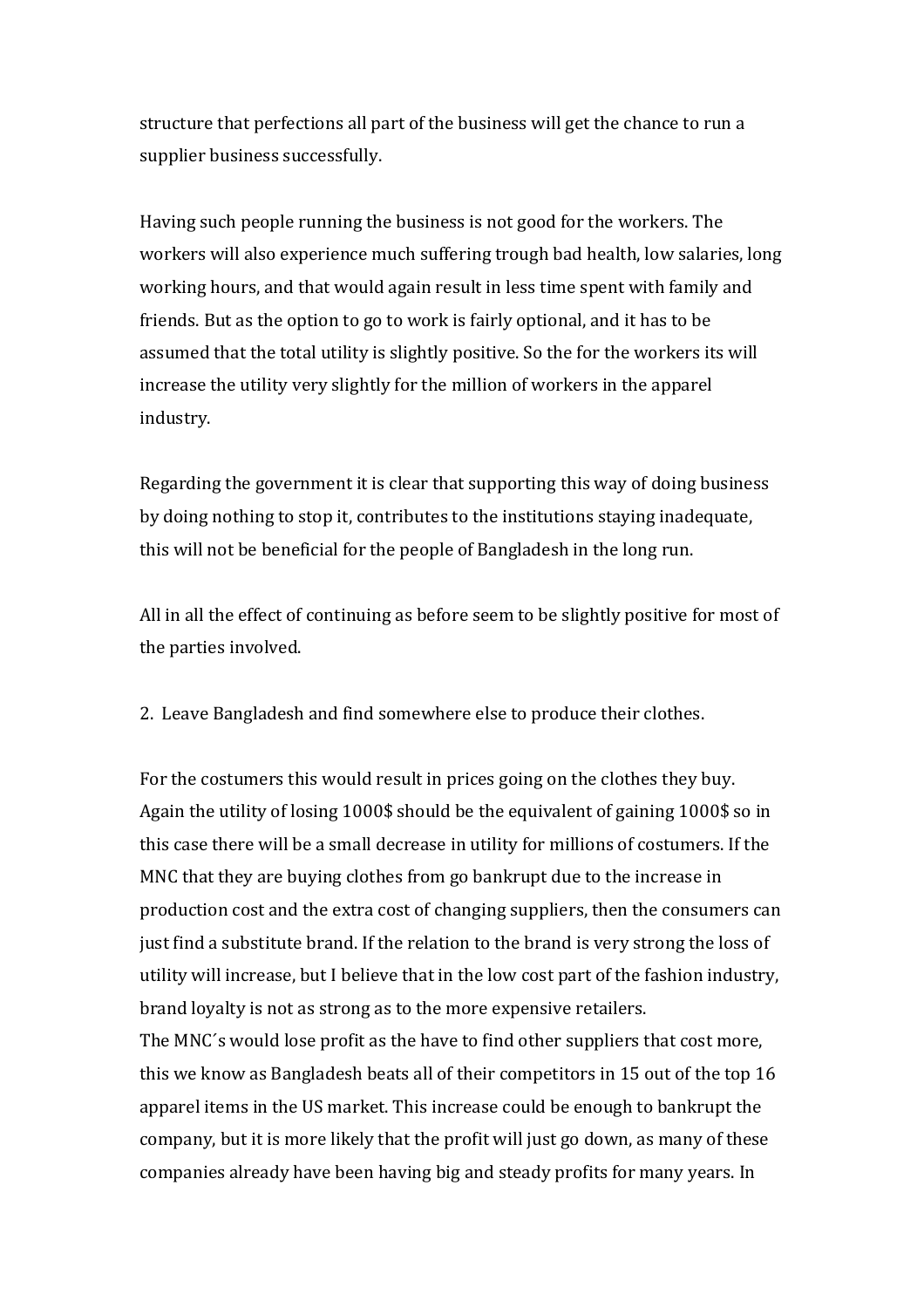that case a drop in profit would not affect the people working in the MNC, only shareholders would suffer from less dividends being pay out.

For suppliers in Bangladesh there are two scenarios that could happen. One could be that they go bankrupt, as there is nobody buying their product anymore. The other scenario is that the exiting companies makes room for other companies to move inn and take their place. In the first scenario it would mean a devastating loss of income to the factory owners and supplying companies in Bangladesh. The government would have to change the laws to make sure institutions protect the workers of the industry and companies are held responsible for their actions, so that they could start attracting companies again. This would be positive for the workers and the people of Bangladesh in the long run if it works out. But in the short run money would stop coming into the country slowing down the improvement of hospital, infrastructure, and improvement in education. Also a failed attempt to bring back companies would result in money wasted in building factories, the workforce in the apparel industry that have been used to making clothes for years would have to first find a new occupation, and then learn how to do it better than others that have been doing the same for many years. All in all this is a vicious circle that goes on and on, but the conclusion is clear. It would have result in a devastating loss of utility for the suppliers, the workers and the people of Bangladesh. The second alternative "new companies move in" nothing would change from the first alternative "continue in the same way", as production would come back to the same level within a relatively short period of time. When reflecting on the fact that many companies feel like the brand value can be contaminated by being related to Bangladesh, that other companies would consider twice before entering this morally crippled industry. The conclusion is that the probability for failure combined with the devastating consequences should imply that the utility of this alternative would not be good at all.

3. Try their upmost best to take responsibility and fix the major ethical problems in apparel industry of Bangladesh.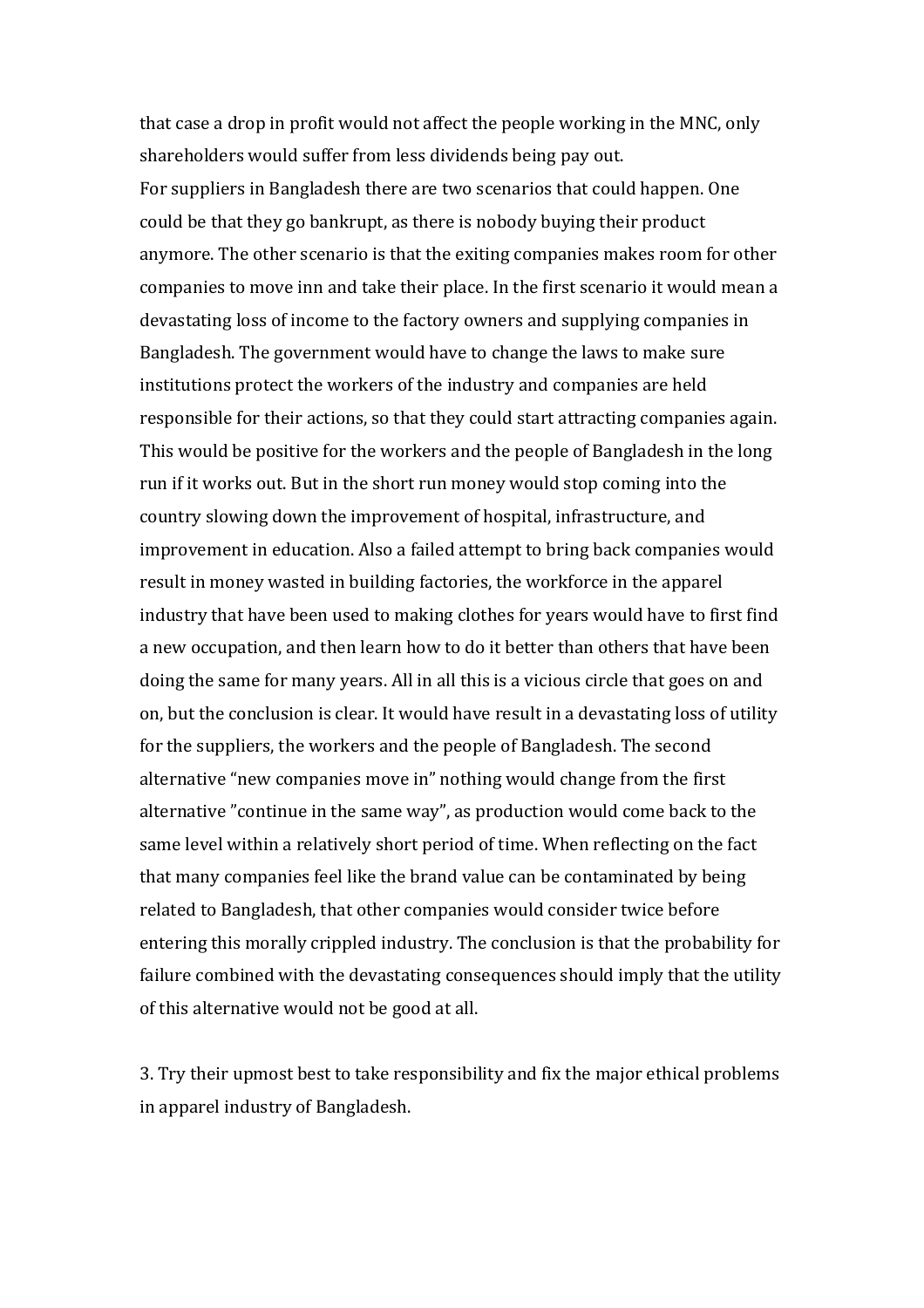To figure out the effect on utility for the consumers, the consequences of taking responsibility on the MNC's have to be investigated first. There are many reports showing that there can be many positive effects of respecting you employers and giving them good working conditions, and in so contributing to an increase in productivity. The McKinsey report revealed that the second most important requirement from the MNC's to the suppliers was delivery time (McKinsey&Company, 2011), fast and reliable delivery is very important in the fashion industry. Respecting their responsibility in the apparel industry of Bangladesh would lead to less obstruction in delivery due to factory fires, factory collapses, and worker demonstrations. Whether or not these gain will surpass the cost of implementing these values are not easy to address, but the company will never go bankrupt, as they will only give as much help as they can, which is totally acceptable. So the effects on the costumers, the company and the shareholders are uncertain, but it is not believed that the consequences can be strongly uncomfortable.

When it comes to the workers they will gain tremendously on this alternative, as the principle of marginal utility states that someone with little will have great utility gain of getting more, it can only be assumed that a change in labor work hours, wages, better compensation for work related injuries and more time off work would have very high level of utility increase for the millions of workers in the apparel industry. The institutions and MNC's would have to change fighting corruption and transparency, promoting human flourishing and making it better for all people wanting to make an honest living in Bangladesh. Once again I don't think suppliers will be affected by this alternative as costs related to improving conditions would be covered by more stabile production, and more productive workers. If there is to be extra costs related to the improvements then the high level of competition would mean that the suppliers would still have to compete on prices, eating up their profit to be just enough for them to keep on supplying clothes. Making sure that the MNC's have to cover the accumulated costs The total utility change would be very positive with this alternative if all MNC's did the same.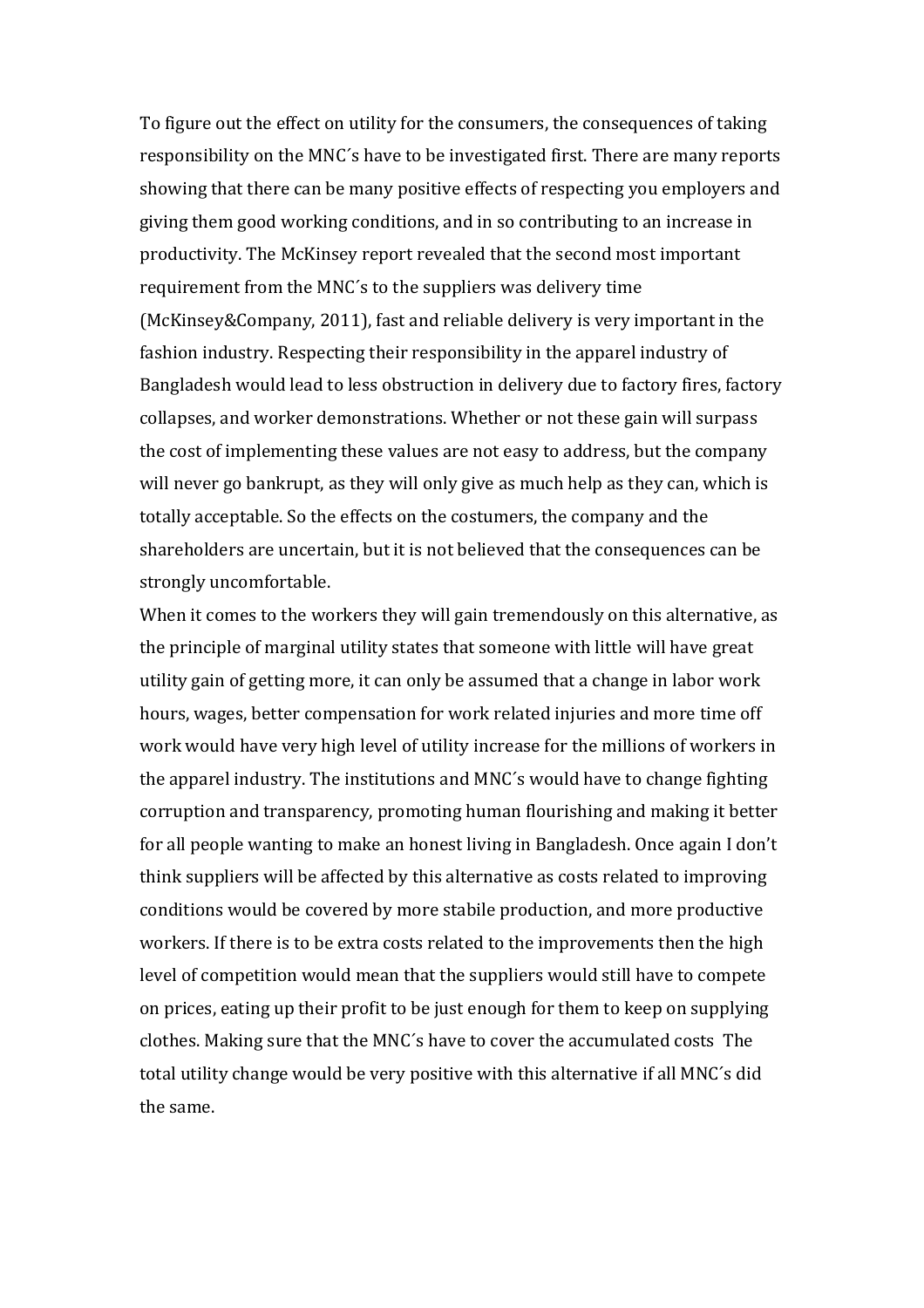From performing this calculation it seems as two of the alternatives might lead to improvement of the institutions, but the fact that the probability for change is higher in the last alternative, compared to the second makes it more desirable when it comes to this aspect of the action. The massive utility gain for the workers and people of Bangladesh shows that the clear winner of these alternatives is the third. From the rough calculation I have done, the alternatives can be rated like this:

Alternative 3. This is the alternative that seems to bring the most pleasure and utility of the three, winning with what seem like a clear margin.

Alternative 1 is the second best alternative. This was the alternative that had a small increase in pleasure for most of the parties involved. This is an argument that can be used to create an image of outsourcing, as something that improves the utility for all. When it is put next to the third alternative its becomes clear that from a ethical utilitarian view this option would be robbing many people of utility gains, making the first option unethical.

Alternative 2. This is the worst option, and a totally unethical move to escape responsibility for once actions. Not recommended for any MNC's wanting to act ethically.

#### **5.3 Deontological perspective**

When looking at ethical questions with a deontological perspective some maxims have to be created. These maxims are constructed by envisioning that one act is not executed only by the acting person, or in this case the MNC'S, but that its is accepted as a social norm that everyone have to follow and will act upon when put in similar situations. I will make 1 maxim relevant to what has been discussed earlier in the thesis and test whether or not a world/reality with such maxims would be desirable to live in, and if this maxim would promote human flourishing.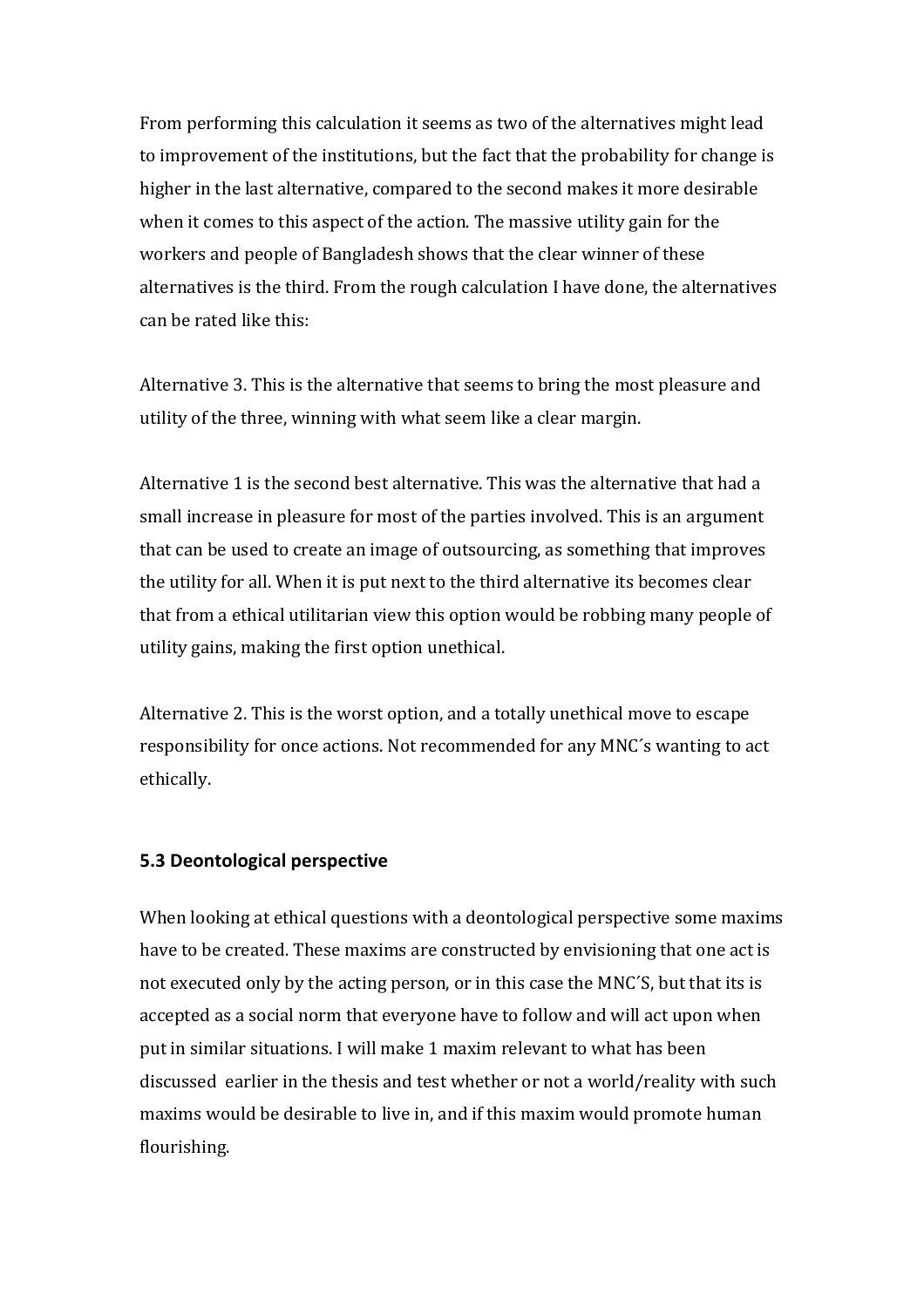Maxim 1. "If the circumstances allow for me to get away with something bad without being punished, I will do so as long as it benefits me."

In Bangladesh the inadequate institutions allow for MNC's to commit to actions that would not be legal in their country of origin. Therefore they can act as bad as the corrupt judicial system of Bangladesh allows them to without receiving any form of punishment for their actions. This seems to have been the case in Bangladesh for many companies over the years, I am not to put the blame on everyone, or someone specific, but this seems to have been the way of many MNC's in the apparel industry. For a world like this to function there would have to be laws for every possible action, a judicial system that covered all imaginable unjust actions, which would be close to impossible. But not only so, there would have to be police everywhere, because the maxim also implies that as long as it is possible to get away from the consequences of my actions I will still do it. But the fact that the police officers would also commit to bad actions as long as it benefitted them and they could get away with it, it would be hard to imagine the police have any effect at all at upholding the laws. A maxim like this is how you could imagine a criminal to want. They try to gain something out of any situation where they feel like they are not going to be caught. Imagine a society where everyone where criminals looking for the next opportunity to do something bad that benefitted them, this would not work as you could never be able to trust anybody. People would start becoming paranoid, and the belief that there are some good people in the world would disappear, as nobody would have any objections against doing bad actions to gain something for them self. Ethics would only be used to make laws and there would be no such thing as moral. There are no contradictions here so this world would work if we imagine that this maxim was universal law. Everybody would look for the next opportunity to gain something from bad actions. This is a world that I can not will t live in so the act is immoral. It is also important to remember that the companies would have a great time being believed when they claim to have good will, when it seem more like the companies attempts to act morally only comes from outer pressure. For an act to be morally acceptable in deontology you have to will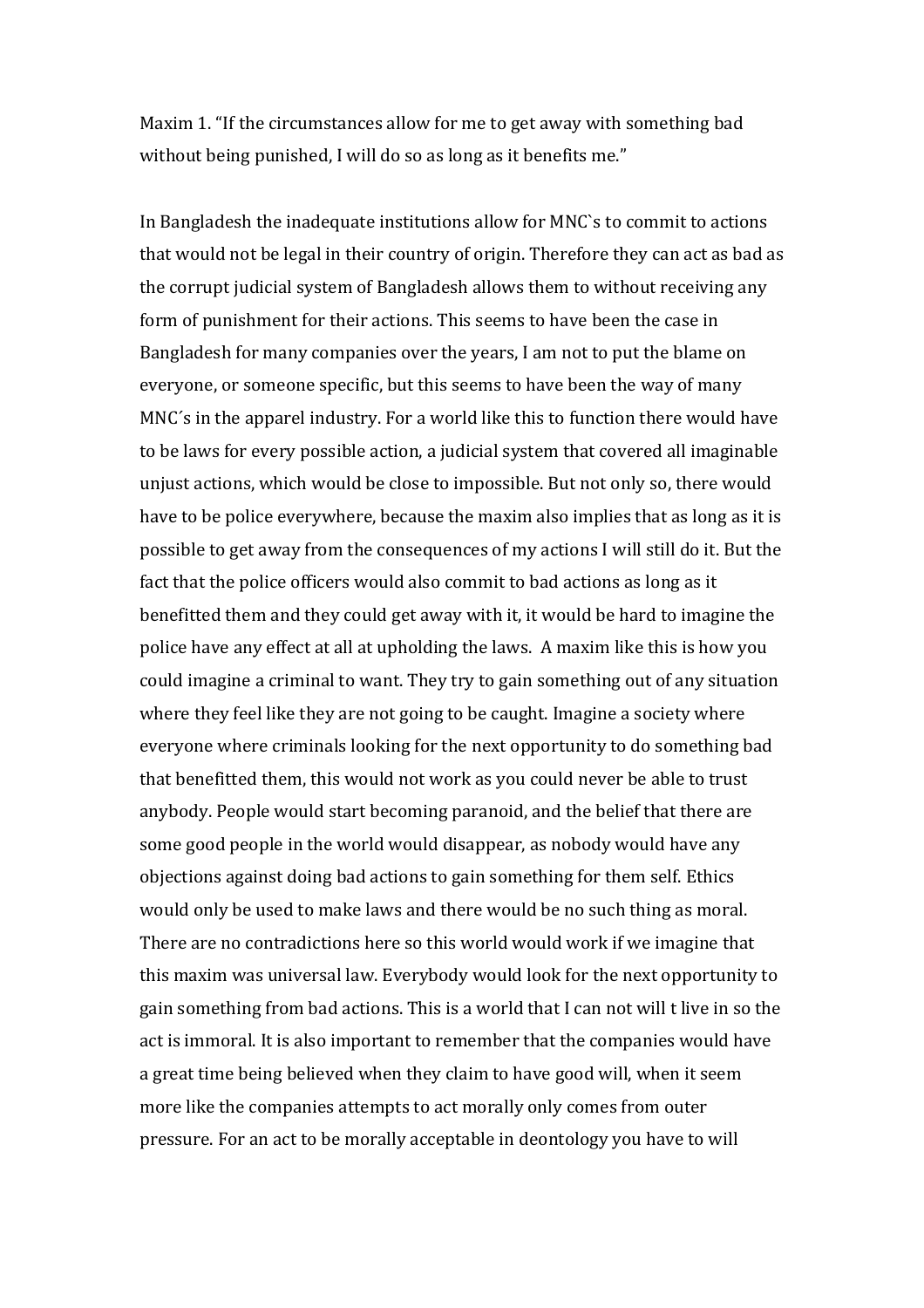without limitations and qualifications. Something the MNC's have failed miserably. 

# **6. Summary and conclusion**

One big problem for retailers trying to behave in an ethically correct way is that some of their competitors do not. And especially in the lower prize range of the clothing market, losing the competitive advantage in price could have severe consequences. For example, Primark, not only are they the best at accepting the responsibility of the MNC's mentioned in this study, but they are also widely recognized for their will to carry out their statements to the fullest.

In this practice they have to pay for audits and inspections of factories making clothes for many different retailers. This gives the competing retailers an extra advantage in production cost. In a perfect world all "free riders" like this, and all companies that do not respect the cost to ensure human rights would be exposed, facing a catastrophic loss in sales and brand revenue. But due to the vast amount of information it is hard if not impossible to reveal all the "freeriders. If companies were owning their own factories, then all this effort in making the workplace safer, and giving the workers better working condition would result in less demonstration from workers, more efficient production, healthier and happier workers, and a more reliable delivery due to fewer fires burning down finished products. The cost would benefit the retailer that respected these aspects of doing business. Today this is impossible as any ignores these responsibilities.

Transparency is needed, and it should be illegal to hide information that could have fatal consequences. Information regarding workplace hazards should be shared, and cannot remain in private hands. Valuing and respecting the voices of the workers can be shown by allowing the worker to participate in decitions that affect their health and livelihood. Bringing the worker into the discussion a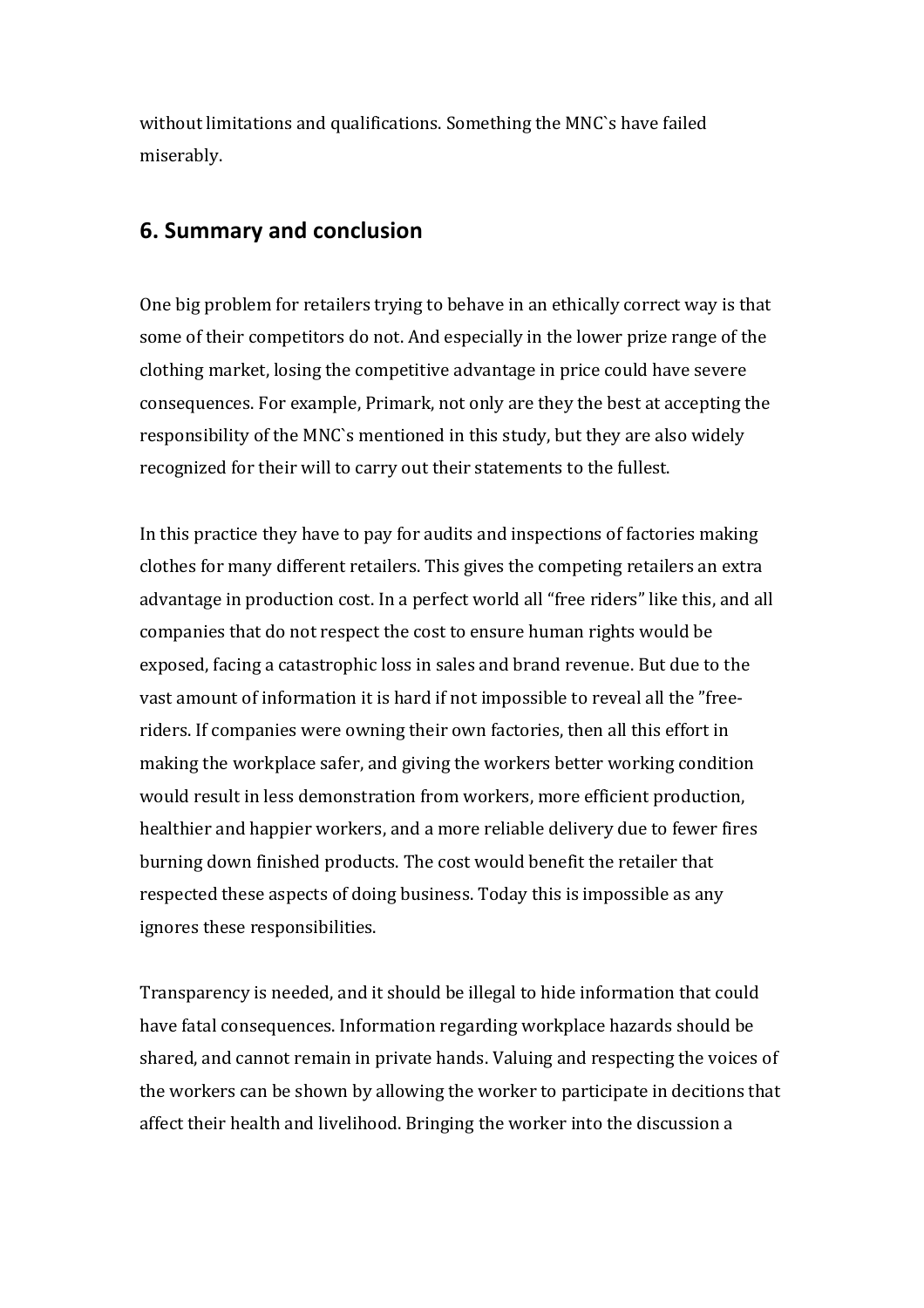broad range of stakeholders who have not shared their ideas before can create a joint effort that can benefit all.

Everyone who has a stake in the global apparel industry should confront and accept responsibility toward the once who makes their clothes. These terrible disasters that have killed thousands of people are not the product an exceptional circumstances. Nobody should try to move focus away from the responsible parties by blaming chance, calling the fires freak accidents that happen. And it is important to realize that the tragedies cannot be blamed on unique examples of bad men, neglecting owners or corrupt government representatives. This is the result of a culture that has poisoned an entire industry, making it hard for individuals to break with the routines.

It seem like the industry is compromising the human flourishing of many, many workers, with exhausting working hours and abusive working conditions that give many workers a worse health. Now is the time to seize the opportunity to rethink the Bangladeshi apparel industry.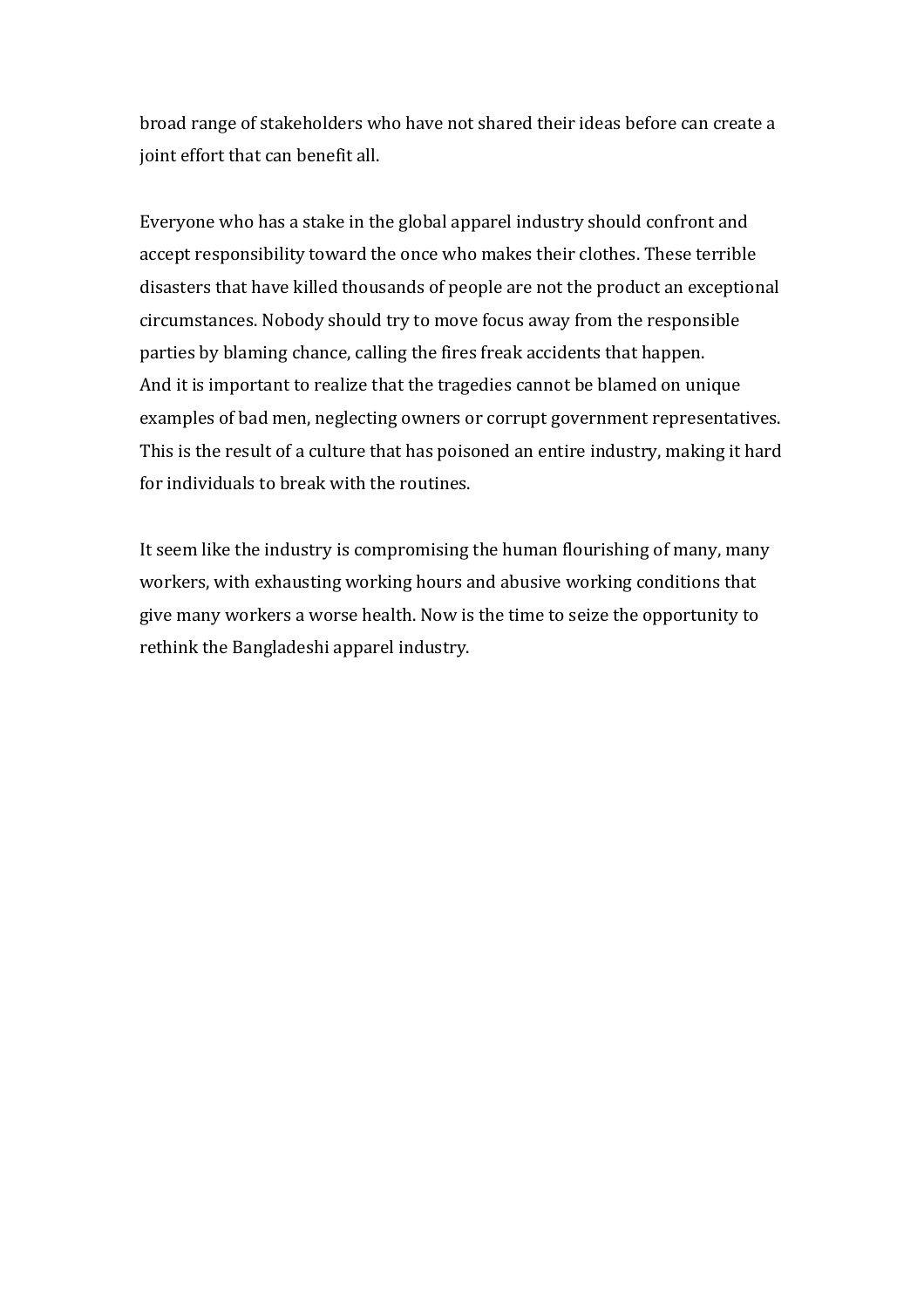# **References:**

- Accord. (2014a). *FAQ*. Retrieved 19.09.2014, from http://bangladeshaccord.org/faqs/
- Accord. (2014b). *On fire and building safety in Bangladesh Welcome to the accord.* Retrieved 19.09.2014, from http://bangladeshaccord.org/
- Alexander, L., & Moore, M. (2008). *Deontological Ethics*. The Stanford encyclopedia of Philosofy. Retrieved 02.11.14, from http://plato.stanford.edu/archives/win2008/entries/ethicsdeontological
- Aristotle. (1992). Nicomachean Ethics. In M.L. Morgan (Ed). *Classics of moral and political theory.* Indianapolis: Hacket publishing Co.
- Aristole. (1999). *The Nicomacean Ethics* (H. Rackman, Trans.). Cambridge, MA: Harvard University Press.

Aristotle. (1999). *Den Nikomakiske Etikk.* Gyldendal Norsk Forlag, Norway.

- Associated British Foods. (2014). Annual Results Announcement for 2013-2014, *released* 4<sup>th</sup> of November 2014. Retrieved 10.11.2014, from http://www.abf.co.uk/documents/pdfs/2014/annual\_results\_announce ment.pdf
- BBS. (2014). *Bangladesh Bureau of Statistics.* Home page. Retrieved 12.10.2014 from http://www.bbs.gov.bd/home.aspx
- BBC. (2008). *Panaorama: Primark On the Rack.* Retrieved 30.10.2014, from http://www.bbc.co.uk/programmes/b00cf06z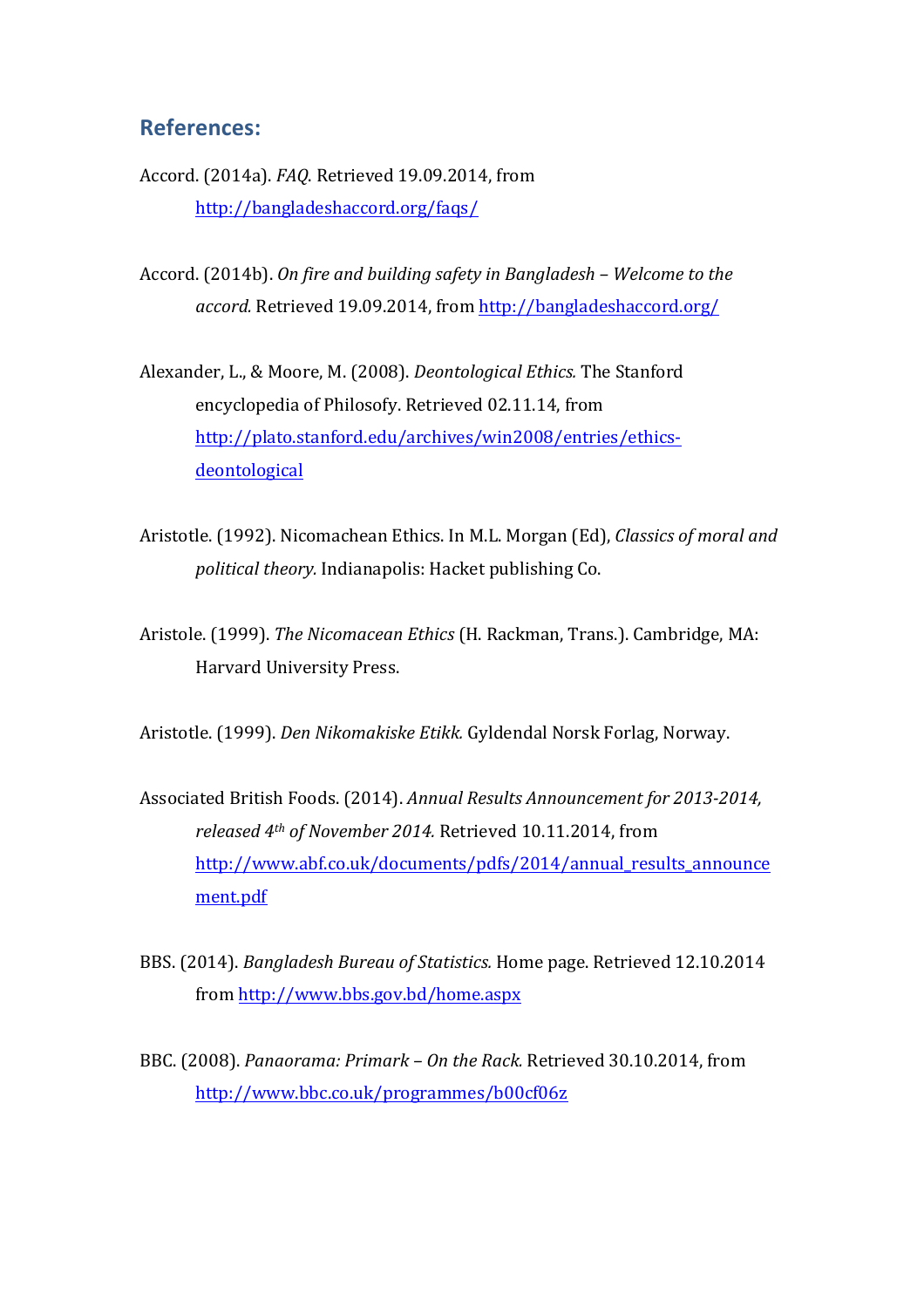Benetton. (2011a). Profile - Group History. Retrieved 03.11.2014, from http://www.benettongroup.com/group/profile/group-history

Benetton. (2011b). *Communication - Advertising.* Retrieved 03.11.2014, from http://www.benettongroup.com/group/communication/advertising

Benetton. (2013). *Company strategy.* Retrieved 03.11.2014, from http://www.benettongroup.com/sustainability/company-approach

CIA. (2014). *The World Fact book - Bangladesh.* Retrieved 24.10.2014, from https://www.cia.gov/library/publications/the-worldfactbook/geos/bg.html

Clean Clothes Campaign. (2014). *Who we are.* Retrieved 17.10.2014, from http://www.cleanclothes.org/about/who-we-are

Clean Clothes Campaign. (2014). *Who has paid and who is dragging their heels?* Retrieved 29.10.2014, from http://www.cleanclothes.org/ranaplaza/who-needs-to-pay-up

Clean Clothes Campaign. (2014). *Who had paid and who is dragging their heels.* Retrieved 05.14.2014, from http://www.benettongroup.com/group/communication/advertising

Commons. J. R. (1931). Institusional Economics. *American Economic Review,* 648- 657

Deadly secrets. (2012). A report by International Labor Rights Forum. Retrieved 16.10.2014, from http://laborrights.org/sites/default/files/publicationsand-resources/DeadlySecrets.pdf

Dictionary. (2014a). *Ethics.* Retrieved 17.11.2014, from http://dictionary.reference.com/browse/ethics?s=t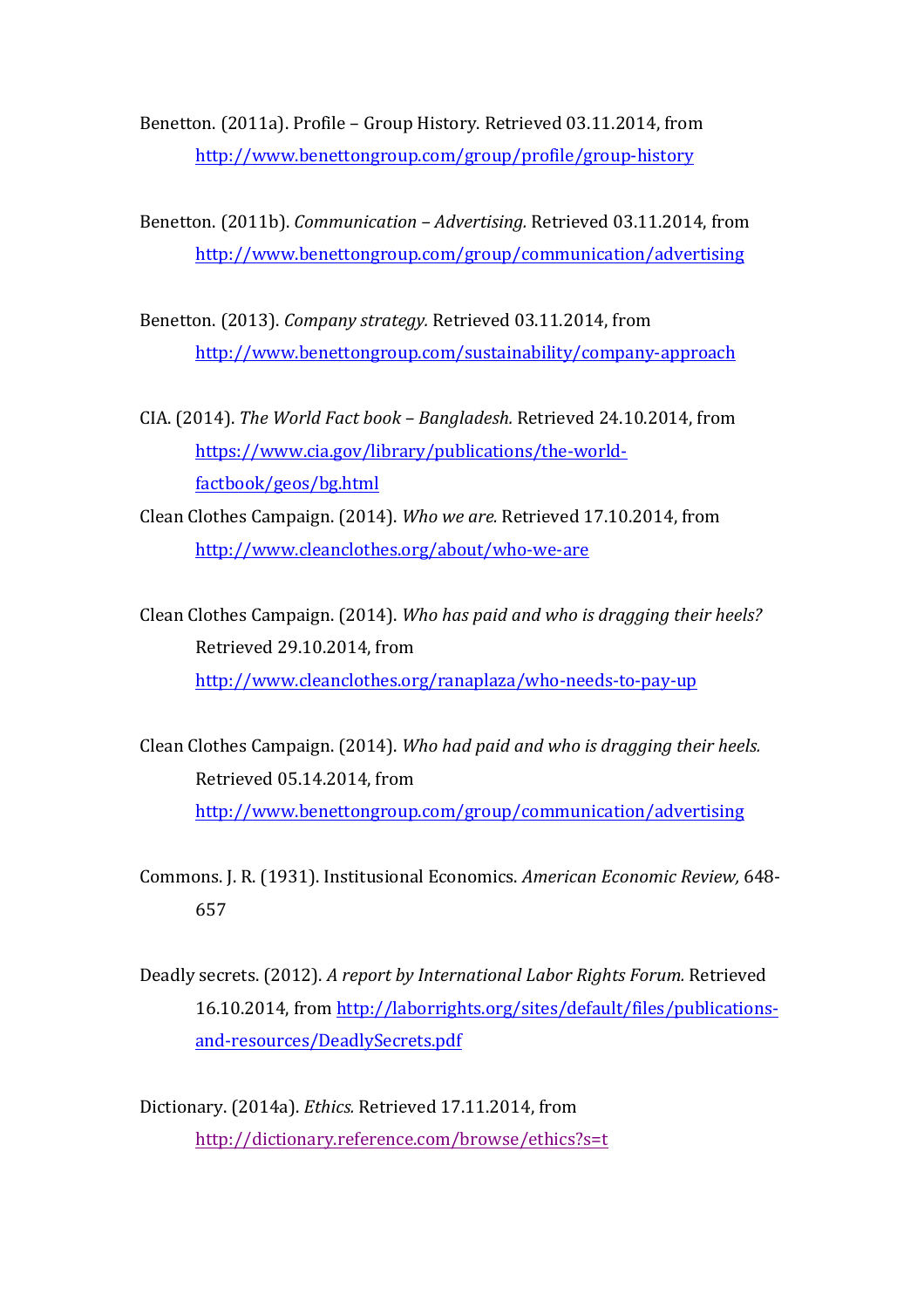Dictionary. (2014b). *Virtue*, Retrieved 11.09.2014 from http://dictionary.reference.com/browse/virtue

Edizione. (2013). 2013 Annual Report. Retrieved 03.11.2014, from http://www.edizione.it/pdf/edizione\_consolidato\_2013\_ENG.pdf

Goldmans Sachs. (2005). *Global Economies Paper N0: 134.* Retrived 22.10.2014, from http://www.goldmansachs.com/our-thinking/archive/archivepdfs/how-solid.pdf

Hursthouse R. (2012). Virtue Ethics. *Stanford Encyclopedia of Philosophy.* Retrieved 15.10.2014 http://plato.stanford.edu/entries/ethics-virtue/

Hodgson. G. M. (2006). *What are institutions?* Journal of economic issues, 40.

H&M. (2014) *The H&M Way*. Retrieved 18.10.2014, from http://about.hm.com/content/dam/hm/about/documents/en/hmway/HM%20Way\_en.pdf

IEP. (2014). *Internet Encyclopedia of Philosophy, Ethics.* Retrieved 17.11.2014, from http://www.iep.utm.edu/ethics/

Johnson, R. (2008). Kant`s Moral Philiosophy. *The Stanford encyclopedia of* Philosofy. Retrieved 03.11.14, from http://plato.stanford.edu/archives/win2008/entries/kant-moral

Kant, I. (1992). Grounding for the metaphysics of Morals. In M. L. Morgan(Ed.), *Classics of Moral Political Theory.* Indianapolis: Hackett Publishing CO.

Kappahl. (2014a). *Korte fakta om Kappahl.* Retrieved 22.11.2014, from http://www.kappahl.com/nn-NO/om-kappahl/om-kappahl/korte-fakta/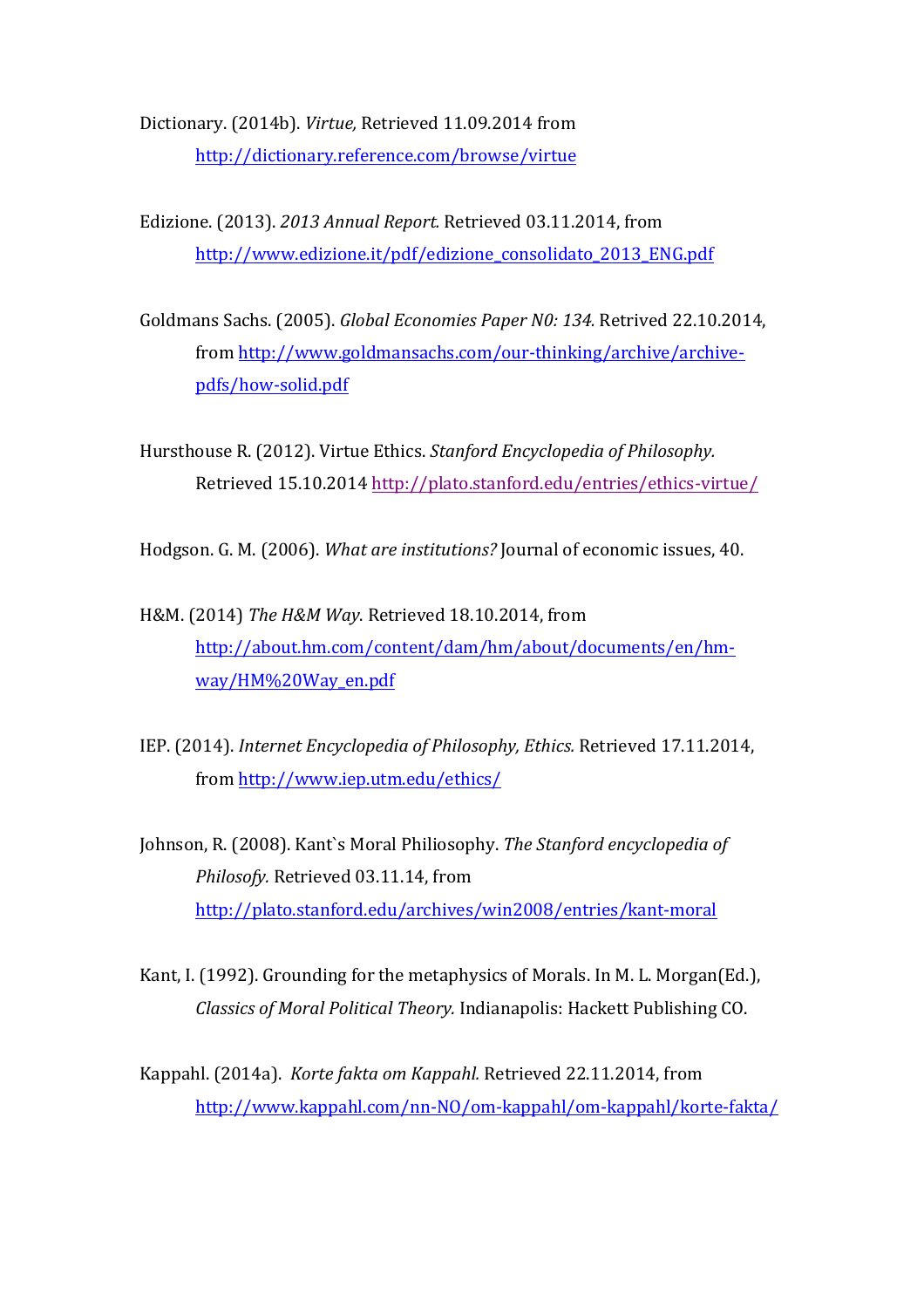Kappahl. (2014b). Vår tilstedeværelse fører til bedre vilkår. Retrieved 29.10.2014, from http://www.kappahl.com/nn-NO/om-kappahl/vartansvar/sosialt-ansvar/i-produksjonen/

- Kraut. R. (2014). Aristotle's Ethics. The Stanford Encyclopedia of Philosophy. Retrieved 18.11.2014 from http://plato.stanford.edu/entries/aristotleethics/#HumGooFunArg
- Kraut. R. (2013). *Plato. The Stanford Encyclopedia of Philosophy.* Retrieved 18.11.2014 from http://plato.stanford.edu/entries/plato/
- Maurits. H. & M. (n.d.). *Fair Living Wage*. Retrieved 27.10.2014 from http://about.hm.com/en/About/sustainability/commitments/responsibl e-partners/fair-living-wage.html

McKinsey&Company. (2011). *Bangladesh`s ready made garments landscape: The Challenge of growth.* Published November 2011. Retrieved 19.10.2014, from http://www.mckinsey.de/sites/mck\_files/files/2011\_McKinsey\_Banglade sh.pdf

- O'Hara, P. A. (2002). *The Contemporary Relevance of Thorstein Veblen's Institutional-Evolutionary Political Economy. Retrieved 10.10.2014, from http://www.hetsa.org.au/pdf/35-A-7.pdf*
- Sinnott-Armstrong, W. (2006). *Consequentialism*. The Stanford Encyclopedia of Philosophy. Retrieved 05.10.2014, from http://plato.stanford.edu/archives/win2008/entries/consequentialism/

Solidarity Center. (2013). 2013 Annual Report. Retrieved 12.10.2014, from http://www.solidaritycenter.org/Files/Annual%20Report.2013.pdf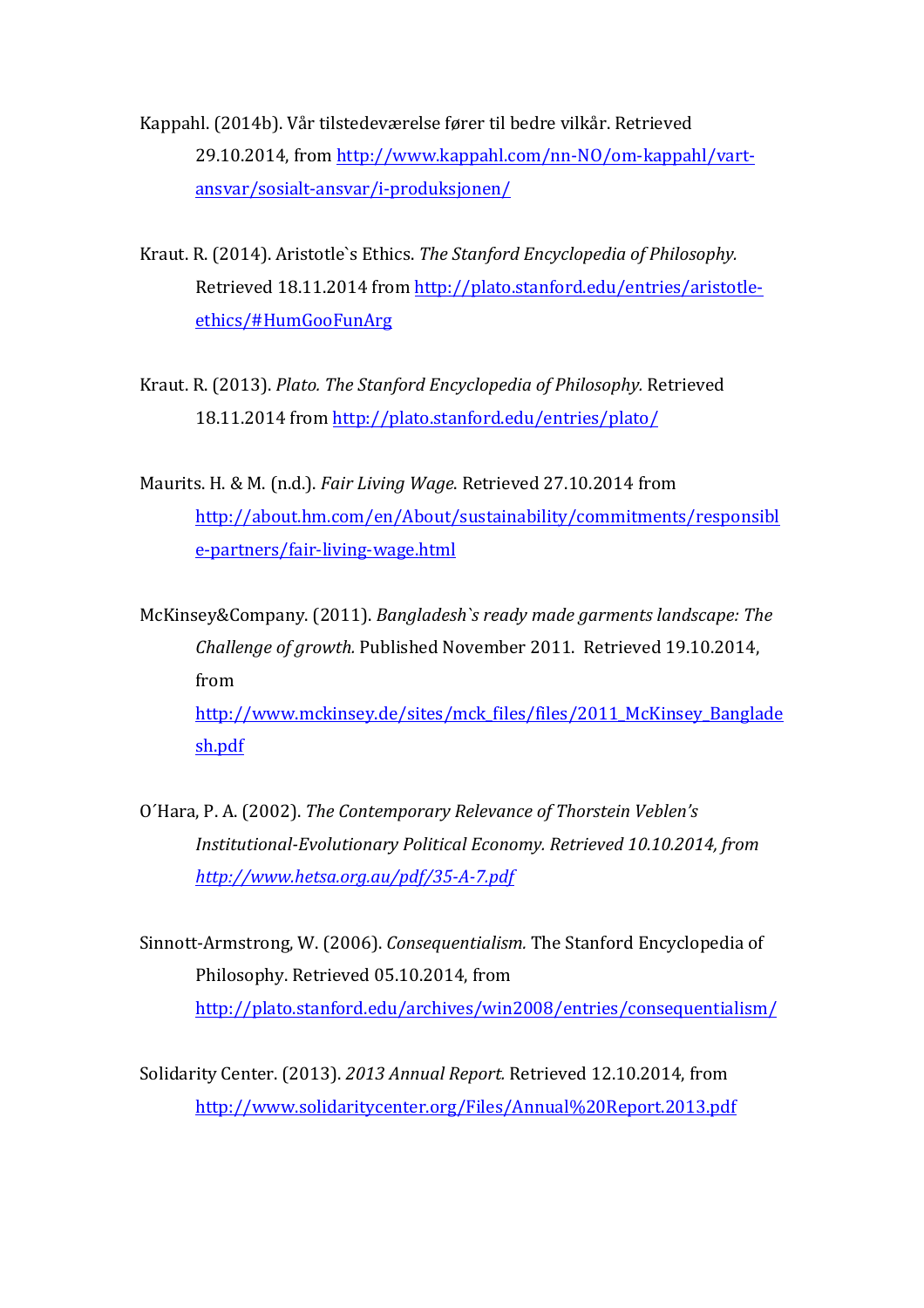Sportswear international. (2011). *Business news.* Retrieved 29.10.2014, from http://www.sportswearnet.com/businessnews/pages/protected/PRIMA RK-OPENS-STORE-IN-GELSENKIRCHEN\_3669.html

Standard & Poor's Rating Services. (2012). Sovereigns Rating List. Retrieved 22.10.2014, from http://www.standardandpoors.com/ratings/sovereigns/ratingslist/en/us/?subSectorCode=39

Tailored Wages. (2014). *Are the big brand paying the people who make our clothes enough to live on?* Published March 2014 by Clean Clothes Campaign. Retrieved 08.09.2014, from http://www.cleanclothes.org/livingwage/tailoredwages/tailored-wagereport-pdf

The Guardian. (2011). *BBC* to apologize on air to Primark for Panorama documentary. Retrieved 30.10.2014, from http://www.theguardian.com/media/2011/jun/16/bbc-to-apologise-onair-primark

The Guardian. (2010). *Garment workers protest in Bangladesh*. Retrieved 15.11.2014. from http://www.theguardian.com/world/gallery/2010/jun/30/bangladeshprotest

The Hunger Project. (2014). *Vision, Mission and Principles.* Retrieved 29.10.2014, from http://thp.org/who-we-are/mission/

Times online. (2010). West under scrutiny over Bangladesh's troubled garment *trade.* Retrived 19.09.2014, from http://sundaytimes.lk/index.php?option=com\_content&view=article&id= 3177:west-under-scrutiny-over-bangladeshs-troubledgarmenttrade&catid=81:news&Itemid=625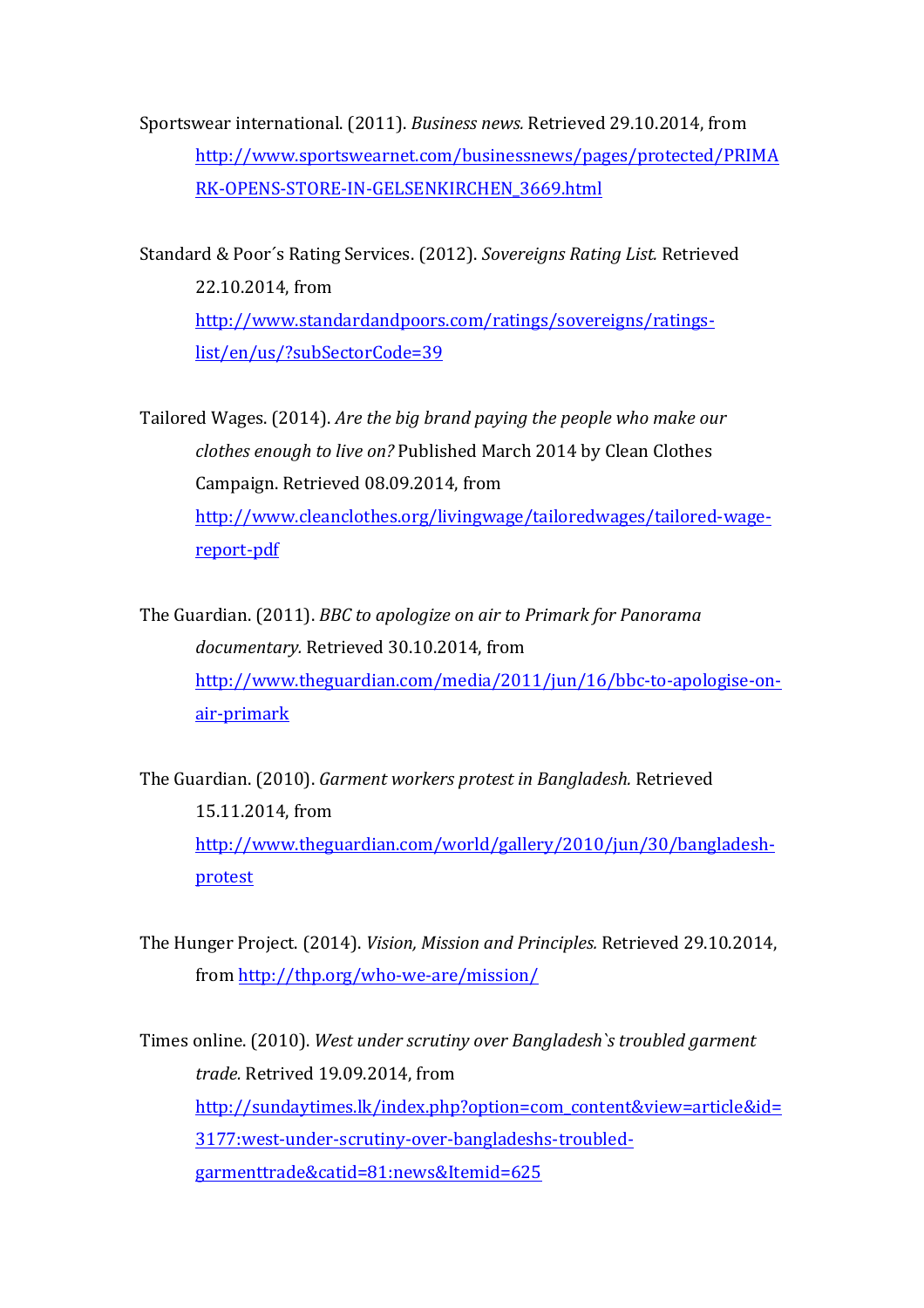Transperancy International. (2011). *Corruption Perception Index 2011.* Retrieved 22.10.2014, from http://www.transparency.org/cpi2011/results

The Solidarity Center. (2014). *Garment Factory Fire Incidents since Tazreen Fashion.* Retrieved 03.11.2014, from http://www.solidaritycenter.org/Files/Bangladesh.Garment%20Factory %20Fire%20Incidents%20since%20Tazreen%20Fashion%20as%20of% 20April%20%209,%202014.pdf

The World Bank. (2014). *Bangladesh overview.* Retrieved 23.10.2014. from http://www.worldbank.org/en/country/bangladesh/overview

The World Bank. (2013). *Population density (people per sq. km of land area).* Retrieved 12.10.2014 from http://data.worldbank.org/indicator/EN.POP.DNST?order=wbapi\_data\_v alue\_2013+wbapi\_data\_value+wbapi\_data\_value-last&sort=desc

US Department of State. (2014). *U.S. Relations with Bangladesh.* Retrieved  $22.10.2014$ , from http://www.state.gov/r/pa/ei/bgn/3452.htm

Virtuesience. (2014). *The list of virtues.* Retrieved 17.09.2014 from, http://www.virtuescience.com/virtuelist.html

Wikipedia. (2014a). *List of countries by population*. Retrieved 12.10.2014, from http://en.wikipedia.org/wiki/List\_of\_countries\_by\_population

Wikipedia. (2014b). *Dhaka.* Retrieved 12.10.2014 from http://en.wikipedia.org/wiki/Dhaka

Wikipedia. (2014c). *History of Bangladesh.* Retrieved 21.10.2014, from http://en.wikipedia.org/wiki/History\_of\_Bangladesh